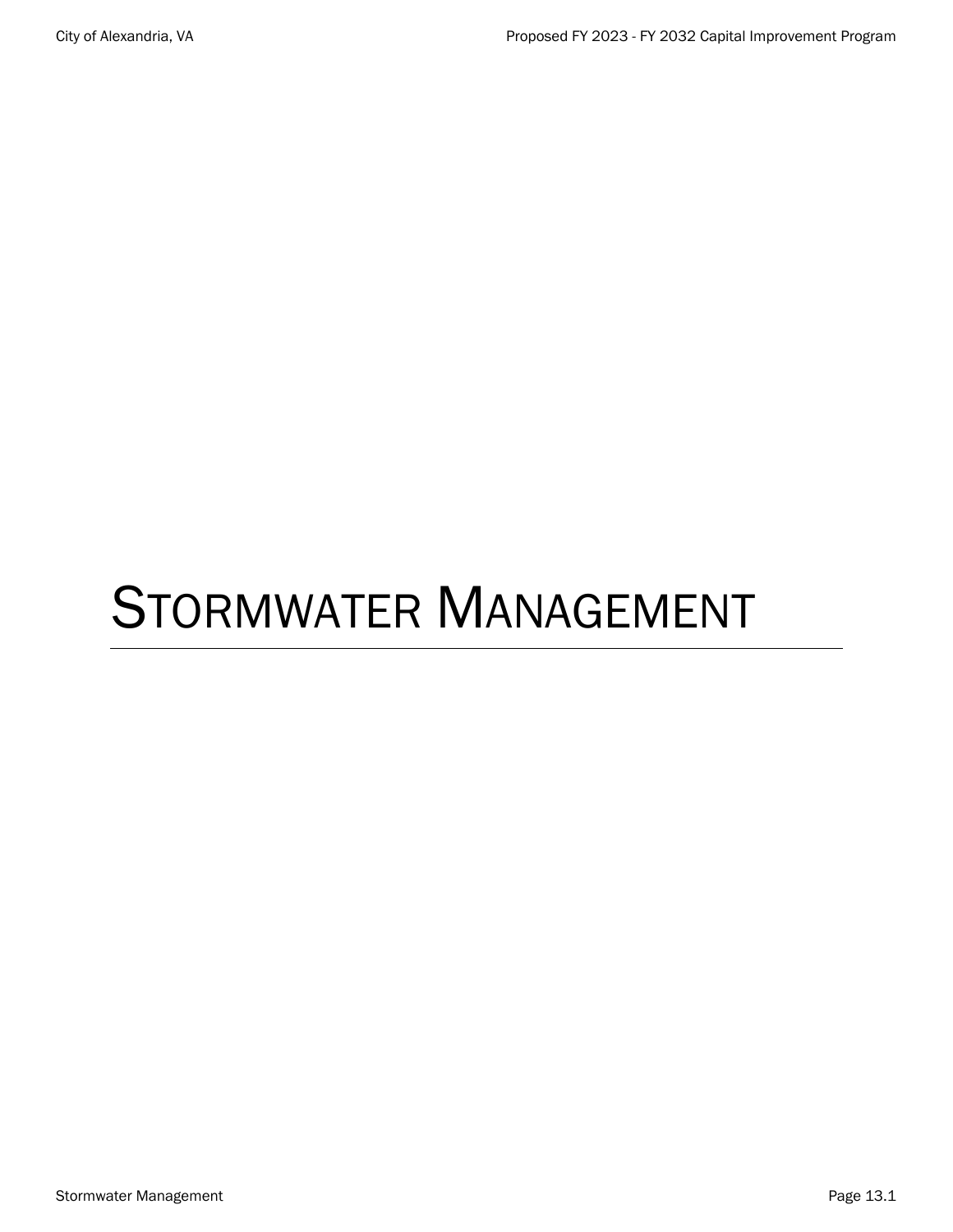#### **City of Alexandria, VA Stormwater Utility 10-Year Plan** Proposed FY 2023 - FY 2032 Capital Improvement Program

*Proposed FY 2023 - FY 2032*

| <b>Stormwater Rate</b>          | FY 2023       | FY 2024      | FY 2025      | FY 2026 | FY 2027       | FY 2028     | FY 2029     | FY 2030 | FY 2031   | FY 2032 | FY 2023 - FY 2032 |
|---------------------------------|---------------|--------------|--------------|---------|---------------|-------------|-------------|---------|-----------|---------|-------------------|
| Stormwater Utility Rate per ERU | $280.00$ \ \; | $294.00$ \\$ | $308.70$ \\$ | 358.10  | 415.40 \$     | 440.30      | 471.10      | 504.10  | 524.30 \$ | 514.30  |                   |
| Proposed Rate Increase          | 5.0%          | 5.0%         | 16.0%        | 16.0%   | 6.0%          | 7.0%        | 7.0%        | 4.0%    | 3.0%      | 3.0%    |                   |
| New Stormwater Utility Rate     | 294.00 \$     | 308.70       |              | 415.40  | $440.30$ \ \; | $471.10$ \$ | $504.10$ \; | 524.30  | 540.00 \$ | 529.70  |                   |

| <b>Revenues</b>                           | FY 2023      | FY 2024      | FY 2025      | FY 2026      | FY 2027      | <b>FY 2028</b> | FY 2029      | <b>FY 2030</b> | FY 2031      | FY 2032      | FY 2023 - FY 2032 |
|-------------------------------------------|--------------|--------------|--------------|--------------|--------------|----------------|--------------|----------------|--------------|--------------|-------------------|
| <b>Billing Units</b>                      | 60,330       | 60.571       | 60,813       | 61,056       | 61,300       | 61,545         | 61.791       | 62,038         | 62,286       | 62,535       |                   |
| Non Billable Units for EDTR               | 430          | 430          | 430          | 430          | 430          | 430            | 430          | 430            | 430          | 431          |                   |
| Revenue Generation                        | 17,737,000   | 18,698,000   | 21,777,000   | 25,363,000   | 26,990,000   | 28,994,000     | 31,149,000   | 32,527,000     | 33,634,000   | 33,125,000   | 269,994,000       |
| Other Revenue Sources                     | 21,000       | 21,000       | 21,000       | 21,000       | 21,000       | 21,000         | 21,000       | 21,000         | 21,000       | 21,001       | 210,001           |
| General Fund Contribution for EDTR *      | 130,000      | 135,000      | 140,000      | 146,000      | 152,000      | 158,000        | 164,000      | 171,000        | 178,000      | 185,000      | 1,559,000         |
| Revenue Stream Reductions for Improvement | (185,000)    | (191,000)    | (197,000)    | (203,000)    | (209,000)    | (215,000)      | (221,000)    | (228,000)      | (235,000)    | (242,000)    | (2,126,000)       |
| New Debt Issuance                         | \$28,540,000 | \$34,070,000 | \$36,600,000 | \$21,940,000 | \$18,640,000 | \$20,000,000   | \$16,500,000 | \$13,835,000   | \$15,625,000 | \$21,100,000 | 226,850,000       |
| State/Federal Grants                      | 115,200      |              |              |              |              |                |              |                |              |              | 115,200           |
| Use of Fund Balance 1/2 Cent              |              |              |              |              |              |                |              |                |              |              |                   |
| Use of Fund Balance SWU                   | 2,139,182    |              |              |              |              |                |              |                |              |              | 2,139,182         |
| COA General Fund Loan                     |              |              |              |              |              |                |              |                |              |              |                   |
| <b>Total Revenues</b>                     | 48,497,382   | 52,733,000   | 58,341,000   | 47,267,000   | 45,594,000   | 48,958,000     | 47,613,000   | 46,326,000     | 49,223,000   | 54,189,001   | 498,741,383       |

| <b>Expenditures</b>          | FY 2023    | FY 2024    | FY 2025    | FY 2026    | FY 2027    | <b>FY 2028</b> | FY 2029    | FY 2030    | FY 2031    | FY 2032    | FY 2023 - FY 2032 |
|------------------------------|------------|------------|------------|------------|------------|----------------|------------|------------|------------|------------|-------------------|
| <b>All Operating</b>         | 7,525,756  | 7,889,000  | 8,361,000  | 8,884,000  | 9,235,000  | 9,624,000      | 10,034,000 | 10,378,000 | 10,706,000 | 10,891,000 | 93,527,756        |
| <b>All Capital Projects</b>  | 39,868,200 | 42,108,400 | 45,759,930 | 31,654,667 | 27,799,385 | 28,335,159     | 24,056,262 | 20,290,865 | 20,949,638 | 24,372,650 | 305, 195, 156     |
| <b>Repayment of G/F Loan</b> |            | 675,000    | 675,000    | 650,000    |            |                |            |            |            |            | 2,000,000         |
| <b>All Debt Service</b>      | 1,103,426  | 2,200,761  | 3,691,139  | 6,228,637  | 8,716,104  | 11,159,533     | 13,688,204 | 15,826,891 | 17,742,997 | 19,890,560 | 100,248,252       |
| <b>Total Expenditures</b>    | 48,497,382 | 52,873,161 | 58,487,069 | 47,417,304 | 45,750,489 | 49,118,692     | 47,778,466 | 46,495,756 | 49,398,635 | 55,154,210 | 500,971,164       |

| <b>Operating Costs</b>                   | FY 2023     | FY 2024   | FY 2025   | FY 2026   | FY 2027   | <b>FY 2028</b> | FY 2029    | FY 2030    | FY 2031    | FY 2032    | FY 2023 - FY 2032 |
|------------------------------------------|-------------|-----------|-----------|-----------|-----------|----------------|------------|------------|------------|------------|-------------------|
| <b>TES Personnel</b>                     | \$4,821,660 | 4,967,000 | 5,117,000 | 5,271,000 | 5,430,000 | 5,593,000      | 5,761,000  | 5,934,000  | 6,113,000  | 6.297,000  | 55,304,660        |
| Main Operating                           | 488,096     | 503,000   | 519,000   | 535,000   | 552,000   | 569,000        | 587,000    | 605,000    | 624,000    | 643,000    | 5,625,096         |
| <b>BMP's Operation</b>                   | 279,000     | 288,000   | 297,000   | 306,000   | 316,000   | 326,000        | 336,000    | 347,000    | 358,000    | 369,000    | 3.222,000         |
| Oronoco Outfall Maintenance              | 111,000     | 115,000   | 119,000   | 123,000   | 127,000   | 131,000        | 135,000    | 140,000    | 145,000    | 150,000    | .296,000          |
| Additional operating impact from capital | 67,000      | 70,000    | 73,000    | 76,000    | 79,000    | 82,000         | 85,000     | 88,000     | 91,000     | 94,000     | 805,000           |
| <b>Indirect Costs</b>                    | 1,632,000   | 1,720,000 | 2,003,000 | 2,333,000 | 2,483,000 | 2,667,000      | 2,866,000  | 2,992,000  | 3,094,000  | 3,048,000  | 24,838,000        |
| Contingent Cash Funding                  | 127,000     | 226,000   | 233,000   | 240,000   | 248,000   | 256,000        | 264,000    | 272,000    | 281,000    | 290,000    | 2,437,000         |
| <b>Subtotal, Operating Costs</b>         | 7,525,756   | 7,889,000 | 8,361,000 | 8,884,000 | 9,235,000 | 9,624,000      | 10,034,000 | 10,378,000 | 10,706,000 | 10,891,000 | 93,527,756        |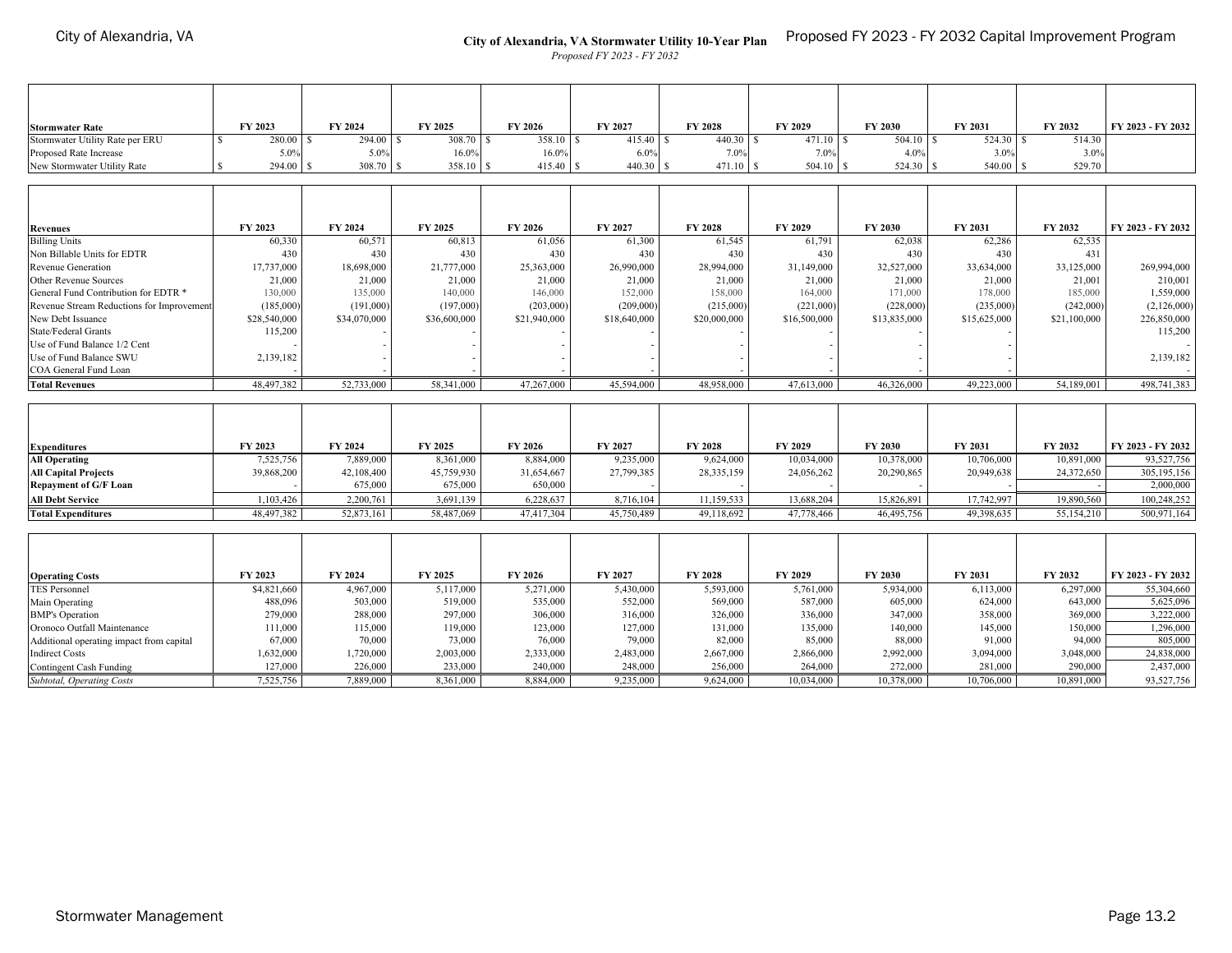### **City of Alexandria, VA Stormwater Utility 10-Year Plan** Proposed FY 2023 - FY 2032 Capital Improvement Program

*Proposed FY 2023 - FY 2032*

| <b>Capital Projects</b>                    | FY 2023    | FY 2024    | FY 2025    | FY 2026    | FY 2027    | FY 2028      | FY 2029      | FY 2030      | FY 2031      | FY 2032      | FY 2023 - FY 2032 |
|--------------------------------------------|------------|------------|------------|------------|------------|--------------|--------------|--------------|--------------|--------------|-------------------|
| Four Mile Run Channel Maintenance          | 936,600    |            | 300,000    | 300,000    |            | 1,251,300    | 2,900,000    |              | 300,000      | 300,000      | 6,287,900         |
| Green Infrastructure                       |            | 1,549,600  |            |            |            |              |              |              |              |              | 1,549,600         |
| MS4-TMDL Compliance Water Quality          |            |            |            |            |            |              |              |              |              |              |                   |
| Improvements                               | 1,300,000  | 2,100,000  | 1,800,000  | 2,050,000  | 1,750,000  | 2,000,000    | 2,575,000    | 1,500,000    | 1,000,000    | 1,750,000    | 17,825,000        |
| NPDES / MS4 Permit                         |            | 170,000    | 171,700    | 173,500    | 175,200    | 177,000      | 178,700      | 180,500      | 182,200      | 185,900      | 1,594,700         |
| Storm Sewer Capacity Projects Program      |            |            |            | 15,950,000 | 15,200,000 | 13,675,000   | 6,700,000    | 6,350,000    | 4,000,000    | 7,000,000    | 68,875,000        |
| Large Capacity Projects: Commonwealth      |            |            |            |            |            |              |              |              |              |              |                   |
| Ave & E. Glebe Rd / Ashby St & E. Glebe Rd | 26,407,300 | 12,632,800 |            |            |            |              |              |              |              |              | 39,040,100        |
| Large Capacity Project: Hooffs Run Culvert |            |            |            |            |            |              |              |              |              |              |                   |
| Timber Branch Bypass                       |            | 16,176,100 | 32,352,100 |            |            |              |              |              |              |              | 48,528,200        |
| Storm Sewer System Spot Improvements       | 5,907,000  | 4,011,000  | 4,122,000  | 4,228,000  | 4,337,000  | 4,540,000    | 4,606,000    | 4,688,000    | 4,812,000    | 4,937,000    | 46,188,000        |
| Stream and Channel Maintenance             | 881,000    | 907,500    | 934,700    | 962,700    | 991,600    | 1,021,400    | 1,052,000    | 1,083,600    | 1,116,100    | 1,149,600    | 10,100,200        |
| Stormwater BMP Maintenance CFMP            | 286,000    | 303,500    | 1,575,300  | 1,622,500  | 317,100    | 326,600      | 336,400      | 346,500      | 356,900      | 1,792,200    | 7,263,000         |
| Small-Midsize Stormwater Maintenance       |            |            |            |            |            |              |              |              |              |              |                   |
| Projects                                   | 581,300    | 613,900    | 649,100    | 685,900    | 724,400    | 765,800      | 809,100      | 854,200      | 901,400      | 922,900      | 7,508,000         |
| Inspection and Cleaning (State of Good     |            |            |            |            |            |              |              |              |              |              |                   |
| Repair) CFMP                               | 1,268,000  | 1,457,000  | 1,578,000  | 1,695,000  | 1,835,000  | 2,006,000    | 2,220,000    | 2,496,000    | 2,862,000    | 3,304,000    | 20,721,000        |
| Floodproofing Grant Program                | 769,000    | 789,000    | 809,000    | 830,000    | 851,000    | 873,000      | 895,000      | 918,000      | 941,000      | 965,000      | 8,640,000         |
| Hooffs Run Culvert                         |            |            |            | 1,616,000  |            |              |              |              | 2,510,000    |              | 4,126,000         |
| Braddock and West Flood Management         | 198,000    |            |            |            |            |              |              |              |              |              | 198,000           |
| <b>DPI</b> Personnel                       | 1,281,000  | 1,342,000  | 1,409,030  | 1,479,067  | 1,553,085  | 1,631,059    | 1,713,062    | 1,799,065    | 1,889,038    | 1,983,050    | 16,079,456        |
| Capitalized Sustainability Coordinator     | 53,000     | 56,000     | 59,000     | 62,000     | 65,000     | 68,000       | 71,000       | 75,000       | 79,000       | 83,000       | 671,000           |
| Subtotal, Capital Projects                 | 39,868,200 | 42,108,400 | 45,759,930 | 31,654,667 | 27,799,385 | 28,335,159   | 24,056,262   | 20,290,865   | 20,949,638   | 24,372,650   | 305,195,156       |
|                                            |            |            |            |            |            |              |              |              |              |              |                   |
| <b>Debt Service</b>                        | FY 2023    | FY 2024    | FY 2025    | FY 2026    | FY 2027    | FY 2028      | FY 2029      | FY 2030      | FY 2031      | FY 2032      | FY 2023 - FY 2032 |
| <b>Total Debt Service Payments</b>         | 1,103,426  | 2,200,761  | 3,691,139  | 6,228,637  | 8,716,104  | \$11,159,533 | \$13,688,204 | \$15,826,891 | \$17,742,997 | \$19,890,560 | 100,248,252       |
| <b>Total Expenditures, All Categories</b>  | 48,497,382 | 52,198,161 | 57,812,069 | 46,767,304 | 45,750,489 | 49.118.692   | 47,778,466   | 46,495,756   | 49.398.635   |              | 498.971.164       |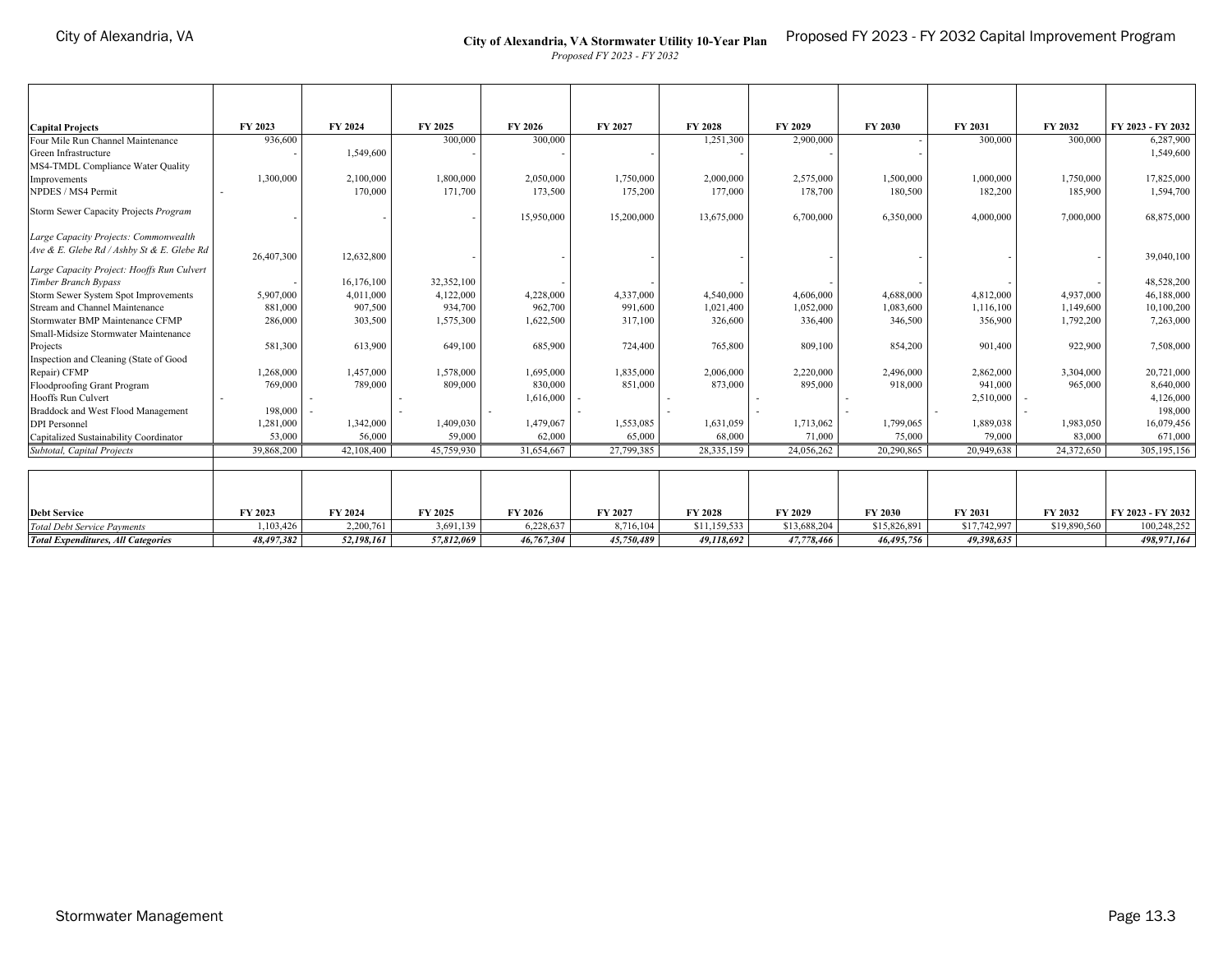# Note: Projects with a \$0 total funding are active capital projects funded in prior CIP's that do not require additional resources.

|                                                                  | Prior          |            |            |            |            |            |            |            |            |            |                | FY 2023 -   |
|------------------------------------------------------------------|----------------|------------|------------|------------|------------|------------|------------|------------|------------|------------|----------------|-------------|
|                                                                  | Appropriations | FY 2023    | FY 2024    | FY 2025    | FY 2026    | FY 2027    | FY 2028    | FY 2029    | FY 2030    | FY 2031    | FY 2032        | FY 2032     |
|                                                                  |                |            |            |            |            |            |            |            |            |            |                |             |
| <b>Stormwater Management</b>                                     |                |            |            |            |            |            |            |            |            |            |                |             |
| <b>Stormwater Management</b>                                     |                |            |            |            |            |            |            |            |            |            |                |             |
| Braddock and West Flood Management                               | $\sim$         | 198,000    |            |            |            |            |            |            |            |            |                | 198,000     |
| <b>Floodproofing Grant Program</b>                               | 750,000        | 769,000    | 789,000    | 809,000    | 830,000    | 851,000    | 873,000    | 895,000    | 918,000    | 941,000    | 965,000        | 8,640,000   |
| Four Mile Run Channel Maintenance                                | 3,475,281      | 936,600    |            | 300,000    | 300,000    | $\sim$     | 1,251,300  | 2,900,000  |            | 300,000    | 300,000        | 6,287,900   |
| Green Infrastructure                                             | 2,311,026      | $\sim$     | 1,549,600  |            |            |            |            |            |            |            |                | 1,549,600   |
| <b>Hooffs Run Culvert</b>                                        | $\sim$         | $\sim$     |            | $\sim$     | 1,616,000  |            |            |            |            | 2,510,000  |                | 4,126,000   |
| Inspection and Cleaning (State of Good Repair) CFMP              | 3,852,000      | 1,268,000  | 1,457,000  | 1,578,000  | 1,695,000  | 1,835,000  | 2,006,000  | 2,220,000  | 2,496,000  | 2,862,000  | 3,304,000      | 20,721,000  |
| Large Capacity - Commonwealth Ave & E. Glebe/Ashby St & Glebe Rd |                | 26,407,300 | 12,632,800 |            |            |            |            |            |            |            | $\sim$ $ \sim$ | 39,040,100  |
| Large Capacity - Hooffs Run Culvert Bypass                       |                |            | 16,176,100 | 32,352,100 |            |            |            |            |            |            |                | 48,528,200  |
| Lucky Run Stream Restoration                                     | 2,852,715      |            |            |            |            |            |            |            |            |            |                |             |
| MS4-TDML Compliance Water Quality Improvements                   | 5,605,000      | 1,300,000  | 2,100,000  | 1,800,000  | 2,050,000  | 1,750,000  | 2,000,000  | 2,575,000  | 1,500,000  | 1,000,000  | 1,750,000      | 17,825,000  |
| NPDES / MS4 Permit                                               | 1,150,000      | $\sim$     | 170,000    | 171,700    | 173,500    | 175,200    | 177,000    | 178,700    | 180,500    | 182,200    | 185,900        | 1,594,700   |
| Phosphorus Exchange Bank                                         |                |            |            |            |            |            |            |            |            |            |                |             |
| Small-Midsize Stormwater Maintenance Projects                    | $\sim$         | 581,300    | 613,900    | 649,100    | 685,900    | 724,400    | 765,800    | 809,100    | 854,200    | 901,400    | 922,900        | 7,508,000   |
| Spot Project - Hume Avenue Bypass                                | 1,070,000      |            |            |            |            |            |            |            |            |            |                |             |
| Spot Project - Mt. Vernon Cul-de-sac and Alley                   | 830,000        | $\sim$     | $\sim$     |            |            |            |            |            |            |            |                |             |
| <b>Storm Sewer Capacity Projects</b>                             | 26,685,988     |            |            | $-$        | 15,950,000 | 15,200,000 | 13,675,000 | 6,700,000  | 6,350,000  | 4,000,000  | 7,000,000      | 68,875,000  |
| Storm Sewer System Spot Improvements                             | 11,165,902     | 5,907,000  | 4,011,000  | 4,122,000  | 4,228,000  | 4,337,000  | 4,540,000  | 4,606,000  | 4,688,000  | 4,812,000  | 4,937,000      | 46,188,000  |
| Stormwater BMP Maintenance CFMP                                  | 520,000        | 286,000    | 303,500    | 1,575,300  | 1,622,500  | 317,100    | 326,600    | 336,400    | 346,500    | 356,900    | 1,792,200      | 7,263,000   |
| Stormwater Utility Implementation                                | 1,673,200      |            |            |            |            |            |            |            |            |            |                | $\sim$      |
| <b>Strawberry Run Stream Restoration</b>                         | 1,645,138      |            |            |            |            |            |            |            |            |            |                |             |
| Stream & Channel Maintenance                                     | 7,429,454      | 881,000    | 907,500    | 934,700    | 962,700    | 991,600    | 1,021,400  | 1,052,000  | 1,083,600  | 1,116,100  | 1,149,600      | 10,100,200  |
| Taylor Run Stream Restoration                                    | 4,540,258      |            |            |            |            |            |            |            |            |            |                |             |
| <b>Grand Total</b>                                               | 81,912,436     | 38,534,200 | 40,710,400 | 44,291,900 | 30,113,600 | 26,181,300 | 26,636,100 | 22,272,200 | 18,416,800 | 18,981,600 | 22,306,600     | 288,444,700 |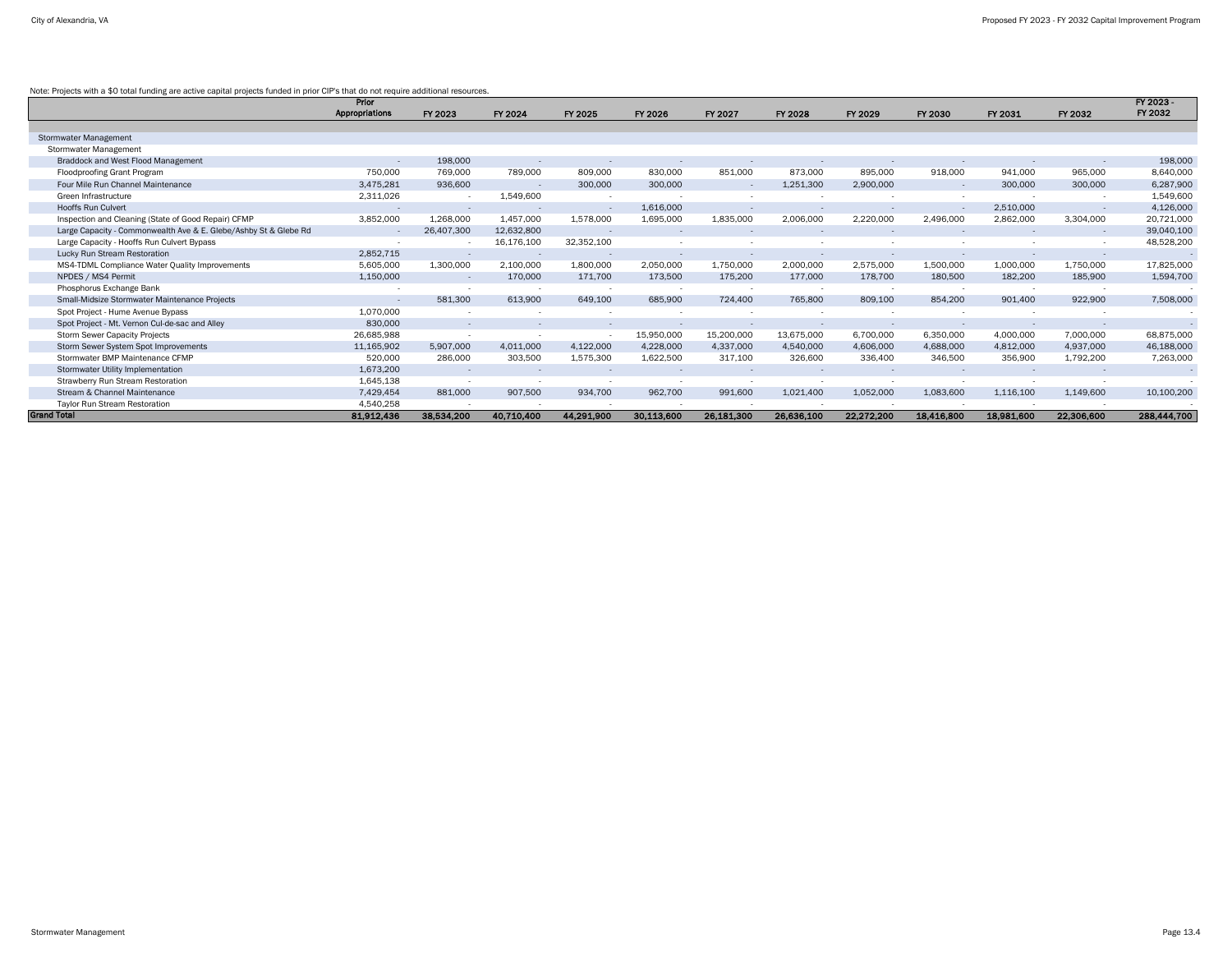# Significant Project Changes in the Stormwater Management Section

This year's Capital Improvement Program (CIP) underwent significant changes for a variety of reasons. A major driver was the need to accommodate several new projects, and commitments to funding, while keeping the General Fund transfer to the CIP consistent and staying within City debt limits. This means funding for projects in other categories had to be decreased, or removed.

Projects with increased funding in this CIP section total \$27.2 million, while \$168,400 in reductions were made. Therefore, this section had a net increase of \$27.0 million, or +11 percent of the Approved FY 2022 – FY 2031 funding level. Please reference the table footnotes for further clarification about why the two largest project increases and the largest reduction were considered a net decrease of \$56,700. Also note, these comparisons do not include Fiscal Years 2022 or 2032 funding. This section is unique from some others because investments are predominantly funded by the Stormwater Utility Fee and fee-backed GO Bonds.

The below chart highlights any project funding that increased or decreased by more than 15%, or \$1 million.

|                              |                                                         |                                | <b>Amount</b><br><b>Changed Since</b> | Percentage<br><b>Changed Since</b> |
|------------------------------|---------------------------------------------------------|--------------------------------|---------------------------------------|------------------------------------|
| <b>CIP Subsection</b>        | <b>CIP Doc Title</b>                                    | <b>TOTAL</b><br>FY 2023 - 2032 | <b>FY22 Approved</b><br>$CIP*$        | <b>FY22 Approved</b><br><b>CIP</b> |
| <b>Stormwater Management</b> | Large Capacity - Hooffs Run Culvert Bypass**            | 48,528,200                     | 48,528,200                            | 100.0%                             |
|                              | Large Capacity - Commonwealth Ave & E. Glebe/Ashby St & |                                |                                       |                                    |
| <b>Stormwater Management</b> | Glebe Rd**                                              | 39,040,100                     | 39,040,100                            | 100.0%                             |
| <b>Stormwater Management</b> | Braddock and West Flood Management                      | 198.000                        | 198.000                               | 100.0%                             |
| <b>Stormwater Management</b> | Inspection and Cleaning (State of Good Repair) CFMP     | 20,721,000                     | 7,196,000                             | 70.4%                              |
| Stormwater Management        | Storm Sewer System Spot Improvements                    | 46,188,000                     | 15,300,000                            | 59.0%                              |
| <b>Stormwater Management</b> | Stormwater BMP Maintenance CFMP                         | 7,263,000                      | 1,711,800                             | 45.5%                              |
| <b>Stormwater Management</b> | <b>Hooffs Run Culvert</b>                               | 4,126,000                      | 1,276,700                             | 44.8%                              |
| <b>Stormwater Management</b> | Small-Midsize Stormwater Maintenance Projects           | 7,508,000                      | 1,461,100                             | 28.5%                              |
| <b>Stormwater Management</b> | Storm Sewer Capacity Projects**                         | 68,875,000                     | (87,625,000)                          | (58.6%)                            |

\*This dollar amount was calculated by comparing FY 2023 – 2031 funding levels of the FY 2022 Approved CIP and this FY 2023 Proposed CIP. Since the FY 2022 Approved CIP did not have FY 2032 funding designations, that FY was removed from these calculations.

\*\*Two large projects previously captured in the CIP project "Storm Sewer Capacity Projects" were broken out into their own projects: 1) Large Capacity - Hooffs Run Culvert Bypass; and 2) Large Capacity - Commonwealth Ave & E. Glebe/Ashby St & Glebe Rd. Therefore, the increases and decrease for these three projects should be considered collectively, for a sum total change of \$56,700 (decrease).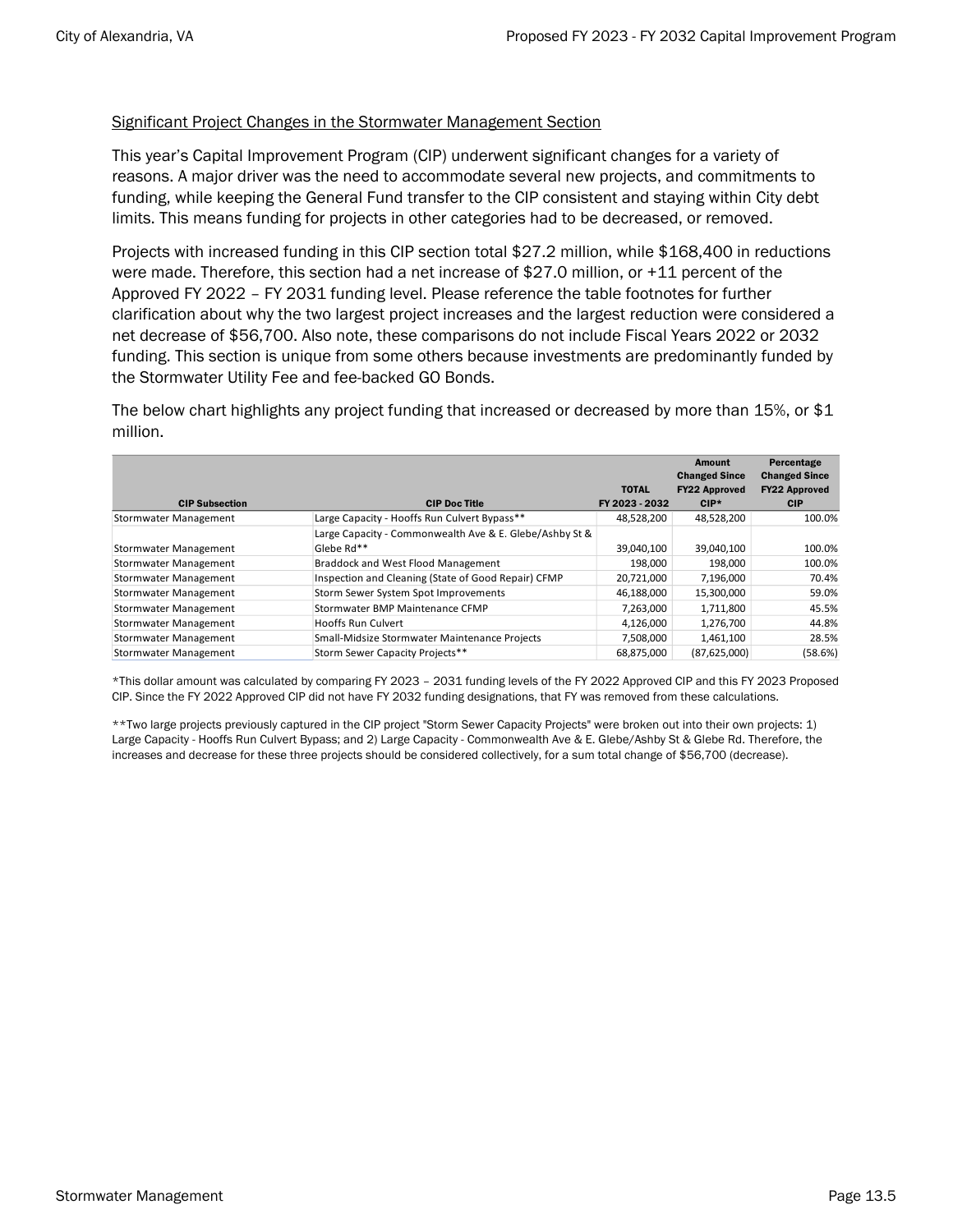# **BRADDOCK AND WEST FLOOD MANAGEMENT**<br>Stormwater Management DOCUMENT SUBSECTION: Stormwater Management PROJECT LOCATION: Braddock Road and West Street MANAGING DEPARTMENT: Transportation and Environmental Services REPORTING AREA: Braddock Road Metro PROJECT CATEGORY: 1 PRIMARY STRATEGIC THEME: Theme 8: Environmental Sustain. ESTIMATE USEFUL LIFE: 3 - 5 years

| <b>Braddock and West Flood Management</b> |           |                |         |         |         |         |         |         |         |         |         |         |           |
|-------------------------------------------|-----------|----------------|---------|---------|---------|---------|---------|---------|---------|---------|---------|---------|-----------|
| $M$ (C:L)<br>$A (B + M)$<br>в<br>         |           |                |         |         |         |         |         |         |         |         |         |         |           |
|                                           | Total     |                |         |         |         |         |         |         |         |         |         |         | Total     |
|                                           | Budget &  | Prior          |         |         |         |         |         |         |         |         |         |         | FY 2023 - |
|                                           | Financing | Appropriations | FY 2023 | FY 2024 | FY 2025 | FY 2026 | FY 2027 | FY 2028 | FY 2029 | FY 2030 | FY 2031 | FY 2032 | FY 2032   |
| <b>Expenditure Budget</b>                 | 198.000   |                | 198.000 |         |         |         |         |         |         |         |         |         | 198,000   |
| Financing Plan                            |           |                |         |         |         |         |         |         |         |         |         |         |           |
| Stormwater Utility Fund                   | 198,000   |                | 198,000 |         |         |         |         |         |         |         |         |         | 198,000   |
| <b>Financing Plan Total</b>               | 198,000   |                | 198,000 |         |         |         |         |         |         |         |         |         | 198,000   |

#### CHANGES FROM PRIOR YEAR CIP

New project added to FY 2023 - FY 2032 CIP.

# PROJECT DESCRIPTION & JUSTIFICATION

The Braddock & West intersection has experienced periodic severe flooding from flash flood rain events. The area is served by storm sewers that drain under the Railroad tracks into the Hooffs Run Culvert (HRC) at E. Linden Street. The City of Alexandria Storm Sewer Capacity Assessment (CASSCA) study identified both conveyance and storage solutions to alleviate severe flooding.

This study would continue to evaluate the specific need, volume and area required for the storage component. This study will consider the need for a stormwater storage facility and the potential for the availability of property not in the Right-of-Way to contain said facility near the Braddock & West Street intersection to alleviate flooding.

The project will use professional services to perform study of existing information, verify findings of previous studies, and recommend appropriate storage volume for the sub-watershed. Investigate and contact potential stakeholders for public/private partnerships in the deployment of the recommended stormwater storage volume. Analysis will include feasibility of providing stormwater storage to mitigate flooding during the 10, 25, 50 & 100-year precipitation events. Planning level costs for construction will also be provided as part of the study.

**EXTERNAL OR INTERNAL ADOPTED PLAN OR RECOMMENDATION** ADDITIONAL **OPERATING IMPACTS** 

City of Alexandria Storm Sewer Capacity Analysis (CASSCA); Flood Action Alexandria; Northern Virginia Flood Hazard Mitigation Plan

No additional operating impacts by completing this study.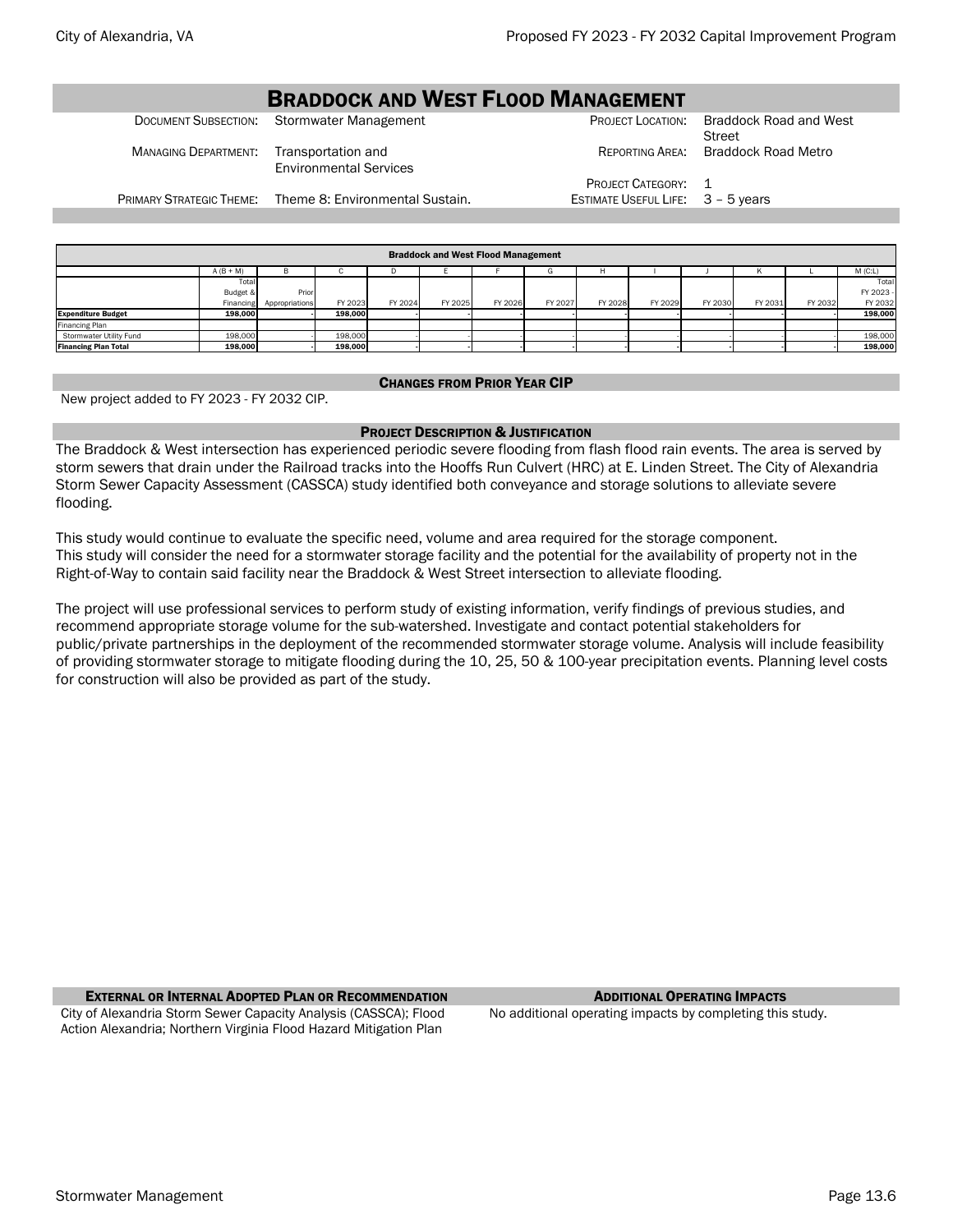# CAMERON STATION POND RETROFIT

|                             | DOCUMENT SUBSECTION: Stormwater Management                 |                                        | PROJECT LOCATION: Ben Brenman Park, 4800<br>Brenman Park Dr, Alexandria,<br>VA 22304 |
|-----------------------------|------------------------------------------------------------|----------------------------------------|--------------------------------------------------------------------------------------|
| <b>MANAGING DEPARTMENT:</b> | Department of Transportation<br>and Environmental Services |                                        | REPORTING AREA: Landmark/Van Dorn                                                    |
|                             |                                                            | <b>PROJECT CATEGORY: 3</b>             |                                                                                      |
| PRIMARY STRATEGIC THEME:    | Theme 8: Environmental<br>Sustainability                   | <b>ESTIMATE USEFUL LIFE: 30+ Years</b> |                                                                                      |

| <b>Cameron Station Pond Retrofit</b> |             |                |         |         |         |         |         |         |         |         |         |         |         |
|--------------------------------------|-------------|----------------|---------|---------|---------|---------|---------|---------|---------|---------|---------|---------|---------|
|                                      | $A (B + M)$ | B              | ι.      | D       |         |         | G       | н       |         |         | Κ       |         | M(C:L)  |
|                                      | Total       |                |         |         |         |         |         |         |         |         |         |         | Total   |
|                                      | Budget &    | Prior          |         |         |         |         |         |         |         |         |         |         | FY 2023 |
|                                      | Financing   | Appropriations | FY 2023 | FY 2024 | FY 2025 | FY 2026 | FY 2027 | FY 2028 | FY 2029 | FY 2030 | FY 2031 | FY 2032 | FY 2032 |
| <b>Expenditure Budget</b>            | 4,723,474   | 4,723,474      |         |         |         |         |         |         |         |         |         |         |         |
| Financing Plan                       |             |                |         |         |         |         |         |         |         |         |         |         |         |
| GO Bonds (Stormwater)                | 1,750,000   | 1,750,000      |         |         |         |         |         |         |         |         |         |         |         |
| <b>Private Capital Contributions</b> | 1,050,000   | 1,050,000      |         |         |         |         |         |         |         |         |         |         |         |
| State/Federal Grants                 | 1,881,885   | 1,881,885      |         |         |         |         |         |         |         |         |         |         |         |
| Stormwater Utility Fund              | 41,589      | 41,589         |         |         |         |         |         |         |         |         |         |         |         |
| <b>Financing Plan Total</b>          | 4,723,474   | 4,723,474      |         |         |         |         |         |         |         |         |         |         |         |
| Operating Impact                     |             |                |         |         |         |         |         |         |         |         |         |         |         |

#### CHANGES FROM PRIOR YEAR CIP

No changes from prior CIP.

# PROJECT DESCRIPTION & JUSTIFICATION

Virginia Department of Environmental Quality (DEQ) issued the City's current Municipal Separate Storm Sewer System (MS4) Permit on July 1, 2013 that mandates City-specific stormwater nutrient and sediment reduction targets for the Chesapeake Bay (Bay) Total Maximum Daily Load (TMDL) enforced through three 5-year permit cycles. Accordingly, the current MS4 permit requires the City to implement practices sufficient to achieve 5% of the reduction targets during the first 5-year permit (2013-2018), while successive MS4 permits will require implementation of practices to achieve an additional 35% or 40% of total reduction targets during the second 5-year permit (2018-2023) by 2023, and the remaining 60% or 100% of the total reductions on or before the end of the third 5-year permit (2023-2028) by 2028. The City's 2018 – 2023 MS4 General Permit mandating a total of 40% Bay reductions by June 30, 2023 is scheduled to be in effect on or after July 1, 2018 and remain effective through June 30, 2023.

Retrofits to existing large regional stormwater facilities will provide additional pollutant removal either by enhancing the treatment efficiency and/or increasing the amount of area draining to the facility and are one of the most cost-effective strategies to meet the identified pollution reduction requirements.

The City has been discussing these strategies to comply with the reduction targets and other options available to the City through the Water Quality Steering Committee and Water Quality Workgroup. The City also completed the Chesapeake Bay TMDL Compliance Analysis and Options report that investigated options and alternatives for treating stormwater and provided corresponding costs. The City's Phase 1 Chesapeake Bay TMDL Action Plan for achieving 5% of the reductions was submitted to DEQ on October 1, 2015 and approved by DEQ on January 12, 2016. The City's draft Bay Phase 2 Action Plan for achieving a total 40% of the reductions was submitted in June 2018, with the final due one year after the effective date of the 2018 – 2023 MS4 General Permit (October 31, 2019). The City's approved Bay TMDL Action Plan and the draft Phase 2 Action Plan identify the retrofit of large regional stormwater facilities as a major strategy towards meeting pollution reduction goals. Most of the structure components have been installed for the pond retrofit, including the diversion of an extra 35 acres of stormwater being treated in the pond. The next phase will include the installation of plant materials on the shore and for the aquatic bench. Substantial completion occurred in 2020.

In FY 2015, City staff pursued and received \$1.75 million in a grant from the state through the Stormwater Local Assistance Fund (SLAF) by leveraging an equivalent amount of City funding for this project. This reduced the City funded contribution to this project by half of the original budgeted amount. While the Cameron Station Pond Retrofit is a cost effective strategy to meet the City's pollution reduction requirements, this project also offers an opportunity to enhance the recreational elements of this facility, making it more of an amenity to park-goers than it is currently.

# EXTERNAL OR INTERNAL ADOPTED PLAN OR RECOMMENDATION ADDITIONAL OPERATING IMPACTS

City of Alexandria Municipal Separate Storm Sewer System (MS4) General Permit, Program Plan, and Year 5 Annual Report; City's Chesapeake Bay TMDL Action Plan; T&ES Strategic Plan; Eco-City Charter; Eco-City Action Plan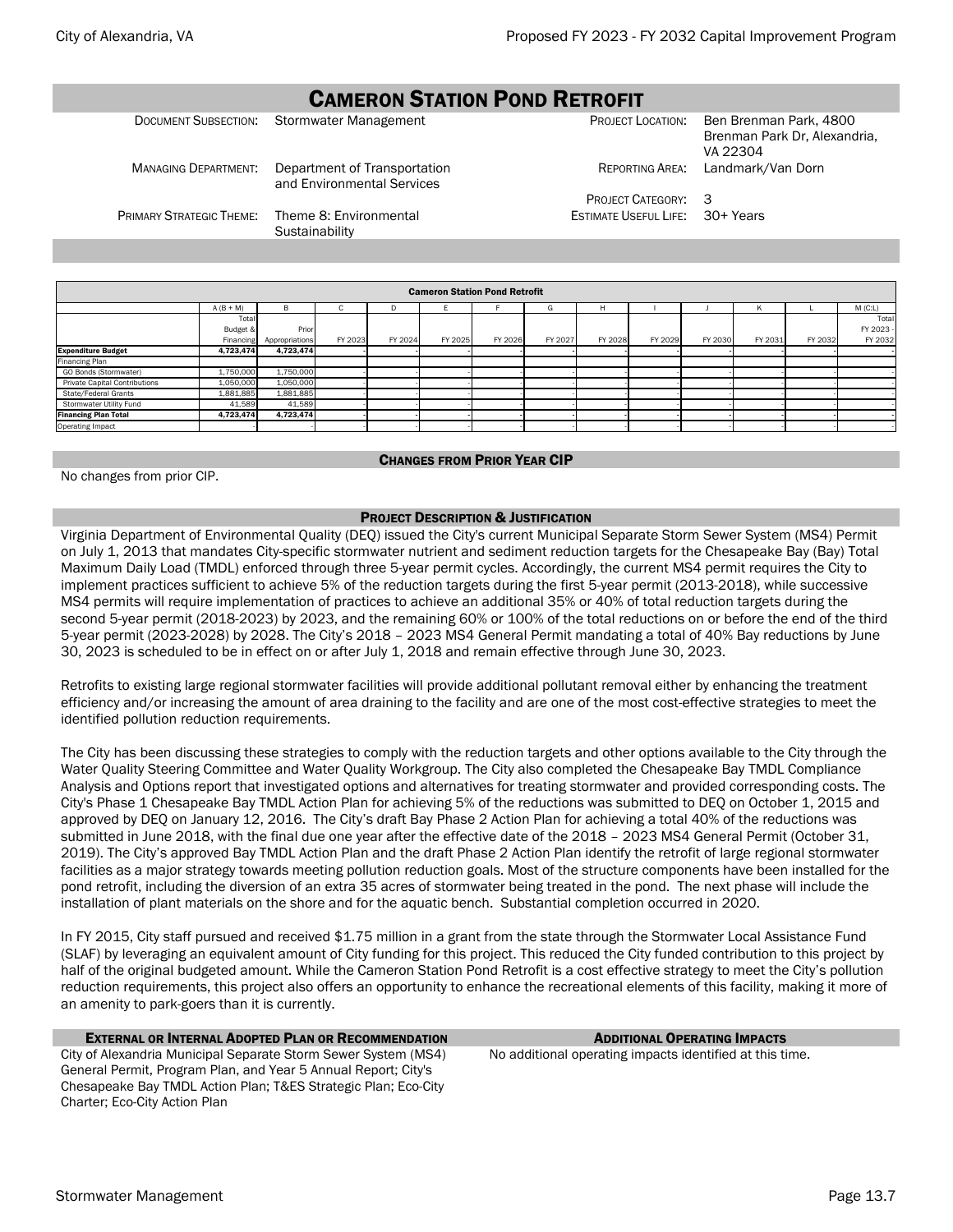# CITY FACILITIES STORMWATER BEST MANAGEMENT PRACTICES (BMPS)<br>Document Subsection: Stormwater Management Project Location: Citywide

PRIMARY STRATEGIC THEME: Theme 8: Environmental

**Sustainability** 

DOCUMENT SUBSECTION: Stormwater Management PROJECT LOCATION: Citywide<br>
MANAGING DEPARTMENT: Department of Transportation REPORTING AREA: Citywide Department of Transportation and Environmental Services

REPORTING AREA:

PROJECT CATEGORY: 3 ESTIMATE USEFUL LIFE: 21 - 25 Years

Total FY 2023 **FY 2033** 

A (B + M) B C D E F G H I J K L M (C:L) Tota Budget Financing Prio Appropriations FY 2023 FY 2024 FY 2025 FY 2026 FY 2027 FY 2028 FY 2029 FY 2030 FY 2031 FY 2032 Expenditure Budget | 1,633,000 | 1,633,000 | - - | - - | - - | - - | - - | - - | - - | - - | - - | - - | - - | - - | - - | - - | - | nancing Plar Cash Capital 125,000 125,000 - - - - - - - - - - - - GO Bonds (Stormwater) | 1,133,000 | 1,033,000 | - - | - - | - - | - - | - - | - -Stormwater Utility Fund 375,000 375,000 - - - - - - - - - - - Financing Plan Total 1,633,000 1,633,000 - - - - - - - - - - - Operating Impact - - - - - - - - - - - - - City Facilities Stormwater Best Management Practices (BMPs)

CHANGES FROM PRIOR YEAR CIP

No changes from prior CIP.

# PROJECT DESCRIPTION & JUSTIFICATION

Stormwater facility best management practices (BMPs) must be regularly inspected to identify any needed operation and maintenance activities. These operations and maintenance activities must be performed to ensure the BMP is functioning as designed to provide water qualtiy benefits to clean up the Bay. Retrofits of large regional ponds, stormwater facility best management practice (BMP) retroits on City property and the right-of-way, stream restoration projects, and other strategies implemented to meet City-specific stormwater nutrient and sediment reduction targets for the Chesapeake Bay (Bay) Total Maximum Daily Load (TMDL) require frequent inspection and maintenance to ensure proper functioning to achieve stormwater pollutant reductions.

The Virginia Department of Environmental Quality (DEQ) issued the City's current Municipal Separate Storm Sewer System (MS4) Permit on November 1, 2018 that mandates City-specific stormwater nutrient and sediment reduction targets for the Chesapeake Bay (Bay) Total Maximum Daily Load (TMDL) enforced through three 5-year MS4 permit cycles. Accordingly, the previous 2013-2018 permit required the City to achieve 5% of the reduction targets during the first 5-year permit (2013- 2018), and an additional 35% or 40% of the total during the second 5-year permit (2018-2023) by 2023, and the remaining 60% or 100% of the reduction on or before the end of the third 5-year permit cycle (2023-2028) no later than 2028. The City's 2018 – 2023 MS4 General Permit mandating the total 40% Bay reductions by June 30, 2023 was effective November 1, 2018 and remains in effect through October 31, 2023. The City's Chesapeake Bay TMDL Action Plan identifies, retrofitting of regional ponds, implementing new regional ponds, BMP retrofits on City properties, retrofits in the Right-of-Way, stream restoration, and other strategies towards meeting mandated pollutant reduction goals.

The City recently completed the Lake Cook Retrofit and the Cameron Pond Retrofit projects towards meeting the Bay TMDL. Working closely with the General Services; Recreation, Parks and Cultural Activities; and Project Implementation departments, the following locations, among others, have been identified as potential locations for stormwater retrofits that include:

- T&ES/Recreation operations at 2900 Business Center Drive,
- City Fuel Island on Wheeler Avenue,
- ACPS Mount Vernon Elementary School and Recreation Center, and
- City Traffic Control Shop on Colvin Street.

The City has identified at least 16 potential locations in addition to the above list that may treat stormwater from a total of approximately 4-8 acres of impervious surface. These sites have been selected because of the facilities' operational stormwater impacts and their relatively high percentage of impervious acreage.

This project provides for the inspection and maintenance of existing and planned BMP retrofits to ensure proper functioning to continue achieving the City's mandated water quality goals to clean up the Chesapeake Bay.

**EXTERNAL OR INTERNAL ADOPTED PLAN OR RECOMMENDATION** ADDITIONAL **OPERATING IMPACTS** 

No additional operating impacts identified at this time.

City of Alexandria Municipal Separate Storm Sewer System (MS4) General Permit, Program Plan and Year 5 Annual Report; Chesapeake Bay TMDL Action Plan; T&ES Strategic Plan; Eco-City Charter and Action Plan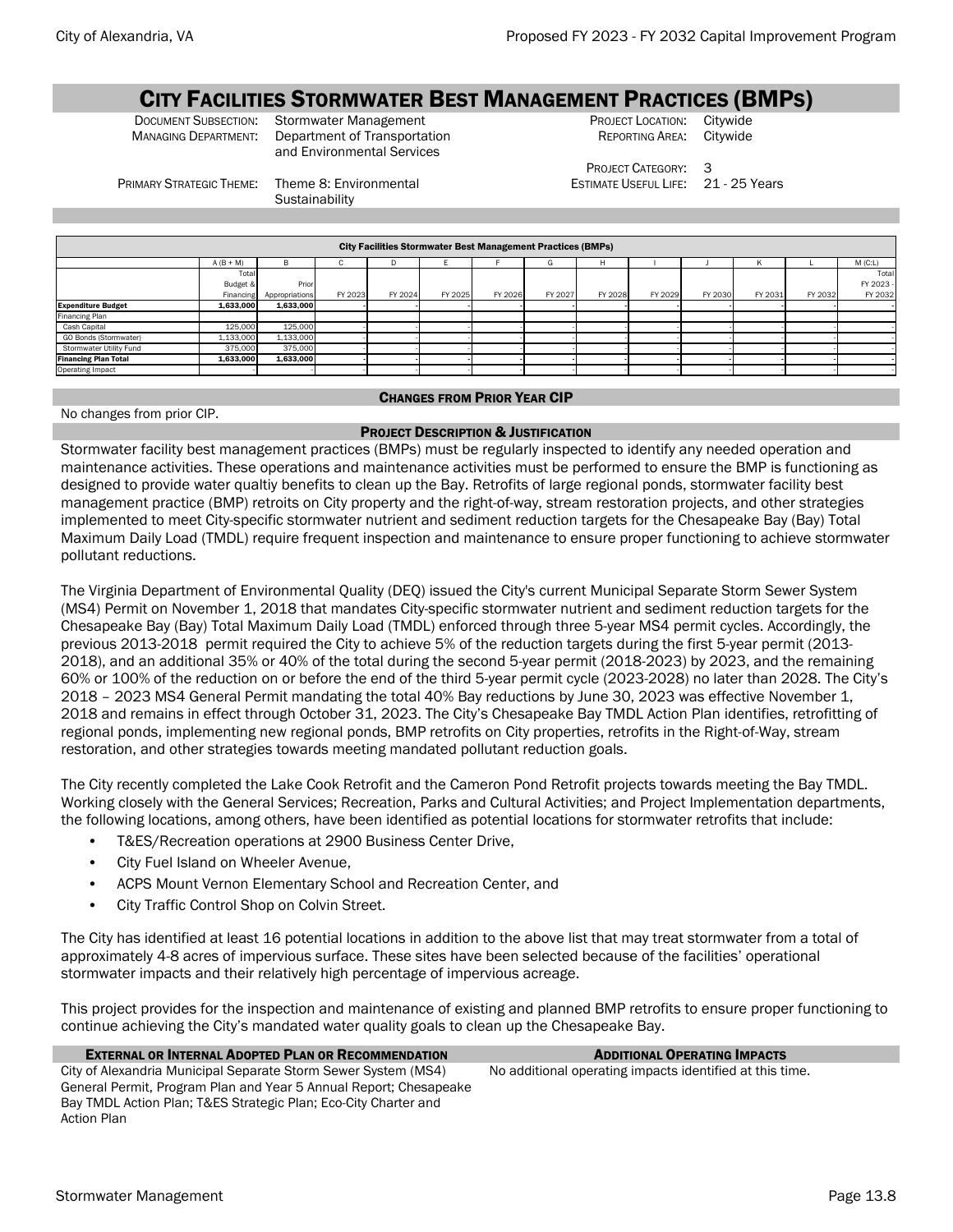# FLOODPROOFING GRANT PROGRAM

MANAGING DEPARTMENT: Transportation and

**DOCUMENT SUBSECTION:** Stormwater Management **CHANAGE CONSTRET CONSTRET LOCATION: Citywide** Computer Construction<br>Managing Department: Transportation and Environmental Services

REPORTING AREA:

PROJECT CATEGORY: 1 ESTIMATE USEFUL LIFE: Varies

PRIMARY STRATEGIC THEME: Theme 8: Environmental

**Sustainability** 

| <b>Floodproofing Grant Program</b> |                                                                                                                                                      |         |         |         |         |         |         |         |         |         |         |         |           |  |  |
|------------------------------------|------------------------------------------------------------------------------------------------------------------------------------------------------|---------|---------|---------|---------|---------|---------|---------|---------|---------|---------|---------|-----------|--|--|
| M(C:L)<br>$A (B + M)$<br>в<br>G    |                                                                                                                                                      |         |         |         |         |         |         |         |         |         |         |         |           |  |  |
| Total<br>Total                     |                                                                                                                                                      |         |         |         |         |         |         |         |         |         |         |         |           |  |  |
|                                    | Budget &                                                                                                                                             | Prior   |         |         |         |         |         |         |         |         |         |         | FY 2023 - |  |  |
|                                    | FY 2032<br>FY 2023<br>FY 2024<br>FY 2025<br>FY 2027<br>FY 2028<br>FY 2029<br>FY 2030<br>FY 2031<br>FY 2026<br>FY 2032<br>Financing<br>Appropriations |         |         |         |         |         |         |         |         |         |         |         |           |  |  |
| <b>Expenditure Budget</b>          | 9.390.000                                                                                                                                            | 750.000 | 769.000 | 789.000 | 809.000 | 830.000 | 851.000 | 873.000 | 895.000 | 918.000 | 941.000 | 965.000 | 8.640.000 |  |  |
| Financing Plan                     |                                                                                                                                                      |         |         |         |         |         |         |         |         |         |         |         |           |  |  |
| Stormwater Utility Fund            | 750,000<br>769,000<br>789,000<br>918,000<br>9.390.000<br>809,000<br>830,000<br>851.000<br>873,000<br>895,000<br>941.000<br>965,000<br>8,640,000      |         |         |         |         |         |         |         |         |         |         |         |           |  |  |
| <b>Financing Plan Total</b>        | 789.000<br>830,000<br>918.000<br>965,000<br>9,390,000<br>750,000<br>769.000<br>809,000<br>851,000<br>873.000<br>895,000<br>941,000<br>8,640,000      |         |         |         |         |         |         |         |         |         |         |         |           |  |  |

# CHANGES FROM PRIOR YEAR CIP

Funding added for FY 2032.

# PROJECT DESCRIPTION & JUSTIFICATION

The purpose of this project, initiated in FY 2022, is to provide grant funding to private property owners who have incurred flooding impacts to their primary residence as a result of recent climate change-induced flash flooding and cloudburst events. This project was recommended by the 2020 Interdepartmental Flooding Management Task Force and was supported in the City's 2020 legislative package, which was successful in revising the state code to provide clear authority to support localities dealing with the impacts of flooding to implement a jurisdictional-wide grant program to implement floodproofing measures on private property for the health and safety of the community. Further analysis is ongoing with the pilot launching in FY 2022. No project update and adjustment is suggested in FY 2023. Staff will continue to gather data and information in consideration of any needed adjustments. The program incentivizes implementation of flood mitigation measures and allows property owners to experience immediate benefits to mitigate flooding issues.

This program is administered like the City's Backflow Preventer Program, which provides reimbursement to those who have installed backflow preventers as a result of sanitary sewer backups. This program provides reimbursement for floodproofing installed to mitigate flooding issues in the near-term.

The Flooding Mitigation Pilot Program Manual document frames the program and policies, to include processes, funding level, and eligible reimbursable expenses. The grant program includes:

- Reimbursement for 50% of the cost of improvements, not to exceed \$5,000 reimbursed
- Total funding for FY 2023: \$769,000
- Retroactive to July 2019
- Eligible reimbursable practices and expenses include installation of floodproof doors and windows, and other measures to prevent water from entering a structure, with examples included in online materials
- Applications are processed using the City's APEX permitting system

**EXTERNAL OR INTERNAL ADOPTED PLAN OR RECOMMENDATION** ADDITIONAL **OPERATING IMPACTS** 

Eco-City Charter; Strategic Plan, MS4 General Permit; Environmental Action Plan (EAP) 2040; City of Alexandria Storm Sewer Capacity Analysis (CASSCA); Flood Action Alexandria;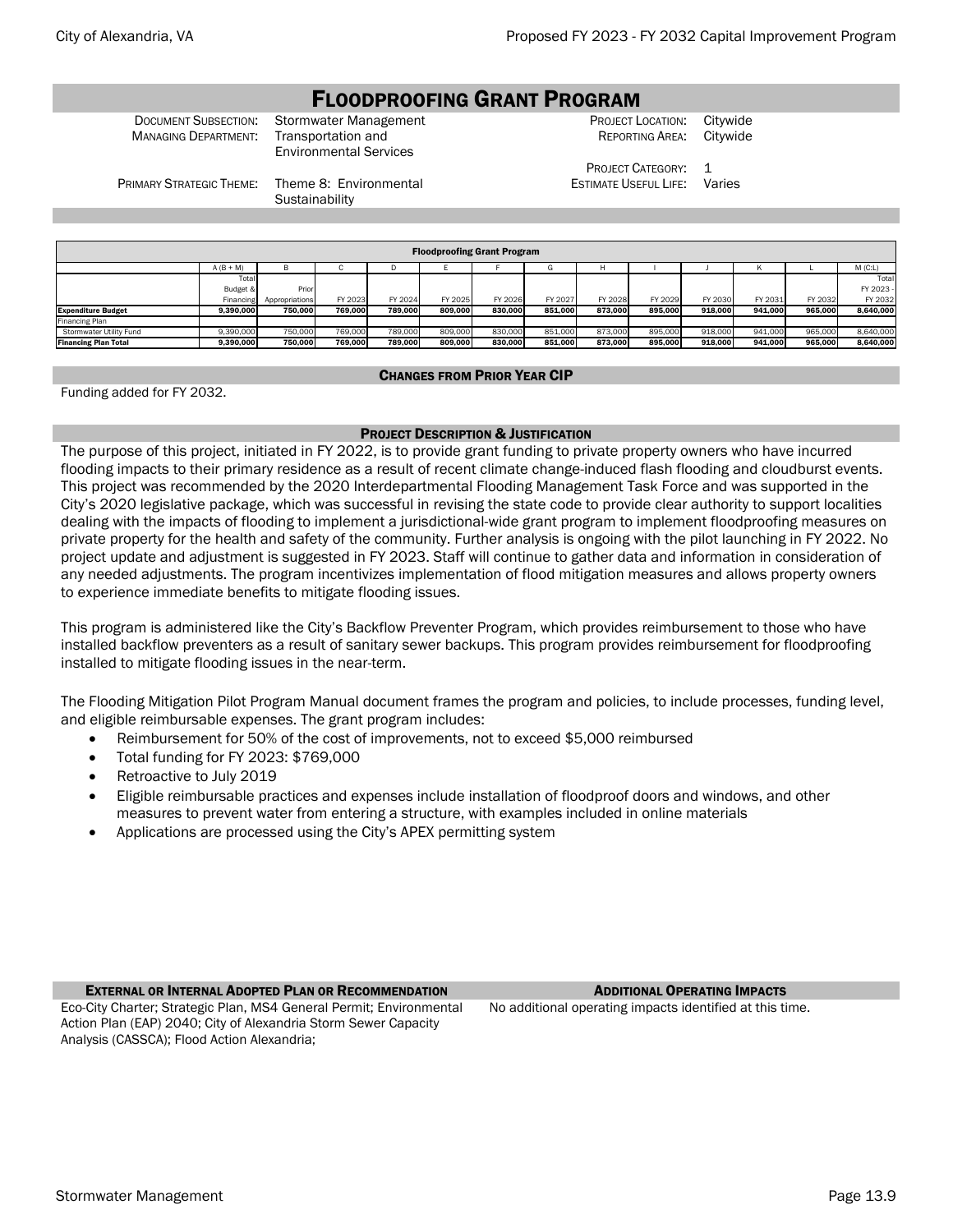# **FOUR MILE RUN CHANNEL MAINTENANCE**<br>Stormwater Management

MANAGING DEPARTMENT: Department of Transportation and Environmental Services

PROJECT CATEGORY: 2 ESTIMATE USEFUL LIFE: 6 - 10 Years

Document Subsection: Stormwater Management Processive Provect Location: Four Mile Run Stream/Channel<br>MANAGING DEPARTMENT: Department of Transportation Processive Reporting Area: Potomac West Potomac West

PRIMARY STRATEGIC THEME: Theme 8: Environmental

**Sustainability** 

|                                         | <b>Four Mile Run Channel Maintenance</b> |                |         |         |         |         |         |           |           |         |         |         |           |  |
|-----------------------------------------|------------------------------------------|----------------|---------|---------|---------|---------|---------|-----------|-----------|---------|---------|---------|-----------|--|
| $A (B + M)$<br>$M$ (C:L)<br>в<br>н<br>G |                                          |                |         |         |         |         |         |           |           |         |         |         |           |  |
|                                         | Total                                    |                |         |         |         |         |         |           |           |         |         |         | Total     |  |
|                                         | Budget &                                 | Prior          |         |         |         |         |         |           |           |         |         |         | FY 2023 - |  |
|                                         | Financing                                | Appropriations | FY 2023 | FY 2024 | FY 2025 | FY 2026 | FY 2027 | FY 2028   | FY 2029   | FY 2030 | FY 2031 | FY 2032 | FY 2032   |  |
| <b>Expenditure Budget</b>               | 9.763.181                                | 3.475.281      | 936.600 |         | 300.000 | 300.000 |         | 1.251.300 | 2.900.000 |         | 300.000 | 300.000 | 6,287,900 |  |
| Financing Plan                          |                                          |                |         |         |         |         |         |           |           |         |         |         |           |  |
| Cash Capital                            | 315,281                                  | 315,281        |         |         |         |         |         |           |           |         |         |         |           |  |
| GO Bonds                                | 2,260,000                                | 2,260,000      |         |         |         |         |         |           |           |         |         |         |           |  |
| GO Bonds (Stormwater)                   | 4,651,300                                |                |         |         | 200,000 | 200,000 |         | 1,151,300 | 2,800,000 |         |         | 300,000 | 4,651,300 |  |
| Stormwater Utility Fund                 | 2.536.600                                | 900,000        | 936,600 |         | 100,000 | 100,000 |         | 100,000   | 100,000   |         | 300,000 |         | 1,636,600 |  |
| <b>Financing Plan Total</b>             | 9.763.181                                | 3.475.281      | 936.600 |         | 300.000 | 300.000 |         | 1,251,300 | 2.900.000 |         | 300.000 | 300.000 | 6,287,900 |  |
| Operating Impact                        |                                          |                |         |         |         |         |         |           |           |         |         |         |           |  |
|                                         |                                          |                |         |         |         |         |         |           |           |         |         |         |           |  |

# CHANGES FROM PRIOR YEAR CIP

Funding added for FY 2032.

# PROJECT DESCRIPTION & JUSTIFICATION

This project reflects the City's share of the costs to maintain the federally funded stormwater flood control channel and system of flood walls and levees on Four Mile Run to reduce potential riverine flooding. The federal Four Mile Run Flood Control project was constructed by the U.S Army Corps of Engineers (USACE) in the late 1970's, which by mutual agreement requires the City to provide regular upgrades to associated capital infrastructure. The USACE annually inspects Four Mile Run and dictates the extent of the maintenance activities that are to be completed. The City has hired a consultant to perform a detailed inspection of the flood control system and to develop recommendations for corrections. Staff is working with USACE to determine exactly what improvements the City needs to do to bring the rating up to the upgraded post-Hurricane Katrina standards that the USACE now considers acceptable. The City is currently developing revised plans for USACE to review that includes maintenance repairs to the flood walls, embankments, and gabions.

To date, nearly \$3 million in City funding has been applied to the project. Funding is programmed in the near term to address maintenance items with funding in out-years of the CIP to address future capital infrastructure requirements. As Four Mile Run maintenance is a shared responsibility with Arlington County, it will be necessary for the County and the City to engage in a joint decision-making process concerning some elements of maintenance activities. Staff is collaborating with Arlington County to dredge the channel and remove sediment to maintain the conveyance capacity of the flood control project. Design for this work has been completed and construction is estimated to begin in June 2022. The grant application submitted in calendar year 2021 for FEMA's Build Resilient Infrastructure and Communities (BRIC) funding was not successful. The project is moving forward with city funds covering the agreed cost share of the project.

Additional maintenance concerns that need to be addressed were uncovered during routine inspection and maintenance of structures, updates to the operations and maintenance (O&M) manual, design and removal of accumulated sediment, and continued vegetation removal from the levee, as requested by USACE. Routine inspection and maintenance, including design and removal of significant accumulated sediment and routine vegetation maintenance, is necessary to get this flood control channel back into conditions considered acceptable by the federal government. Achieving federal acceptance ensures that the flood control project will perform as predicted, protects our communities – along with Arlington – and properties from flooding, and provides eligibility for federal assistance in repairing any damage to the channels that storms may cause. To address USACE concerns for annual inspections, the vegetation management will be performed annually along the entire reach between I-395 and Rt-1.

# EXTERNAL OR INTERNAL ADOPTED PLAN OR RECOMMENDATION ADDITIONAL OPERATING IMPACTS

City of Alexandria Municipal Separate Storm Sewer System (MS4) General Permit, Program Plan and Year 5 Annual Report; Chesapeake Bay TMDL Action Plan; T&ES Strategic Plan; Eco-City Charter and Action Plan; Flood Action Alexandria initiative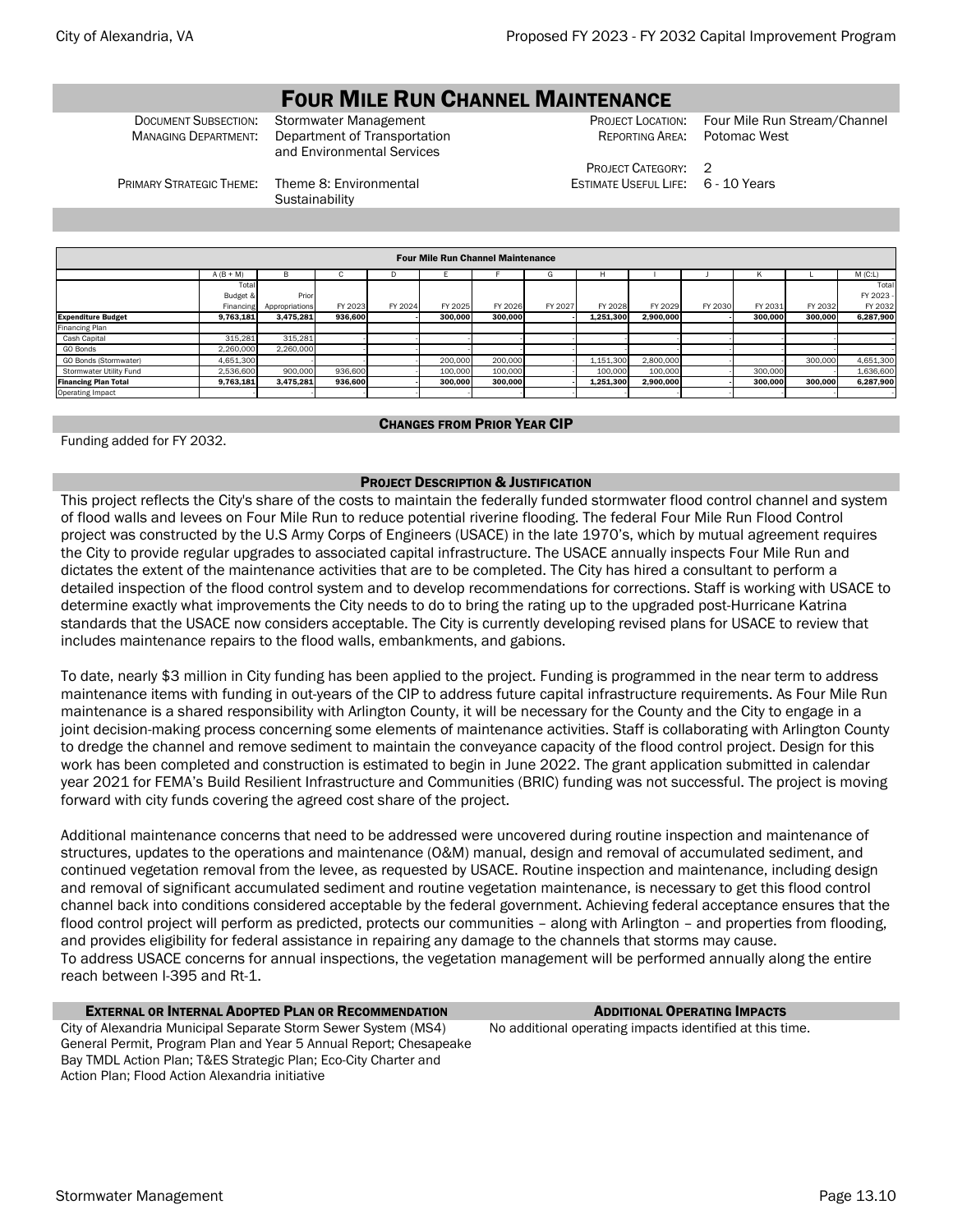# GREEN INFRASTRUCTURE

DOCUMENT SUBSECTION: Stormwater Management PROJECT LOCATION: Citywide

MANAGING DEPARTMENT: Department of Transportation and Environmental Services

REPORTING AREA: Citywide

PROJECT CATEGORY: 3 ESTIMATE USEFUL LIFE: Varies

PRIMARY STRATEGIC THEME: Theme 8: Environmental

**Sustainability** 

|                             | <b>Green Infrastructure</b> |                |         |           |         |         |         |         |         |         |         |         |           |  |  |
|-----------------------------|-----------------------------|----------------|---------|-----------|---------|---------|---------|---------|---------|---------|---------|---------|-----------|--|--|
|                             | $A (B + M)$                 | в              | с       | D         |         |         | G       | H       |         |         |         |         | M(C:L)    |  |  |
|                             | Total                       |                |         |           |         |         |         |         |         |         |         |         | Total     |  |  |
|                             | Budget &                    | Prior          |         |           |         |         |         |         |         |         |         |         | FY 2023 - |  |  |
|                             | Financing                   | Appropriations | FY 2023 | FY 2024   | FY 2025 | FY 2026 | FY 2027 | FY 2028 | FY 2029 | FY 2030 | FY 2031 | FY 2032 | FY 2032   |  |  |
| <b>Expenditure Budget</b>   | 3.860.626                   | 2,311,026      |         | 1.549.600 |         |         |         |         |         |         |         |         | 1,549,600 |  |  |
| Financing Plan              |                             |                |         |           |         |         |         |         |         |         |         |         |           |  |  |
| GO Bonds (Stormwater)       | 2,644,600                   | 1,195,000      |         | 1,449,600 |         |         |         |         |         |         |         |         | 1,449,600 |  |  |
| Sanitary Sewer Fund         | 350,000                     | 350,000        |         |           |         |         |         |         |         |         |         |         |           |  |  |
| Stormwater Utility Fund     | 866.026                     | 766,026        |         | 100,000   |         |         |         |         |         |         |         |         | 100,000   |  |  |
| <b>Financing Plan Total</b> | 3,860,626                   | 2,311,026      |         | 1.549.600 |         |         |         |         |         |         |         |         | 1,549,600 |  |  |
| Operating Impact            | 24,500                      |                |         |           |         | 3,500   | 3,500   | 3,500   | 3,500   | 3,500   | 3,500   | 3,500   | 24,500    |  |  |
|                             |                             |                |         |           |         |         |         |         |         |         |         |         |           |  |  |

# CHANGES FROM PRIOR YEAR CIP

No changes from prior CIP.

# PROJECT DESCRIPTION & JUSTIFICATION

This project is for the identification, study, design, and construction of green infrastructure projects to address water quality and quantity goals and is consistent with the objectives of the citywide approach to implement Green Infrastructure for the combined sewer system (CSS) and the separate storm sewer area. Completed green infrastructure projects will help address regulatory requirements and help to mitigate flooding in conjunction with the co-benefits provided by the implementation of these practices. An initial identification and prioritization study will be conducted in planning for the next green infrastructure project to be implemented as identified with funding in FY 2024. Funding for additional projects, if identified, may be supplemented with funding from the MS4 Water Quality Improvements project.

Completion of these projects will provide the following benefits: increase stormwater infiltration; reduce stormwater runoff; provide stormwater treatment (nutrients and sediment); decrease the volume of discharges; and, provide co-benefits, including creating habitat, reducing heat island effect, and enhancing air quality.

Projects are identified through work related to the City's Chesapeake Bay TMDL Action Plan and the Green Infrastructure Program Policy Study commenced in FY 2019 which laid out a citywide approach to implementation. Further, green infrastructure projects may be implemented as stand-alone water quality projects or in conjunction with flood control projects to mitigate flooding and/or provide water quality benefits. Funding for projects identified through these efforts will be used for future years and supplemented, as needed, through the MS4-TMDL Water Quality Improvement CIP. Consistent with the City's planning documents that include green infrastructure as a strategy, funding has been added to the FY 2022 – FY 2031 budget to continue with the implementation of green infrastructure on a citywide basis.

#### **EXTERNAL OR INTERNAL ADOPTED PLAN OR RECOMMENDATION** ADDITIONAL **OPERATING IMPACTS**

T&ES Strategic Plan 2012-2015; City of Alexandria Municipal Separate Storm Sewer System (MS4) General Permit, Program Plan, and PY5 Annual Report; Eco-City Charter City's Combined Sewer System Permit; City's Chesapeake Bay TMDL Action Plan; Old Town North Small Area Plan; Eisenhower West Small Area Plan; Landmark Van Dorn Small Area Plan; Flood Action Alexandria

Annual inspection, minor routine maintenance, and major maintenance will be required to ensure continued proper functioning of the asset.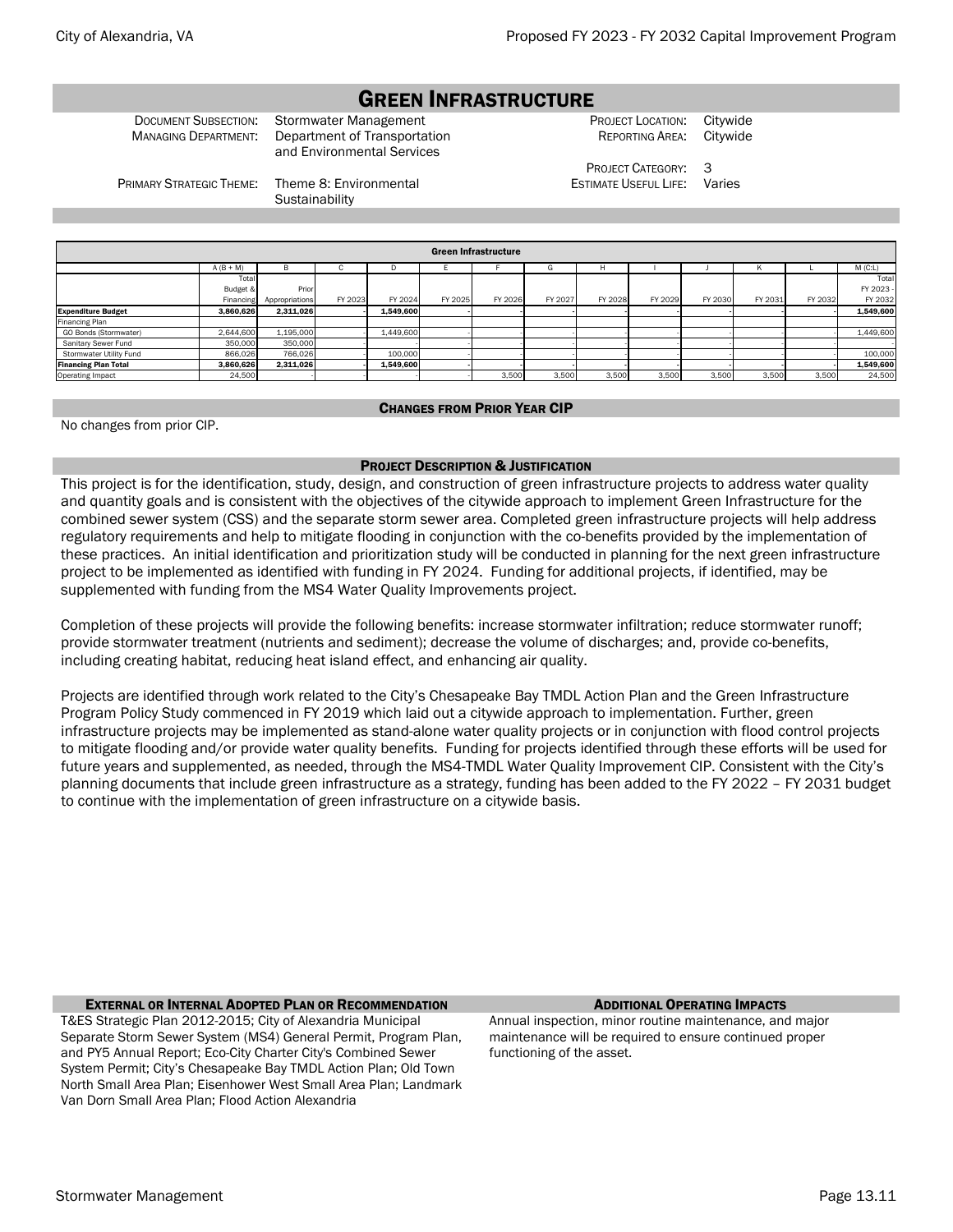#### **HOOFFS RUN CULVERT MAINTENANCE**<br>mwater Management **Project Location:** DOCUMENT SUBSECTION: Stormwater Management PROJECT LOCATION: Areas west of Commonwealth Avenue and near W. Spring **Street** MANAGING DEPARTMENT: Transportation and Environmental Services REPORTING AREA: Potomac West, Northridge/Rosemont PROJECT CATEGORY: 1 PRIMARY STRATEGIC THEME: Theme 8: Environmental **Sustainability** ESTIMATE USEFUL LIFE: 3-6 years Hooffs Run Culvert

|                             | <b>Hooffs Run Culvert</b> |                |         |         |         |           |         |         |         |         |           |         |           |  |  |
|-----------------------------|---------------------------|----------------|---------|---------|---------|-----------|---------|---------|---------|---------|-----------|---------|-----------|--|--|
|                             | $A (B + M)$               | в              |         |         |         |           |         |         |         |         |           |         | M(C:L)    |  |  |
|                             | Total                     |                |         |         |         |           |         |         |         |         |           |         | Total     |  |  |
|                             | Budget &                  | Prior          |         |         |         |           |         |         |         |         |           |         | FY 2023 - |  |  |
|                             | Financing                 | Appropriations | FY 2023 | FY 2024 | FY 2025 | FY 2026   | FY 2027 | FY 2028 | FY 2029 | FY 2030 | FY 2031   | FY 2032 | FY 2032   |  |  |
| <b>Expenditure Budget</b>   | 4,126,000                 |                |         |         |         | 1,616,000 |         |         |         |         | 2,510,000 |         | 4,126,000 |  |  |
| Financing Plan              |                           |                |         |         |         |           |         |         |         |         |           |         |           |  |  |
| GO Bonds (Stormwater)       | 4,126,000                 |                |         |         |         | 1,616,000 |         |         |         |         | 2,510,000 |         | 4,126,000 |  |  |
| <b>Financing Plan Total</b> | 4,126,000                 |                |         |         |         | 1,616,000 |         |         |         |         | 2,510,000 |         | 4,126,000 |  |  |

### CHANGES FROM PRIOR YEAR CIP

Project funding increased, over the 10-year plan, by \$1.3 million.

# PROJECT DESCRIPTION & JUSTIFICATION

This project proposes funding on a 5-year cycle for ongoing heavy cleaning of the Hooffs Run Culvert. This culvert conveys stormwater from a significant portion of Northridge, Del Ray, and Rosemont and has been subject to recurrent flooding for over 100 years. Recent climate-change induced flash flooding has placed greater emphasis on the importance of ongoing heavy cleaning of this culvert by maximizing the culvert capacity.

In June 2020 the city hired a contractor to conduct a detailed inspection and, for the first time, a robotic survey of approximately 7,000 feet of the culvert. The survey identified overall debris levels in the range of 5% with isolated sections having debris accumulation of approximately 15-20%. The City, using prior-year funding, undertook an inspection and major heavy cleaning effort beginning in November 2020 and completed by mid-2021 from West Chapman down to Duke Street. Subsequently, inspection of the northern portion of the culvert from W. Chapman to West Spring Street determined that portion did not require cleaning at the time.

While the City has Operating funding to provide some routine debris removal and maintenance, this Capital Improvement Project ensures funding is set aside for ongoing inspections, heavy cleaning and/or other capital maintenance requirements that may be identified in future structural inspections. This funding was recommended by the Interdepartmental Flooding Management Task Force and the Flood Action Alexandria initiative.

**EXTERNAL OR INTERNAL ADOPTED PLAN OR RECOMMENDATION** ADDITIONAL **OPERATING IMPACTS** Flood Action Alexandria Notation and Theorem 2012 No additional operating impacts identified at this time.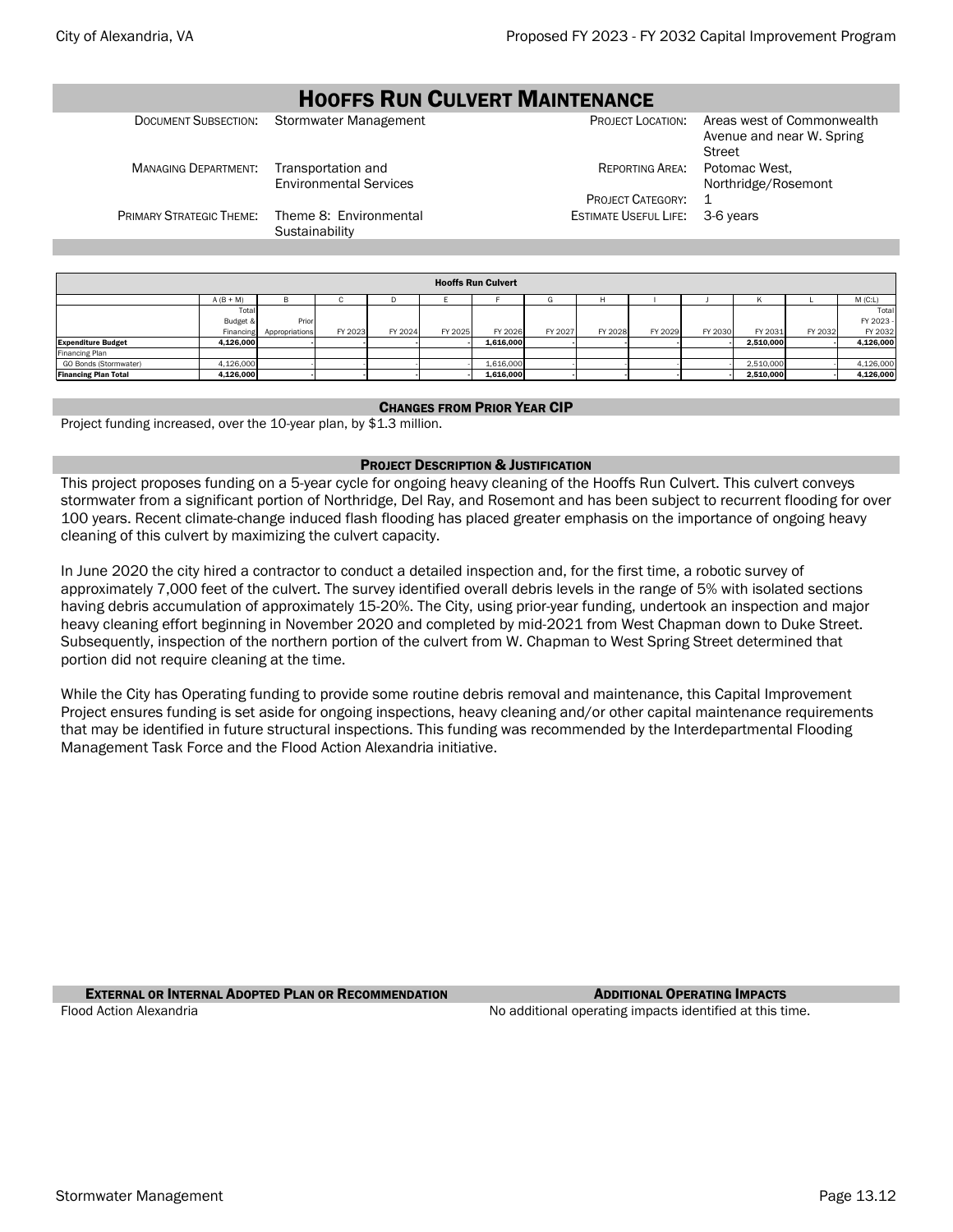# **INSPECTION AND CLEANING (STATE OF GOOD REPAIR) CFMP**<br>SUBSECTION: Stormwater Management **CRATE OF ARAGET LOCATION:** Citywide

**MANAGING DEPARTMENT:** 

**DOCUMENT SUBSECTION:** Stormwater Management **COCUMENT PROJECT LOCATION: Citywide** PROJECT LOCATION: Citywide COLORATION: Citywide Environmental Services

**Sustainability** 

REPORTING AREA:

PROJECT CATEGORY: 1 ESTIMATE USEFUL LIFE: Varies

A (B + M) B C D E F G H I J K L M (C:L) To Budget & Financing<br>24.573.00 p<sub>ri</sub> Appropriations FY 2023 FY 2024 FY 2025 FY 2026 FY 2027 FY 2028 FY 2029 FY 2030 FY 2031 FY 2032 Total FY 2023 FY 203 Expenditure Budget 24,573,000 3,852,000 1,268,000 1,457,000 1,578,000 1,695,000 1,835,000 2,006,000 2,220,000 2,496,000 2,862,000 3,304,000 20,721,000 ng Plan GO Bonds (Stormwater) | 4,739,900 | -| --| --| -- -- -- -- -1,436,600 | 3,303,300 | 4,739,900 Stormwater Utility Fund | 15,981,100 - | 1,268,000 | 1,457,000 | 1,578,000 | 1,695,000 | 1,835,000 | 2,006,000 | 2,220,000 | 2,496,000 | 1,425,400 | 700 | 15,981,100 ARPA 3,852,000 3,852,000 - - - - - - - - - - - Financing Plan Total 24,573,000 3,852,000 1,268,000 1,457,000 1,578,000 1,695,000 1,835,000 2,006,000 2,220,000 2,496,000 2,862,000 3,304,000 20,721,000 Inspection and Cleaning (State of Good Repair) CFMP

# CHANGES FROM PRIOR YEAR CIP

Project funding increased, over the 10 year plan, by \$10.5 million

PRIMARY STRATEGIC THEME: Theme 8: Environmental

### PROJECT DESCRIPTION & JUSTIFICATION

This project provides funding annually for expanded and increased frequency of inspection and maintenance towards ensuring a state of good repair for 189 miles of pipe network and over 13,000 structures for the separate storm sewer system. Beginning in July 2020 under the Flood Action Alexandria initiative, staff expanded the inspection and repair portion of the storm sewer system. While initial expansion of the program is based on the inspections and requests from residents, staff is increasing proactive measures for inspection and cleaning based on timing and results of additional data sets to develop a Capital Facility Maintenance Program (CFMP) which will include a more detailed listing of projects with a prioritization based on these and other metrics. The prioritized list of projects and areas will be addressed based on funding allocated within the CIP. These additional data will inform future budgeting decisions.

While the operating budget supports routine maintenance and inspections, this CIP reflects expanded video inspections and infrastructure repair activities (up to and including structure replacement) to ensure all conveyance and storage structures, and outfalls are functional and operating at maximum capacity.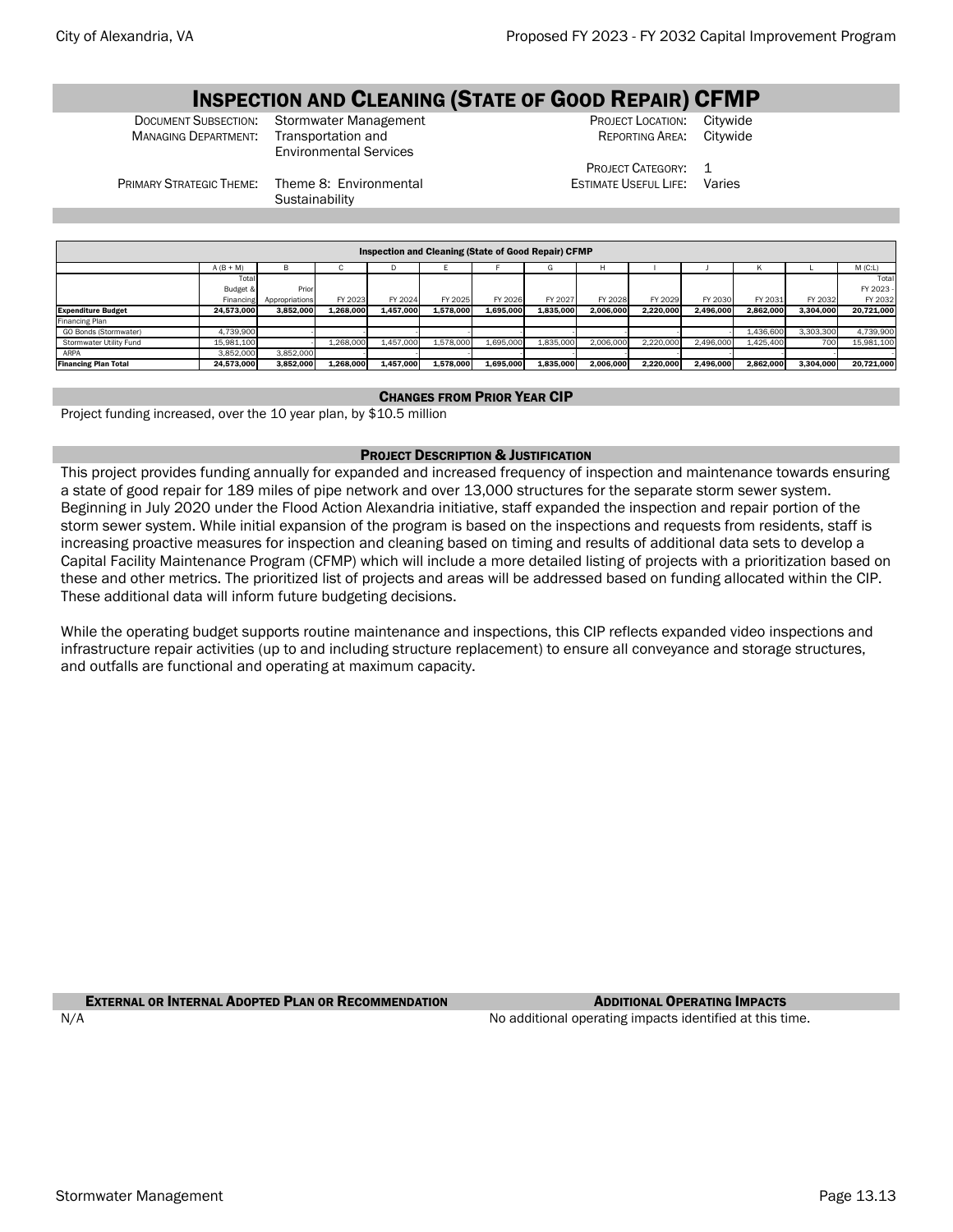# LARGE CAPACITY - COMMONWEALTH AVE & E. GLEBE AND ASHBY ST & GLEBE RD<br>Document Subsection: Stormwater Management PROJECT LOCATION: Four Mile Run Watershed

DOCUMENT SUBSECTION: Stormwater Management PROJECT LOCATION: Four Mile Run Managing Department of Transportation REPORTING AREA: Potomac West Department of Transportation and Environmental Services

REPORTING AREA:

PROJECT CATEGORY: 3 ESTIMATE USEFUL LIFE: 50 – 75 years

PRIMARY STRATEGIC THEME: Theme 8: Environmental

**Sustainability** 

|                             | Large Capacity - Commonwealth Ave & E. Glebe/Ashby St & Glebe Rd |                |            |            |         |         |         |         |         |         |         |         |            |  |  |
|-----------------------------|------------------------------------------------------------------|----------------|------------|------------|---------|---------|---------|---------|---------|---------|---------|---------|------------|--|--|
|                             | $A (B + M)$                                                      |                |            |            |         |         | G       | н       |         |         |         |         | M(C:L)     |  |  |
|                             | Total                                                            |                |            |            |         |         |         |         |         |         |         |         | Total      |  |  |
|                             | Budget &                                                         | Prior          |            |            |         |         |         |         |         |         |         |         | FY 2023 -  |  |  |
|                             | Financing                                                        | Appropriations | FY 2023    | FY 2024    | FY 2025 | FY 2026 | FY 2027 | FY 2028 | FY 2029 | FY 2030 | FY 2031 | FY 2032 | FY 2032    |  |  |
| <b>Expenditure Budget</b>   | 39.040.100                                                       |                | 26.407.300 | 12.632.800 |         |         |         |         |         |         |         |         | 39.040.100 |  |  |
| Financing Plan              |                                                                  |                |            |            |         |         |         |         |         |         |         |         |            |  |  |
| GO Bonds (Stormwater)       | 38,924,900                                                       |                | 26.292.100 | 12,632,800 |         |         |         |         |         |         |         |         | 38,924,900 |  |  |
| State/Federal Grants        | 115,200                                                          |                | 115,200    |            |         |         |         |         |         |         |         |         | 115,200    |  |  |
| <b>Financing Plan Total</b> | 39,040,100                                                       |                | 26.407.300 | 12,632,800 |         |         |         |         |         |         |         |         | 39.040.100 |  |  |

# CHANGES FROM PRIOR YEAR CIP

New project added to FY 2023 - FY 2032 CIP; this funding has been separated out from the Storm Sewer Capacity Projects program.

# PROJECT DESCRIPTION & JUSTIFICATION

This project is for the design and implementation of two large-scale capital projects to address capacity and flooding issues at the intersection of Commonwealth Avenue and East Glebe Road and Ashby Street and East Glebe Road under Flood Action Alexandria. In the Four Mile Run Watershed, a series of smaller storm sewer systems converge at the intersections of Commonwealth Avenue and East Glebe Road, and Ashby Street and East Glebe Road. During high intensity storm events, the drainage network becomes over capacity and unable to accommodate heavy discharge from multiple upstream systems in tandem, that creates flooding impacts.

The City has been experiencing widespread flooding due to the increase in high intensity precipitation events associated with Climate Change and its inherent low-lying nature adjacent to the Potomac. The City's 2016 City of Alexandria Storm Sewer Capacity Analysis (CASSCA), service requests received through Alex311 during large storm events, and subsequent investigations have identified segments and junctions of the storm sewer system which could be improved to better convey storm flows and help to reduce surface flooding and impacts to properties.

The project concept and design will consider a mixture of storage, capacity, and green infrastructure solutions to provide flood mitigation with consideration of scenarios under varying storm intensities, including more recent flash flooding events, to create design alternatives and cost-benefit estimates for different levels of service based on varying design storms. The Communications Plan for robust civic engagement will include interaction with the Ad Hoc Stormwater Utility and Flood Mitigation Advisory Group, the City Council, the community, and affected stakeholders to garner input, communicate expectations, and identify and report on project milestone achievements. Tools include but are not limited to a dedicated website with a project progress dashboard, frequent social media updates, inclusion in the eNewsletter, community meetings, and Council discussions.

Funding in the FY 2021 – FY 2030 CIP identified capacity project funding in FY 2025 and FY 2028 based on earlier planninglevel estimates in CASSCA. Adjusted funding in the FY 2022 – FY 2031 CIP identified design funding appropriations in FY 2022 for the full design and FY 2024 for the full construction funding for these projects. The City continues to pursue state and federal grants to accelerate delivery of projects and offset local funding needs to soften proposed Stormwater Utility Fee increases in the 10-Year CIP.

An RFQu for consultant-led design services was issued in January 2022.

#### **EXTERNAL OR INTERNAL ADOPTED PLAN OR RECOMMENDATION** ADDITIONAL **OPERATING IMPACTS**

Eco-City Charter; Strategic Plan; Water Quality Management Supplement to the City's Master Plan; MS4 General Permit; Environmental Action Plan (EAP) 2040; City of Alexandria Storm Sewer Capacity Analysis (CASSCA); Flood Action Alexandria; Northern Virginia Flood Hazard Mitigation Plan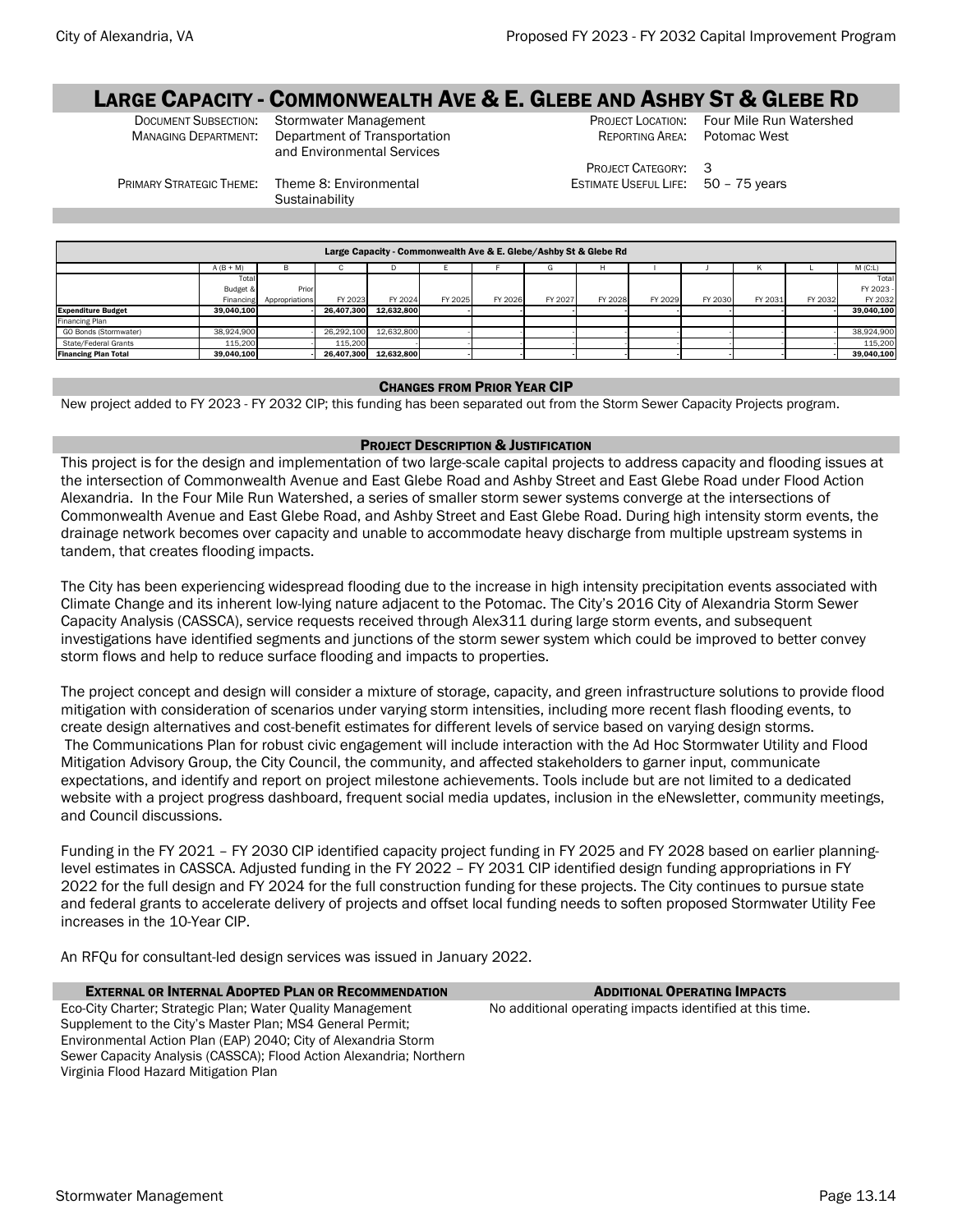# **LARGE CAPACITY - HOOFFS RUN CULVERT BYPASS**<br>Document Subsection: Stormwater Management **Anagement** PROJECT LOCATION: N

PRIMARY STRATEGIC THEME: Theme 8: Environmental

**Sustainability** 

DOCUMENT SUBSECTION: Stormwater Management PROJECT LOCATION: Northridge / Rosemont<br>
Managing Department: Department of Transportation Reporting Area: Northridge / Rosemont Department of Transportation and Environmental Services

PROJECT CATEGORY: 3

Northridge / Rosemont

ESTIMATE USEFUL LIFE: 50 – 75 years

Large Capacity - Hooffs Run Culvert Bypass

|                             | $A (B + M)$ |                |         |            |            |         |         |         |         |         | n       |         | $M$ (C:L)  |
|-----------------------------|-------------|----------------|---------|------------|------------|---------|---------|---------|---------|---------|---------|---------|------------|
|                             | Total       |                |         |            |            |         |         |         |         |         |         |         | Total      |
|                             | Budget &    | Prior          |         |            |            |         |         |         |         |         |         |         | FY 2023 -  |
|                             | Financing   | Appropriations | FY 2023 | FY 2024    | FY 2025    | FY 2026 | FY 2027 | FY 2028 | FY 2029 | FY 2030 | FY 2031 | FY 2032 | FY 2032    |
| <b>Expenditure Budget</b>   | 48.528.200  |                |         | 16.176.100 | 32.352.100 |         |         |         |         |         |         |         | 48,528,200 |
| Financing Plan              |             |                |         |            |            |         |         |         |         |         |         |         |            |
| GO Bonds (Stormwater)       | 48.528.200  |                |         | 16,176,100 | 32.352.100 |         |         |         |         |         |         |         | 48,528,200 |
| <b>Financing Plan Total</b> | 48,528,200  |                |         | 16.176.100 | 32.352.100 |         |         |         |         |         |         |         | 48,528,200 |

### CHANGES FROM PRIOR YEAR CIP

New project added to FY 2023 - FY 2032 CIP; this funding has been separated out from the Storm Sewer Capacity Projects program.

# PROJECT DESCRIPTION & JUSTIFICATION

This project includes the design and implementation of the third prioritized capital project under Flood Action Alexandria which will address capacity and flooding issues associated with the Hooffs Run Culvert by creating a bypass for Timber Branch in a new culvert to remove that flow from the existing Hooffs Run Culvert. The project concept and design will consider a new bypass culvert to carry flows from Timber Branch, generally along Russell Road to the south, and may include a mixture of storage, capacity, and green infrastructure solutions to provide flood mitigation with consideration of scenarios under varying storm intensities, including more recent flash flooding events, to create design alternatives and cost-benefit estimates for different levels of service based on varying design storms.

In the Timber Branch / Hooffs Run Watershed, the Timber Branch stream enters a culvert near the intersection of W. Glendale and W. Timber Branch Parkway. The culvert is situated along the backyards of the properties fronting W. Glendale Avenue and Summers Drive and W. Glendale Avenue and W. Spring Street and joins the lower portion of the Hooffs Run Culvert near E. Spring Street and leads south near Commonwealth Avenue in a single culvert. During high intensity storm events, the drainage network becomes over capacity and unable to accommodate heavy discharge from multiple upstream systems in tandem, that creates flooding impacts.

The City has been experiencing widespread flooding due to the increase in high intensity precipitation events associated with Climate Change and its inherent low-lying nature adjacent to the Potomac. The City's 2016 City of Alexandria Storm Sewer Capacity Analysis (CASSCA), service requests received through Alex311 during large storm events, and subsequent investigations have identified segments and junctions of the storm sewer system which could be improved to better convey storm flows and help to reduce surface flooding and impacts to properties.

The Communications Plan for robust civic engagement will include interaction with the Ad Hoc Stormwater Utility and Flood Mitigation Advisory Group, the City Council, the community, and affected stakeholders to garner input, communicate expectations, and identify and report on project milestone achievements. Tools include, but are not limited to, a dedicated website with a project progress dashboard, frequent social media updates, inclusion in the eNewsletter, community meetings, and Council discussions.

Funding in the FY 2022 – FY 2031 CIP identified scheduled design funding appropriations in FY 2022 and full construction funding split in three separate fiscal years in FY 2022, FY 2024, and FY 2026 for scheduling of complete construction funding based on the current cost estimate. No grants or external funding has been secured to date; however, the City continues to pursue state and federal grants to accelerate delivery of projects and offset local funding needs to soften proposed Stormwater Utility Fee increases in the 10-Year CIP.

Staff will procure consultant-led design services through the issuance of an RFQU for these services expected to be issued in February 2022.

**EXTERNAL OR INTERNAL ADOPTED PLAN OR RECOMMENDATION** ADDITIONAL **OPERATING IMPACTS** Eco-City Charter; Strategic Plan; MS4 General Permit; Environmental Action Plan (EAP) 2040; City of Alexandria Storm Sewer Capacity Analysis (CASSCA); Flood Action Alexandria; Northern Virginia Flood Hazard Mitigation Plan

No additional operating impacts identified at this time.

Stormwater Management **Page 13.15** Communication Communication Communication Communication Communication Communication Communication Communication Communication Communication Communication Communication Communication Commu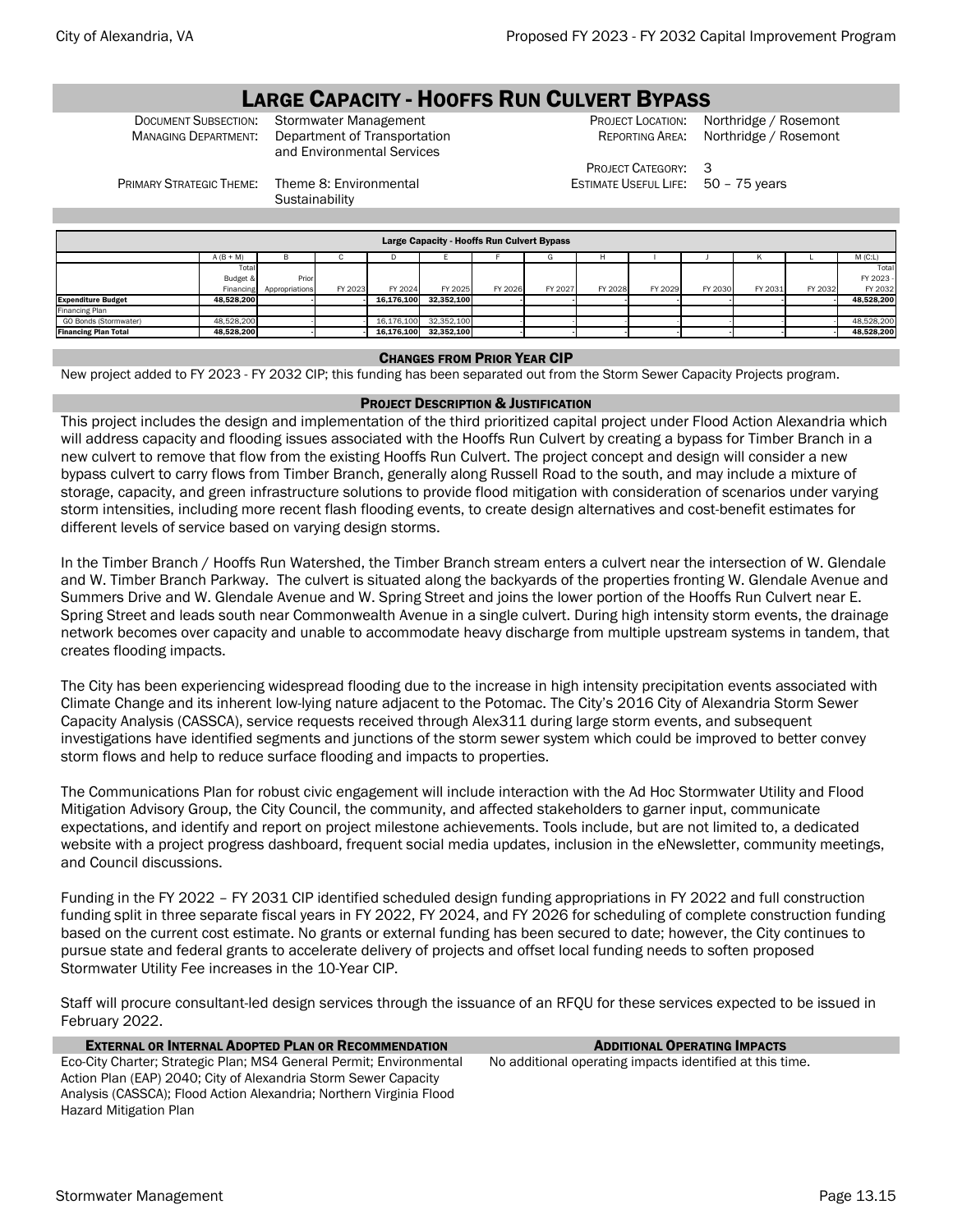# LUCKY RUN STREAM RESTORATION

DOCUMENT SUBSECTION: Stormwater Management PROJECT LOCATION: 2601 Gadsby Place MANAGING DEPARTMENT: Department of Transportation and Environmental Services

REPORTING AREA: Beauregard

PRIMARY STRATEGIC THEME: Theme 8: Environmental **Sustainability** 

PROJECT CATEGORY: 3 ESTIMATE USEFUL LIFE: 21-25

|                             | <b>Lucky Run Stream Restoration</b> |                |         |         |         |         |         |         |         |         |         |         |           |  |
|-----------------------------|-------------------------------------|----------------|---------|---------|---------|---------|---------|---------|---------|---------|---------|---------|-----------|--|
|                             | $A (B + M)$                         |                |         | D.      |         |         | G       |         |         |         |         |         | M(C:L)    |  |
|                             | Total                               |                |         |         |         |         |         |         |         |         |         |         | Total     |  |
|                             | Budget &                            | Prior          |         |         |         |         |         |         |         |         |         |         | FY 2023 - |  |
|                             | Financing                           | Appropriations | FY 2023 | FY 2024 | FY 2025 | FY 2026 | FY 2027 | FY 2028 | FY 2029 | FY 2030 | FY 2031 | FY 2032 | FY 2032   |  |
| <b>Expenditure Budget</b>   | 2,852,715                           | 2,852,715      |         |         |         |         |         |         |         |         |         |         |           |  |
| Financing Plan              |                                     |                |         |         |         |         |         |         |         |         |         |         |           |  |
| GO Bonds (Stormwater)       | 1,935,000                           | 1,935,000      |         |         |         |         |         |         |         |         |         |         |           |  |
| State/Federal Grants        | 668,720                             | 668,720        |         |         |         |         |         |         |         |         |         |         |           |  |
| Stormwater Utility Fund     | 248,995                             | 248,995        |         |         |         |         |         |         |         |         |         |         |           |  |
| <b>Financing Plan Total</b> | 2,852,715                           | 2,852,715      |         |         |         |         |         |         |         |         |         |         |           |  |
| Operating Impact            |                                     |                |         |         |         |         |         |         |         |         |         |         |           |  |
|                             |                                     |                |         |         |         |         |         |         |         |         |         |         |           |  |

### CHANGES FROM PRIOR YEAR CIP

No changes from prior CIP.

### PROJECT DESCRIPTION & JUSTIFICATION

Urban Stream Restoration is one of the major strategies in the City's Chesapeake Bay Total Maximum Daily Load (TMDL) Action Plan and referenced in the City's Eco-City Alexandria Environmental Action Plan 2040, to reduce pollution and address the Bay TMDL mandates enforced through the City's Municipal Separate Storm Sewer System (MS4) permit. However, more importantly, the project seeks to stabilize critical infrastructure and the channel, restore ecological habitats, and remove invasive vegetation and replanting with native vegetation as a sample of the planned co-benefits. The exposed portion of the sanitary sewer located along the existing stream bank is planned to be buried and that portion of the stream will be relocated farther away from the sewer.

To comply with the Chesapeake Bay Action Plan targets, the City completed preliminary stream assessment to obtain information on conditions to guide in protecting and restoring local streams. During these assessments, Lucky Run was identified as being in poor condition, making it a prime candidate for a stream restoration project. While the Lucky Run Stream Restoration project is a cost-effective strategy to meet the City's pollution reduction requirements, this project also offers an opportunity to stabilize the critical sanitary sewer infrastructure, address accelerated erosion of the stream banks enhance the ecological integrity of the stream, and enhance the Resource Protection Area (RPA) Also, the project will include major rehabilitative maintenance of the Lucky Run Pond under the agreement stating that the City is required to perform maintenance for this regional facility to ensure proper functioning and the ability to continue claiming pollutant removal credits for the Pond as noted in the Phase 1 Bay TMDL Action Plan.

Initial project schedule delay was due to challenges with public engagement during the COVID-19 public health emergency and the need for more engagement with the community. Staff held a work session with City Council at the April 27, 2021 legislative meeting. At the work session, City Council instructed staff to perform soil analysis tests on the stream using the updated Expert Panel protocol, while proceeding with the Lucky Run project.

The City has been awarded a \$668,720 grant from the state through the Stormwater Local Assistance Fund (SLAF) by leveraging an equivalent amount of funding from the Stream and Channel Maintenance project to fund this project. This reduced the original City contribution by half of the original estimated amount for the stream restoration portion of the project. However, changes to the schedule due to COVID and increases in costs will likely require additional available funding from the MS4-TMDL Water Quality Improvements program to supplement the initial funding in order to deliver the stream restoration and pond rehabilitation work. Design is completed and construction procurement will occur in FY 2022, with an anticipated completion in 2023.

# **EXTERNAL OR INTERNAL ADOPTED PLAN OR RECOMMENDATION** ADDITIONAL **OPERATING IMPACTS**

City of Alexandria Municipal Separate Storm Sewer System (MS4) General Permit, Program Plan, and Year 5 Annual Report; City's Chesapeake Bay Total Maximum Daily Load (TMDL) Action Plan; Strategic Plan; Eco-City Charter; Environmental Action Plan; Green Infrastructure Program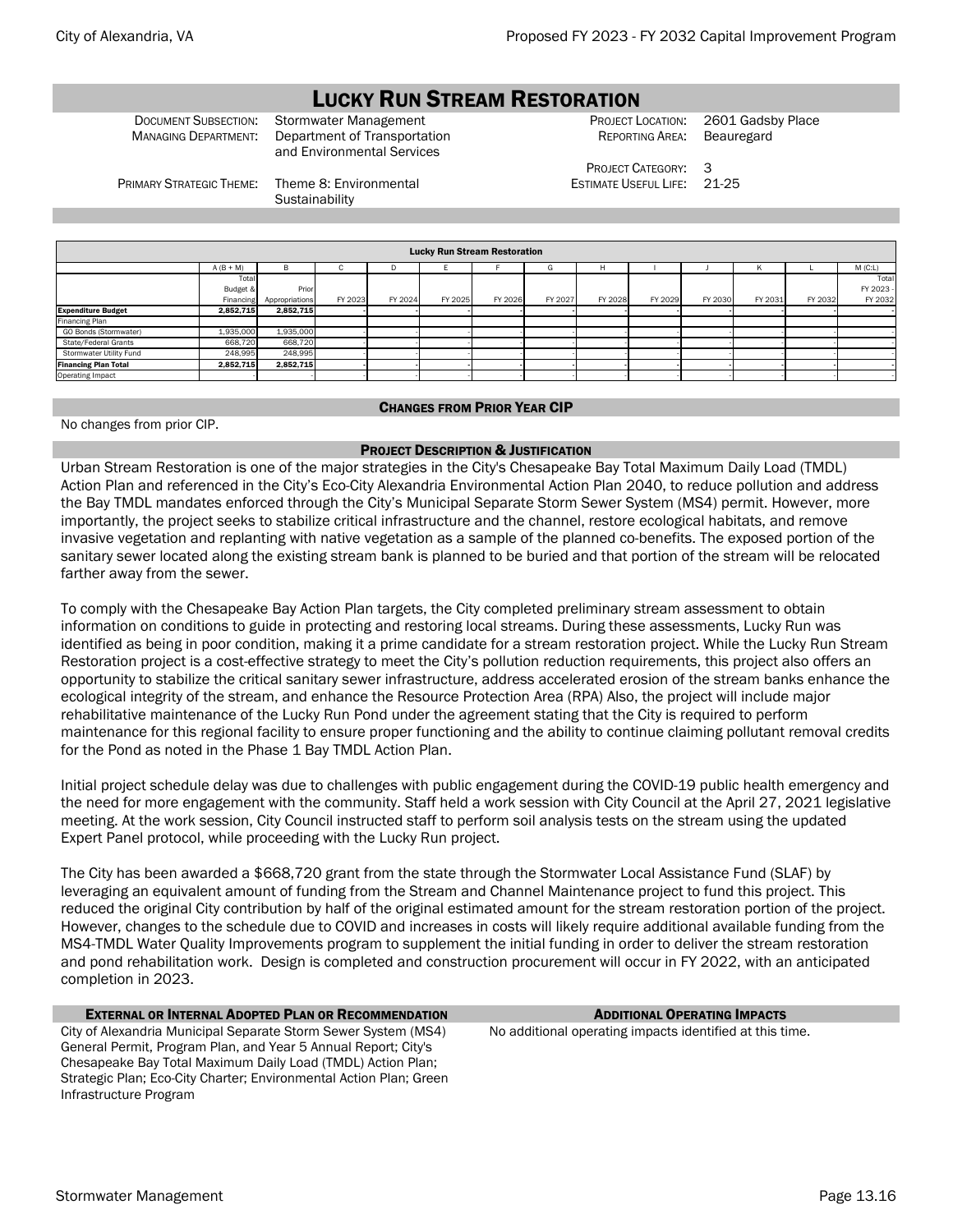# **MS4-TMDL COMPLIANCE WATER QUALITY IMPRV.**<br>Document Subsection: Stormwater Management PROJECT LOCATION: Ci

PRIMARY STRATEGIC THEME: Theme 8: Environmental

**Sustainability** 

Stormwater Management **Subsection:** PROJECT LOCATION: Citywide<br>
Department of Transportation **PRODECT LOCATION: PREPORTING AREA:** Citywide MANAGING DEPARTMENT: Department of Transportation and Environmental Services

REPORTING AREA:

PROJECT CATEGORY: 3 ESTIMATE USEFUL LIFE: 30+ Years

 $\overline{T}$ ot

A (B + M) B C D E F G H I J K L M (C:L)  $\overline{\mathsf{T}}$ o Budget Financing Pri Appropriations FY 2023 FY 2024 FY 2025 FY 2026 FY 2027 FY 2028 FY 2029 FY 2030 FY 2031 FY 2032 FY 2023 FY 2032 Expenditure Budget 23,430,000 5,605,000 1,300,000 2,100,000 1,800,000 2,050,000 1,750,000 2,000,000 2,575,000 1,500,000 1,000,000 1,750,000 17,825,000 inancing Plan<br>GO Bonds (St GO Bonds (Stormwater) 9,328,401 3,375,401 - - - - - - 1,703,000 1,500,000 1,000,000 1,750,000 5,953,000 Stormwater Utility Fund | 14,101,599| 2,229,599| 1,300,000| 2,100,000| 1,800,000| 1,750,000| 2,000,000| 872,000| | -| -| 11,872,000 Financing Plan Total | 23,430,000| 5,605,000| 1,300,000| 2,100,000| 2,050,000| 2,000,000| 2,570,000| 1,500,000| 1,000,000| 1,000,000| 1,750,000| 17,825,000 Operating Impact - - - - - - - - - - - - - MS4-TDML Compliance Water Quality Improvements

# CHANGES FROM PRIOR YEAR CIP

Funding added for FY 2032.

# PROJECT DESCRIPTION & JUSTIFICATION

The Virginia Department of Environmental Quality (DEQ) issued the City's current Municipal Separate Storm Sewer System (MS4) Permit on July 1, 2013 that mandates City-specific stormwater nutrient and sediment reduction targets for the Chesapeake Bay Total Maximum Daily Load (TMDL) Action Plan required and enforced through three 5-year MS4 permit cycles. Accordingly, the permit requires the City to implement stormwater treatment best management practices (BMPs) sufficient to achieve 5% of the reduction targets during the first 5-year permit (2013-2018), to achieve an additional 35% or 40% of total reduction targets during the second 5-year permit (2018-2023) by 2023, and the remaining 60% or 100% of the reductions on or before the end of the third permit cycle (2023-2028), but no later than by 2028.

The City continues planning efforts and identifying projects from the list of strategies in the City's Bay TMDL Action Plan. These plans and options are discussed through the City's Water Quality Workgroup, and through meetings with other internal and external stakeholders. The City completed the Chesapeake Bay TMDL Compliance Analysis and Options report (August 2014) that considered options and alternatives for treating stormwater to meet the Bay TMDL regulatory mandates, along with the corresponding planning-level costs to implement these alternatives. These formed the basis of the strategies included in the City's Phase 1 Chesapeake Bay TMDL Action Plan for 5% targets and in the subsequent draft (June 1, 2018) and final Phase 2 Chesapeake Bay Action Plan, dated September 24, 2019, to meet a total 40% of the targets. This budget is based on funding that can be used to implement a diverse mix of strategies to include retrofit of regional stormwater management facilities, implementation of Green Infrastructure as stormwater quality retrofits of City facilities and right-of-way retrofits, and urban stream restoration. Funding is used as specific projects are identified and developed to achieve these reductions.

Strategies implemented during the second permit cycle (2018 - 2023 permit) have already exceeded the Strategic Plan goal of 45% reductions by 2022 for a total of approximately 74% through June 30, 2021 to move towards more aggressive reductions to meet 100% of the current required reductions as mandated no later than 2028. Permit requirements and other regulatory expectations are adjusted with each successive MS4 permit and with each iteration of the state's Watershed Implementation Plan (WIP). The state is currently implementing the Phase III WIP (WIP III) with plans to develop a Phase IV WIP (WIP IV) likely in 2025.

(Continued on Next Page)

**EXTERNAL OR INTERNAL ADOPTED PLAN OR RECOMMENDATION** ADDITIONAL **OPERATING IMPACTS** City of Alexandria Municipal Separate Storm Sewer System (MS4) Permit, Program Plan, and Year 5 Annual Report; City's Chesapeake Bay TMDL Action Plan; T&ES Strategic Plan; Eco-City Charter; Eco-City Action Plan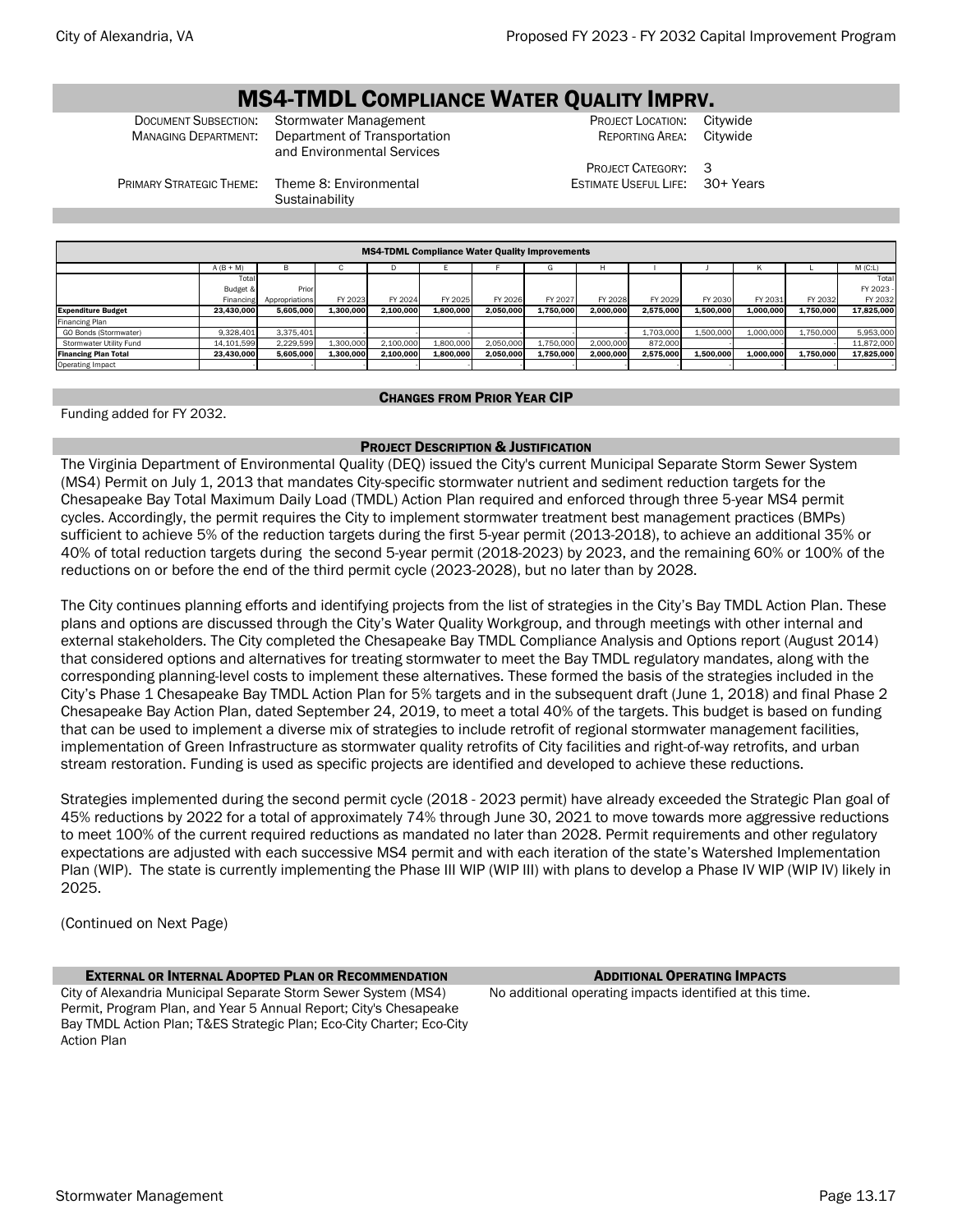MS4-TMDL Compliance Water Quality Imprv. (continued)

г

This project funds separate, discrete projects once identified and moved to the design phase. Past completed projects include the Lake Cook Retrofit and Ben Brenman Pond Retrofit and the upcoming Lucky Run Urban Stream Restoration. Potential new projects may include the following:

| <b>Potential City Properties for Retrofit</b> |    | <b>Estimated Pollutant Reductions (lbs./yr.)</b> |            |
|-----------------------------------------------|----|--------------------------------------------------|------------|
|                                               | TN | ТP                                               | <b>TSS</b> |
| Maintenance Facility / Luckett Field          | 11 | 2                                                | 1,496      |
| <b>TES / Recreation Operations</b>            | 8  |                                                  | 1,113      |
| Traffic Control Shop                          | 3  | 1                                                | 485        |
| <b>ACPS Minnie Howard School</b>              | 13 | 2                                                | 1,820      |
| <b>ACPS John Adams School</b>                 | 12 |                                                  | 1,647      |

|                                        |           | <b>Estimated Pollutant Reductions (lbs./yr.)</b> |       |
|----------------------------------------|-----------|--------------------------------------------------|-------|
| <b>Potential Right-of-Way Projects</b> | <b>TN</b> | TP                                               | TSS   |
| Braddock Rd - North of I-395           | 12        | 2                                                | 1,547 |
| Braddock Rd - South of I-395           | 27        | 4                                                | 3,537 |
| King St - North of I-395               | 8         | $\mathbf{1}$                                     | 1,053 |
| King St - South of I-395               | 21        | 3                                                | 2,480 |
| Edsall Rd                              | 9         | $\mathbf{1}$                                     | 1,078 |
| Yoakum Pkwy                            | 9         |                                                  | 1,027 |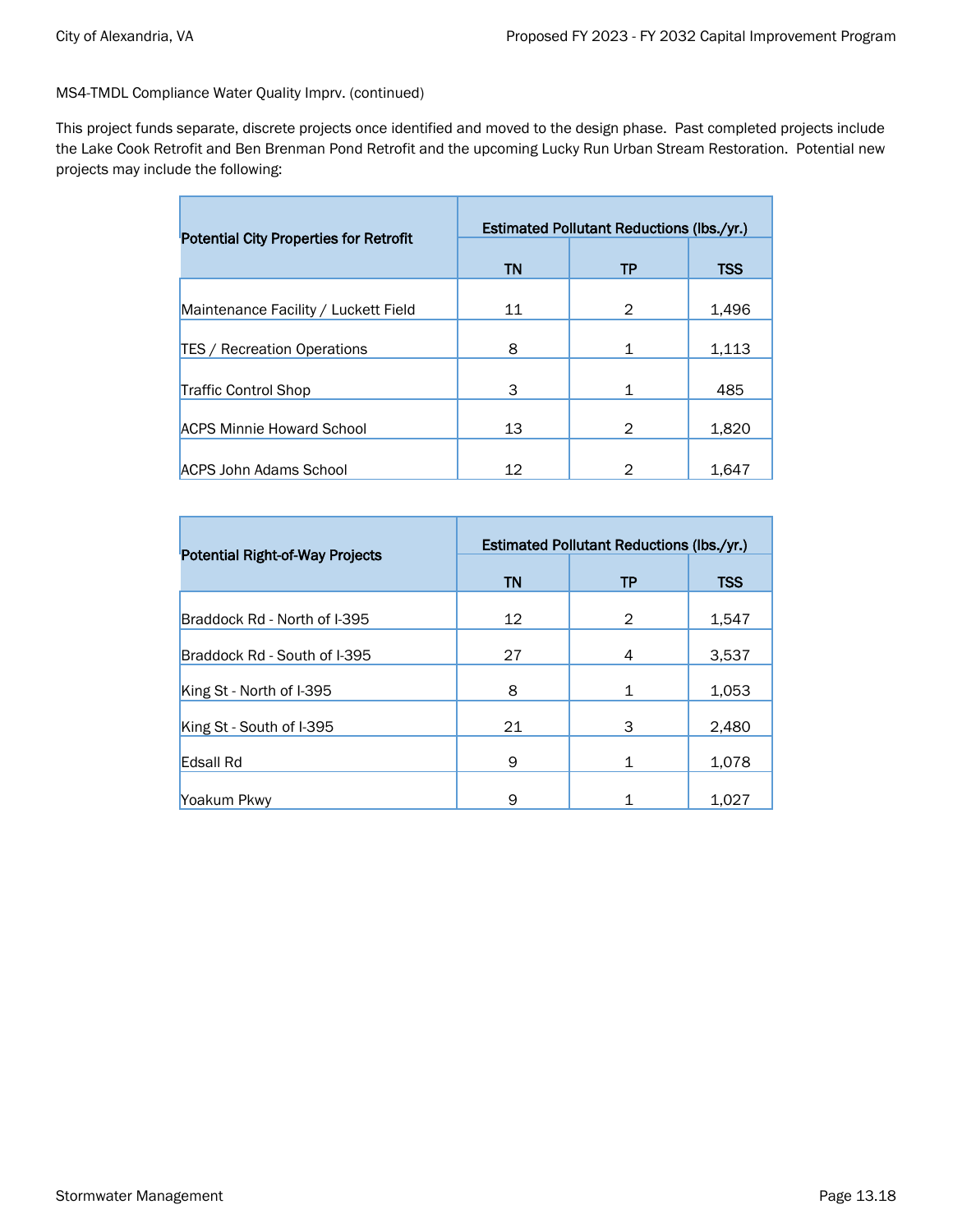# NPDES / MS4 PERMIT

MANAGING DEPARTMENT: Department of Transportation and Environmental Services

### DOCUMENT SUBSECTION: Stormwater Management PROJECT LOCATION: Citywide REPORTING AREA: Citywide

PROJECT CATEGORY: 3 ESTIMATE USEFUL LIFE: Varies

PRIMARY STRATEGIC THEME: Theme 8: Environmental

**Sustainability** 

|                             | <b>NPDES / MS4 Permit</b> |                |         |         |         |         |         |         |         |         |         |         |           |  |  |
|-----------------------------|---------------------------|----------------|---------|---------|---------|---------|---------|---------|---------|---------|---------|---------|-----------|--|--|
|                             | $A (B + M)$               | <b>B</b>       | ι.      | D       |         |         |         |         |         |         | ĸ       |         | M(C:L)    |  |  |
|                             | Total                     |                |         |         |         |         |         |         |         |         |         |         | Total     |  |  |
|                             | Budget &                  | Prior          |         |         |         |         |         |         |         |         |         |         | FY 2023   |  |  |
|                             | Financing                 | Appropriations | FY 2023 | FY 2024 | FY 2025 | FY 2026 | FY 2027 | FY 2028 | FY 2029 | FY 2030 | FY 2031 | FY 2032 | FY 2032   |  |  |
| <b>Expenditure Budget</b>   | 2,744,700                 | 1,150,000      |         | 170.000 | 171.700 | 173.500 | 175.200 | 177.000 | 178.700 | 180.500 | 182.200 | 185,900 | 1,594,700 |  |  |
| <b>Financing Plan</b>       |                           |                |         |         |         |         |         |         |         |         |         |         |           |  |  |
| Cash Capital                | 250,000                   | 250,000        |         |         |         |         |         |         |         |         |         |         |           |  |  |
| Stormwater Utility Fund     | 2,494,700                 | 900,000        |         | 170,000 | 171.700 | 173,500 | 175,200 | 177,000 | 178,700 | 180,500 | 182,200 | 185,900 | 1,594,700 |  |  |
| <b>Financing Plan Total</b> | 2,744,700                 | 1,150,000      |         | 170.000 | 171.700 | 173.500 | 175.200 | 177.000 | 178.700 | 180.500 | 182.200 | 185.900 | 1,594,700 |  |  |
| Operating Impact            |                           |                |         |         |         |         |         |         |         |         |         |         |           |  |  |

# CHANGES FROM PRIOR YEAR CIP

Funding removed for FY 2023; funding added for FY 2032.

# PROJECT DESCRIPTION & JUSTIFICATION

This project provides funding for the data collection, inspection and enforcement, public education and outreach, public involvement and citizen participation, GIS mapping, development of water qualtiy action plans, BMP database management, and reporting activities associated with implementation of the programs required by the National Pollution Discharge Elimination System (NPDES) permit regulations administered by the Virginia Department of Environmental Quality (DEQ) through the Virginia Stormwater Management Program (VSMP) General Virginia Pollutant Discharge Elimination System (VPDES) Permit for Discharges of Storm Water from Small Municipal Separate Storm Sewer Systems (MS4) per 9VAC25-890 et. seq.

The MS4 general permit has a duration of 5-year cycles that requires the City to develop, implement and enforce an MS4 Program Plan to reduce discharges of pollutants from the MS4, protect water quality, and satisfy the appropriate requirements of the Clean Water Act.

The City was originally issued General Permit VAR040057 on July 8, 2003, and the most recent permit was issued on November 1, 2018 and is effective through October 31, 2023. Each successive permit contains increased regulatory requirements which necessitate more resources. The current 2018 – 2023 MS4 general permit is no exception, with increased requirements for public education and outreach, staff training, revisions to Total Maximum Daily Load (TMDL) plans, implementation of Stormwater Pollution Prevention Plans (SWPPPs), enhanced inspections, and additional reporting. The permits continue to contain increasingly stringent mandates to address the Chesapeake Bay Total Maximum Daily Load (TMDL).

The City developed and submitted on April 1, 2018 the required MS4 permit registration statement as an application for coverage under the 2018 – 2023 MS4 general permit, which included the City's Phase 2 Chesapeake Bay Total Maximum Daily Load (TMDL) Action Plan that contains strategies to achieve an additional 35% of reductions in nutrients and sediment by 2023 for a total of 40% required reductions by 2023. The general permit also required the City to update the MS4 Program Plan and perform new programmactic compliance, with MS4 annual reports covering compliance activities and other permit reporting requirements carried out for each fiscal year, to include annual reporting on Chesapeake Bay TMDL Action Plan progress, that are due by October 1st. Planned capital projects to meet the Bay TMDL reductions are budgeted as separate, specific projects under the "Stormwater Management" section of the CIP.

Finally, new broad requirements under the Virginia Watershed Implementation Plan Phase III (WIP III) and changes to guidance documents continue to translate into additional compliance activities.

# **EXTERNAL OR INTERNAL ADOPTED PLAN OR RECOMMENDATION** ADDITIONAL **OPERATING IMPACTS**

City of Alexandria Municipal Separate Storm Sewer System (MS4) Permit; MS4 Program Plan; MS4 Annual Report; City's Chesapeake Bay TMDL Action Plan; T&ES Strategic Plan; Eco-City Charter; Eco-City Action Plan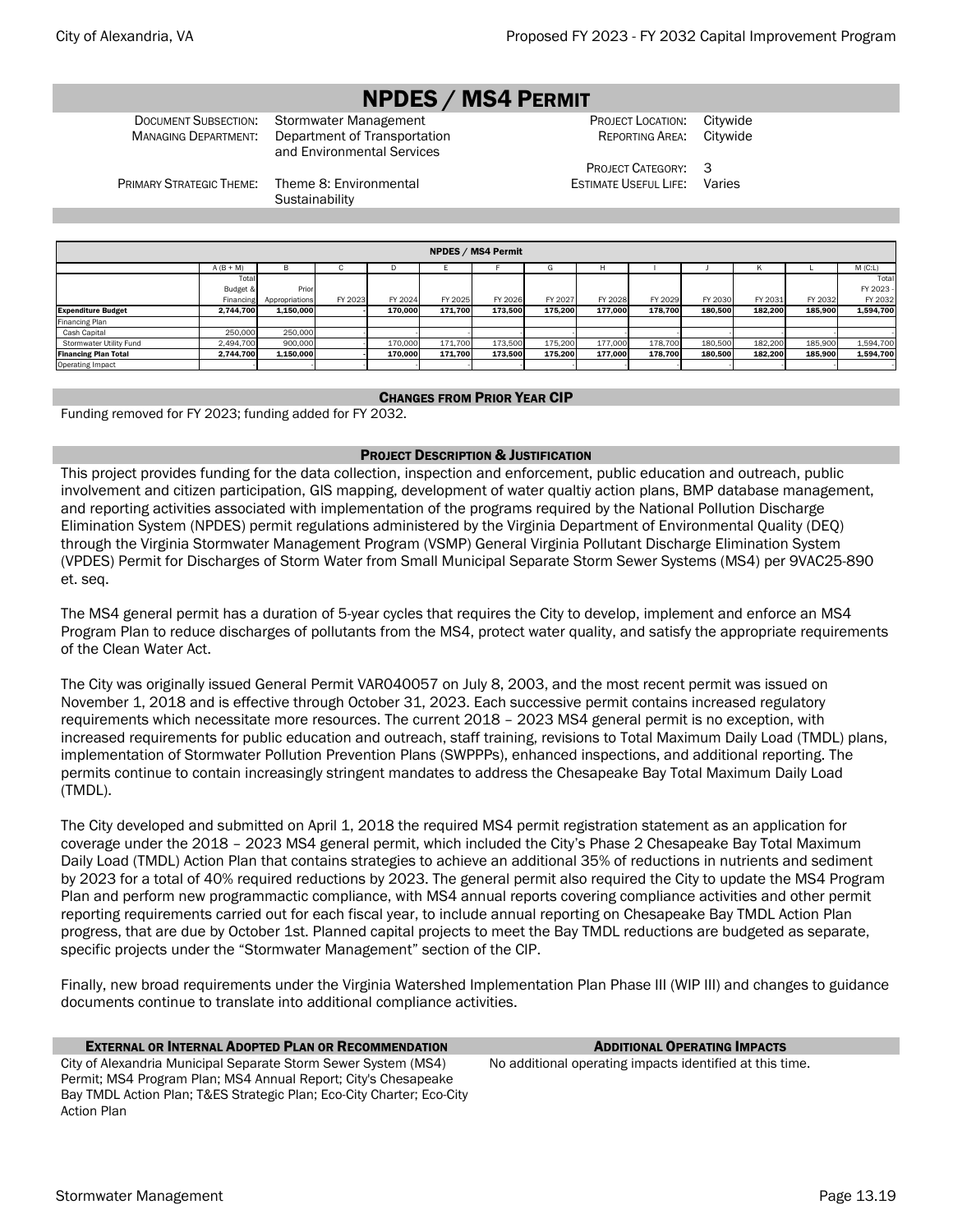# PHOSPHORUS EXCHANGE BANK

DOCUMENT SUBSECTION: Stormwater Management PROJECT LOCATION: Citywide MANAGING DEPARTMENT: Department of Transportation and Environmental Services

REPORTING AREA: Citywide

PROJECT CATEGORY: 3 ESTIMATE USEFUL LIFE: 30+ Years

PRIMARY STRATEGIC THEME: Theme 8: Environmental

**Sustainability** 

|                         |             |                          |         |         | <b>Phosphorus Exchange Bank</b> |         |         |         |         |         |         |         |           |
|-------------------------|-------------|--------------------------|---------|---------|---------------------------------|---------|---------|---------|---------|---------|---------|---------|-----------|
|                         | $A (B + M)$ | D                        |         |         |                                 |         | G       |         |         |         |         |         | M(C:L)    |
|                         | Total       |                          |         |         |                                 |         |         |         |         |         |         |         | Total     |
|                         | Budget &    | Prior                    |         |         |                                 |         |         |         |         |         |         |         | FY 2023 - |
|                         |             | Financing Appropriations | FY 2023 | FY 2024 | FY 2025                         | FY 2026 | FY 2027 | FY 2028 | FY 2029 | FY 2030 | FY 2031 | FY 2032 | FY 2032   |
| <b>Operating Impact</b> |             |                          |         |         |                                 |         |         |         |         |         |         |         |           |

# CHANGES FROM PRIOR YEAR CIP

No changes from prior CIP.

# PROJECT DESCRIPTION & JUSTIFICATION

Virginia Stormwater Management Program (VSMP) regulations, as incorporated into Article XIII of the Alexandria Zoning Ordinance - the Environmental Management Ordinance (EMO) – require properties that undergo development or redevelopment to reduce the amount of phosphorous in stormwater runoff that leaves the site in the post-construction condition. The amount of phosphorus that must be reduced is based upon several factors such as disturbed area, increases in impervious area, land cover types, etc. Owners of development sites may use applicable "offsite compliance options" to meet these requirements pursuant to 62.1-44.15:35 of the Code of Virginia and the attendant VSMP regulations per 9VAC25-870- 69 A. The City can 'exchange' phosphorus reductions between projects occurring on city-owned properties under the current VSMP regulations.

Small-scale City-funded construction projects and City projects with unfavorable site conditions face difficulties in meeting stormwater management requirements on-site through the installation of stormwater quality structural best management practices (BMPs) due to lack of space and/or cost of construction that make installation infeasible. As such, these projects regularly use offsite compliance options to meet their regulatory phosphorous reduction requirements. Most often, this requirement is met by purchasing nutrient credits from the state's Nutrient Credit Exchange for practices implemented outside the City within the Potomac River basin. In effect, these purchases send funds outside of the City and provide no benefit to local water quality.

The Transportation and Environmental Services, Stormwater Management Division (T&ES-SWM) created this policy alternative for City projects that allows offsite compliance options that provide benefits to local water quality and keep funds within the City. The policy was developed with input across city agencies, revised given that input, shared and approved by the Virginia Department of Environmental Quality, and executed via signature by the director of Transportation and Environmental Services. This project was initially seeded with \$100,000 to supplement the installation of BMPs that go beyond stormwater quality requirements that may be used on other projects. The project seeding also includes five (5) pounds of phosphorus that may be purchased by other City departments for small capital projects where installation of BMPs are not feasible.

**EXTERNAL OR INTERNAL ADOPTED PLAN OR RECOMMENDATION** ADDITIONAL **OPERATING IMPACTS** City of Alexandria Municipal Separate Storm Sewer System (MS4) Permit, Program Plan and Year 5 Annual Report; City's Chesapeake Bay TMDL Action Plan; T&ES Strategic Plan; Eco-City Charter; Eco-City Action Plan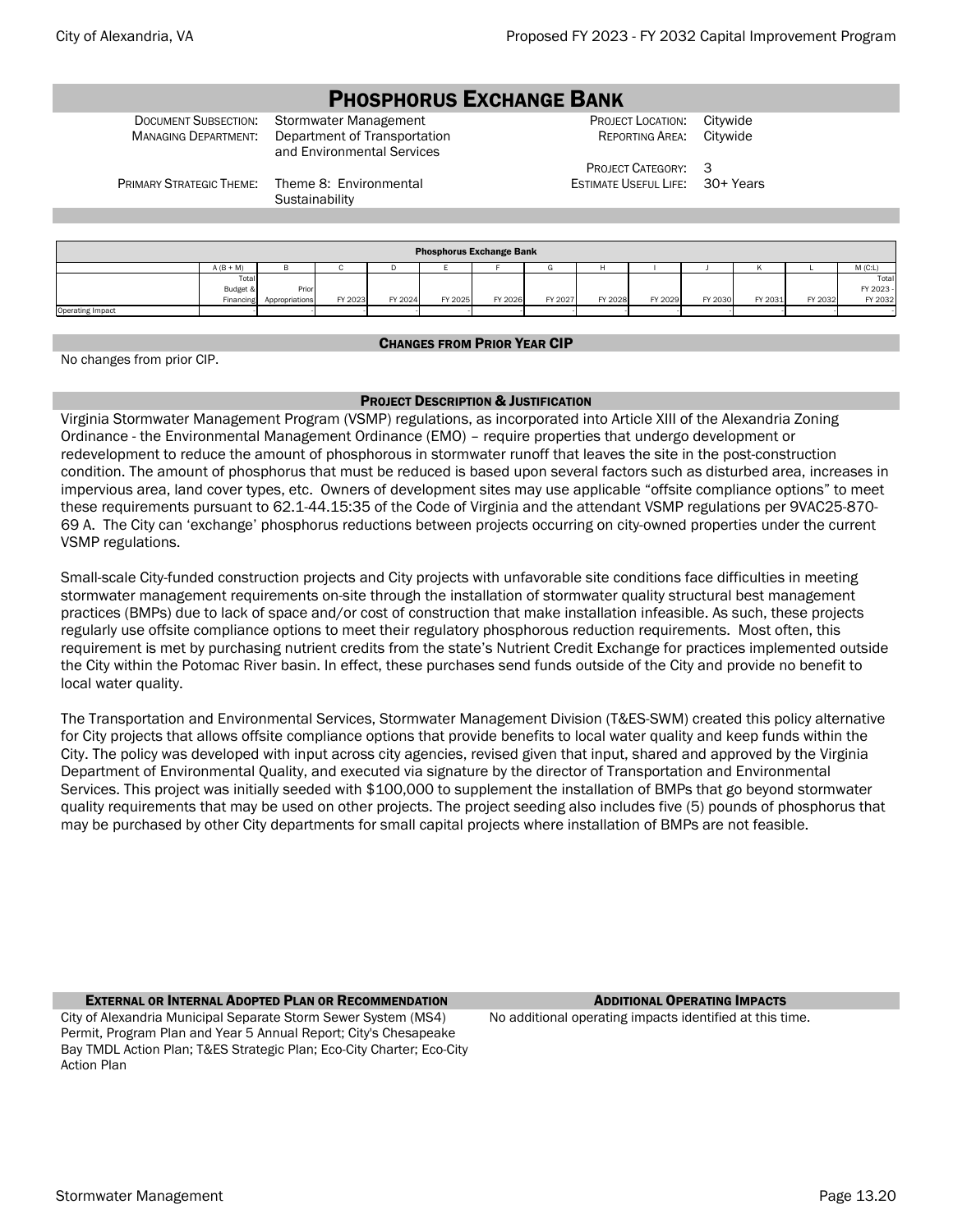# **SMALL-MIDSIZE STORMWATER MAINTENANCE PROJECTS**<br>Document Subsection: Stormwater Management PROJECT LOCATION: Citywic

**MANAGING DEPARTMENT:** 

Environmental Services

Stormwater Management **Subsection:** PROJECT LOCATION: Citywide Transportation and PROJECT LOCATION: PREPORTING AREA: Citywide REPORTING AREA:

> PROJECT CATEGORY: 1 ESTIMATE USEFUL LIFE: Varies

PRIMARY STRATEGIC THEME: Theme 8: Environmental

**Sustainability** 

|                             | <b>Small-Midsize Stormwater Maintenance Projects</b> |                |         |         |         |         |         |         |         |         |         |         |           |  |  |
|-----------------------------|------------------------------------------------------|----------------|---------|---------|---------|---------|---------|---------|---------|---------|---------|---------|-----------|--|--|
|                             | $A (B + M)$                                          | Ð              | ◡       | υ       |         |         |         |         |         |         |         |         | $M$ (C:L) |  |  |
|                             | Total                                                |                |         |         |         |         |         |         |         |         |         |         | Total     |  |  |
|                             | Budget &                                             | Prior          |         |         |         |         |         |         |         |         |         |         | FY 2023 - |  |  |
|                             | Financing                                            | Appropriations | FY 2023 | FY 2024 | FY 2025 | FY 2026 | FY 2027 | FY 2028 | FY 2029 | FY 2030 | FY 2031 | FY 2032 | FY 2032   |  |  |
| <b>Expenditure Budget</b>   | 7.508.000                                            |                | 581.300 | 613.900 | 649.100 | 685.900 | 724.400 | 765.800 | 809.100 | 854.200 | 901.400 | 922.900 | 7.508.000 |  |  |
| Financing Plan              |                                                      |                |         |         |         |         |         |         |         |         |         |         |           |  |  |
| GO Bonds (Stormwater)       | 4.136.400                                            |                |         | 300,000 | 300,000 | 376,500 | 300,000 | 372,700 | 300,000 | 362,900 | 901.400 | 922,900 | 4.136.400 |  |  |
| Stormwater Utility Fund     | 3.371.600                                            |                | 581.300 | 313,900 | 349.100 | 309,400 | 424.400 | 393.100 | 509.100 | 491,300 |         |         | 3,371,600 |  |  |
| <b>Financing Plan Total</b> | 7,508,000                                            |                | 581,300 | 613,900 | 649,100 | 685,900 | 724.400 | 765,800 | 809,100 | 854.200 | 901.400 | 922.900 | 7.508.000 |  |  |

### CHANGES FROM PRIOR YEAR CIP

Project funding increased, over the 10 year plan, by \$2.4 million.

# PROJECT DESCRIPTION & JUSTIFICATION

This project provides annual funding for small and midsize stormwater maintenance projects to accelerate infrastructure repairs beyond maintenance. These small to mid-size stormwater maintenance projects would not be associated with other Spot Improvement projects and would not require in-depth design to mitigate flooding issues.

Typical small to midsize projects include repair/replacement of structure tops, inverts, gutter pans and pipe in the City's 189 mile storm sewer network and over 13,400 associated catch basin structures. Work may also include rehabilitation of pipe with trenchless technology or dig and replace based on the inspection and condition of the pipe. Work may also include cleaning or replacement of components of outfall structures and any other maintenance activity that keeps structures in satisfactory operating condition.

Currently, the City is in the early stages of compiling data from the enhanced inspections. Based on the data that has been collected to date, it is anticipated that the projects will be completed will fall under the following areas:

| 50% |
|-----|
| 20% |
| .5% |
| 15% |
| 10% |
|     |

It is noted that these percentages may change, based on requests from citizens, findings from City Staff, findings from closed circuit television inspections, and prioritization of work.

This project was recommended by the City's Interdepartmental Flooding Management Task Force and performed under the Flood Action Alexandria initiative. A list of headline progress indicators is under development.

**EXTERNAL OR INTERNAL ADOPTED PLAN OR RECOMMENDATION** ADDITIONAL **OPERATING IMPACTS** 

N/A  $\blacksquare$  No additional operating impacts identified at this time.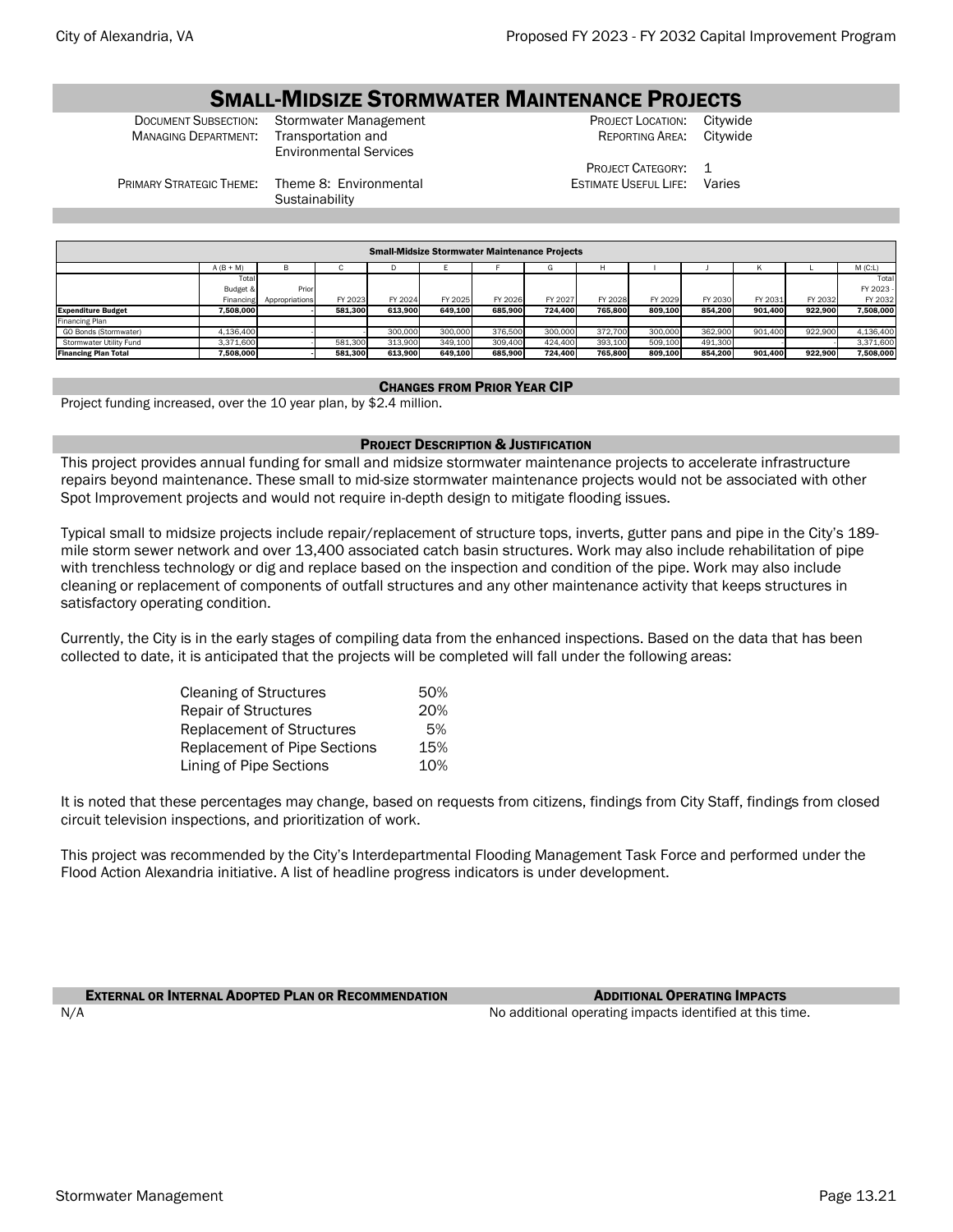# SPOT PROJECT - HUME AVENUE BYPASS

DOCUMENT SUBSECTION: Stormwater Management PROJECT LOCATION: Hume Avenue<br>Managing Department: Department of Transportation Reporting Area: Potomac West Department of Transportation and Environmental Services

REPORTING AREA:

PROJECT CATEGORY: 3 ESTIMATE USEFUL LIFE: 11 - 15 Years

PRIMARY STRATEGIC THEME: Theme 8: Environmental

**Sustainability** 

|                             | Spot Project - Hume Avenue Bypass |                          |         |         |         |         |         |         |         |         |         |         |           |  |  |
|-----------------------------|-----------------------------------|--------------------------|---------|---------|---------|---------|---------|---------|---------|---------|---------|---------|-----------|--|--|
|                             |                                   |                          |         |         |         |         |         |         |         |         |         |         |           |  |  |
|                             | $A (B + M)$                       | в                        | ι.      | υ       |         |         | G       |         |         |         |         |         | M(C:L)    |  |  |
|                             | Total                             |                          |         |         |         |         |         |         |         |         |         |         | Total     |  |  |
|                             | Budget &                          | Prior                    |         |         |         |         |         |         |         |         |         |         | FY 2023 - |  |  |
|                             |                                   | Financing Appropriations | FY 2023 | FY 2024 | FY 2025 | FY 2026 | FY 2027 | FY 2028 | FY 2029 | FY 2030 | FY 2031 | FY 2032 | FY 2032   |  |  |
| <b>Expenditure Budget</b>   | 1.070.000                         | 1.070.000                |         |         |         |         |         |         |         |         |         |         |           |  |  |
| Financing Plan              |                                   |                          |         |         |         |         |         |         |         |         |         |         |           |  |  |
| ARPA                        | 1.070.000                         | 1,070,000                |         |         |         |         |         |         |         |         |         |         |           |  |  |
| <b>Financing Plan Total</b> | 1,070,000                         | 1,070,000                |         |         |         |         |         |         |         |         |         |         |           |  |  |
|                             |                                   |                          |         |         |         |         |         |         |         |         |         |         |           |  |  |

### CHANGES FROM PRIOR YEAR CIP

New project added to FY 2023 - FY 2032 CIP; this funding has been separated out from the Storm Sewer System Spot Improvements program.

### PROJECT DESCRIPTION & JUSTIFICATION

Severe urban flash flooding occurred in this area on Hume Avenue during more recent severe storm events. The existing storm sewer trunk line passes through private property where the city has no access easements. Approximately 15 properties are impacted by flooding when this trunk line is surcharged. This storm sewer improvement re-routes a section of storm sewer away from private property to the right-of-way. Hume Ave will be resurfaced, and the curb & gutter will be replaced under the Flood Action Alexandria initiative.

The project will address a section of storm sewer pipe that does not have capacity to pass the city's 10-year design storm. The project will disconnect the trunk line at the point it enters private property, and the end will be capped. A new trunk line will traverse Dewitt Ave and continue down Hume Ave where it will re-enter the main line serving the area. The pipe on private property will remain in place and continue to serve the adjacent properties that have low yards with inlets connected to the pipe. At a minimum, the bypass pipe system will be designed to handle the 10-year standard design storm. The curb and gutter and pavement will also be replaced in Hume Ave to improve street drainage.

The neighborhood in this area was part of the Alexandria Flood Action neighborhood outreach program and is currently engaged by staff. Updates to progress is through the city Flood Action website and the Ad Hoc Stormwater Utility and Flood Mitigation Advisory Group.

Most of the project, including the design and construction, is funded by the first tranche of American Rescue Plan Act (ARPA) funding. Given the currently cost estimate, local funding under the stormwater utility program will likely be required to supplement full delivery of the project.

This project will be designed by a consultant currently under contract.

# EXTERNAL OR INTERNAL ADOPTED PLAN OR RECOMMENDATION ADDITIONAL OPERATING IMPACTS

Strategic Plan; MS4 General Permit; Environmental Action Plan (EAP) 2040; City of Alexandria Storm Sewer Capacity Analysis (CASSCA); Flood Action Alexandria; Northern Virginia Flood Hazard Mitigation Plan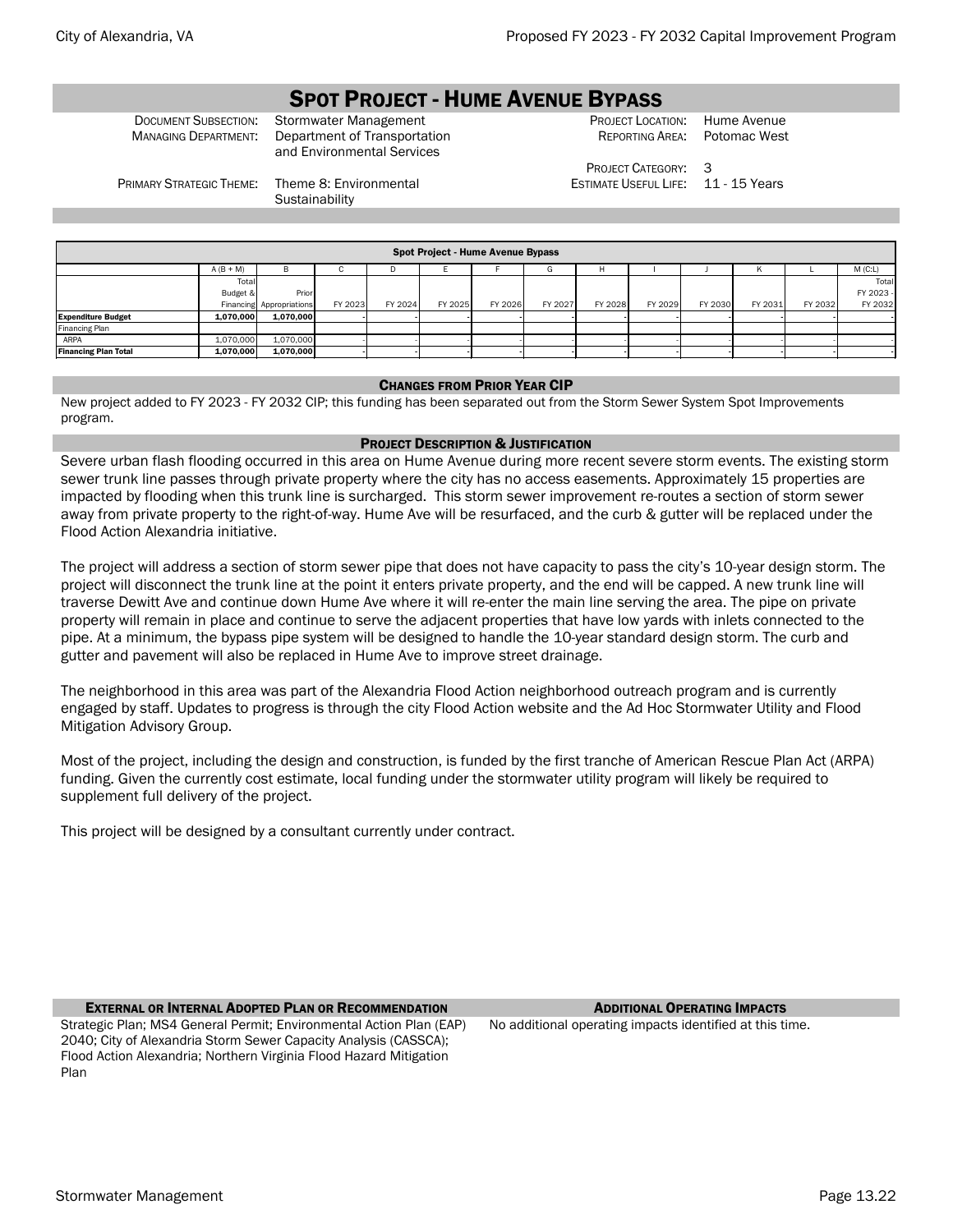# **SPOT PROJECT - MT. VERNON CUL-DE-SAC AND ALLEY**<br>Document Subsection: Stormwater Management PROJECT LOCATION: 10-Block of Mt. Vernon Ave

DOCUMENT SUBSECTION: Stormwater Management PROJECT LOCATION: 10-Block of Mt<br>MANAGING DEPARTMENT: Department of Transportation REPORTING AREA: Potomac West Department of Transportation and Environmental Services

REPORTING AREA:

ESTIMATE USEFUL LIFE: 11 - 15 Years

PRIMARY STRATEGIC THEME: Theme 8: Environmental

**Sustainability** 

PROJECT CATEGORY: 3

|                             | Spot Project - Mt. Vernon Cul-de-sac and Alley |                          |         |         |         |         |         |         |         |         |         |         |           |
|-----------------------------|------------------------------------------------|--------------------------|---------|---------|---------|---------|---------|---------|---------|---------|---------|---------|-----------|
|                             | $A (B + M)$                                    | в                        |         | D       |         |         |         | н       |         |         |         |         | $M$ (C:L) |
|                             | Total                                          |                          |         |         |         |         |         |         |         |         |         |         | Total     |
|                             | Budget &                                       | Prior                    |         |         |         |         |         |         |         |         |         |         | FY 2023 - |
|                             |                                                | Financing Appropriations | FY 2023 | FY 2024 | FY 2025 | FY 2026 | FY 2027 | FY 2028 | FY 2029 | FY 2030 | FY 2031 | FY 2032 | FY 2032   |
| <b>Expenditure Budget</b>   | 830,000                                        | 830,000                  |         |         |         |         |         |         |         |         |         |         |           |
| Financing Plan              |                                                |                          |         |         |         |         |         |         |         |         |         |         |           |
| ARPA                        | 830,000                                        | 830,000                  |         |         |         |         |         |         |         |         |         |         |           |
| <b>Financing Plan Total</b> | 830,000                                        | 830,000                  |         |         |         |         |         |         |         |         |         |         |           |
|                             |                                                |                          |         |         |         |         |         |         |         |         |         |         |           |

### CHANGES FROM PRIOR YEAR CIP

New project added to FY 2023 - FY 2032 CIP; this funding has been separated out from the Storm Sewer System Spot Improvements program.

### PROJECT DESCRIPTION & JUSTIFICATION

This project included in the Flash Flooding and Spot Improvements project receiving funding from the American Rescue Plan Act (ARPA), and is being delivered under the City's Flood Action Alexandria initiative. The project is primarily within the right-ofway in the 10-block of Mt Vernon Ave, east of Commonwealth Ave. The project will consist of the construction of new inlets, a storm sewer extension up a portion of Mt Vernon Ave with new inlets at the curbs. Another storm sewer extension will be constructed in the alley to reduce nuisance flooding form alley runoff. Check valves will be installed at the connection to the Hooffs Run Culvert to prevent backflow into My Vernon Ave. A section of sanitary sewer will be installed in the Hooffs Run / Blue Park are with a backflow preventer to reduce sanitary sewer backups for four properties.

The neighborhood in this area was part of the Alexandria Flood Action neighborhood outreach program and is currently engaged by staff. Updates to progress is through the city Flood Action website and the Ad Hoc Stormwater Utility and Flood Mitigation Advisory Group.

Severe urban flash flooding occurs in this area. The existing storm sewer in Mt Vernon Ave is inadequate to pass the local drainage from the city standard 10-year design storm and causes nuisance flooding and compounds severe flooding when the Hooffs Run Culvert is surcharged. This project will improve the local stormwater runoff management and increase the efficiency of moving stormwater through the storm sewers, reducing the frequency of nuisance flooding, and reduce the surcharge flooding from Hooffs Run Culvert during extreme flash flood events.

Most of this project is funded by American Rescue Plan Act (ARPA) under the Flash Flooding and Spot Improvements project designation.

# EXTERNAL OR INTERNAL ADOPTED PLAN OR RECOMMENDATION ADDITIONAL OPERATING IMPACTS

Strategic Plan; MS4 General Permit; Environmental Action Plan (EAP) 2040; City of Alexandria Storm Sewer Capacity Analysis (CASSCA); Flood Action Alexandria; Northern Virginia Flood Hazard Mitigation Plan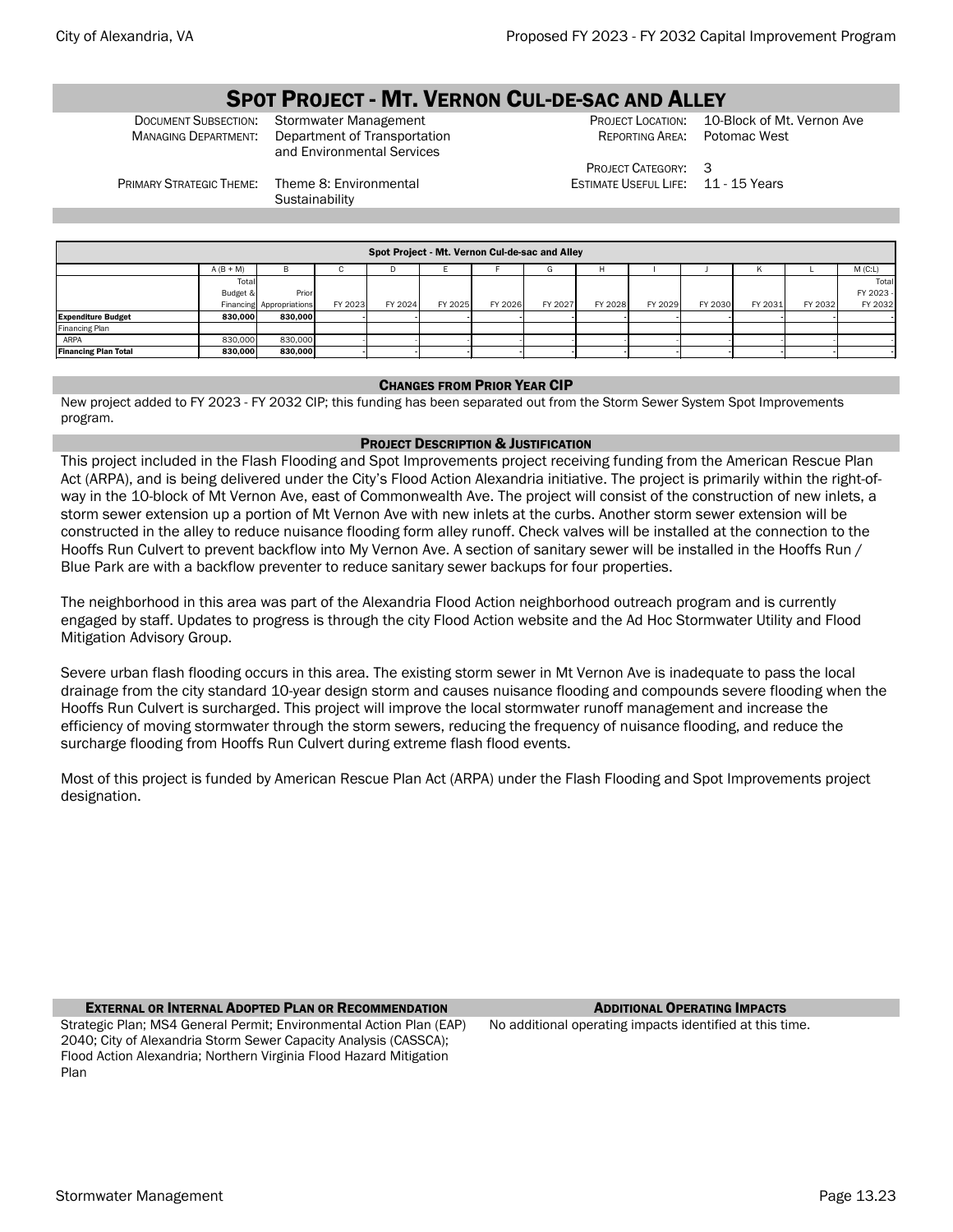# STORM SEWER CAPACITY PROJECTS

Document Subsection: Stormwater Management **FROJECT LOCATION: Citywide** Construction PROJECT LOCATION: Citywide<br>Managing Department: Department of Transportation **FROM PRESECT REPORTING AREA:** Citywide MANAGING DEPARTMENT: Department of Transportation and Environmental Services

REPORTING AREA:

PROJECT CATEGORY: 3 ESTIMATE USEFUL LIFE: 11 - 15 Years

PRIMARY STRATEGIC THEME: Theme 8: Environmental

**Sustainability** 

| <b>Storm Sewer Capacity Projects</b>   |                                                    |                |         |         |         |            |            |            |           |           |           |           |            |
|----------------------------------------|----------------------------------------------------|----------------|---------|---------|---------|------------|------------|------------|-----------|-----------|-----------|-----------|------------|
|                                        | $A (B + M)$<br>B.<br>$M$ (C:L)<br>н<br>c<br>G<br>D |                |         |         |         |            |            |            |           |           |           |           |            |
|                                        | Total                                              |                |         |         |         |            |            |            |           |           |           |           | Total      |
|                                        | Budget &                                           | Prior          |         |         |         |            |            |            |           |           |           |           | FY 2023 -  |
|                                        | Financing                                          | Appropriations | FY 2023 | FY 2024 | FY 2025 | FY 2026    | FY 2027    | FY 2028    | FY 2029   | FY 2030   | FY 2031   | FY 2032   | FY 2032    |
| <b>Expenditure Budget</b>              | 95,560,988                                         | 26,685,988     |         |         |         | 15.950.000 | 15.200.000 | 13.675.000 | 6.700.000 | 6,350,000 | 4.000.000 | 7.000.000 | 68,875,000 |
| Financing Plan                         |                                                    |                |         |         |         |            |            |            |           |           |           |           |            |
| Cash Capital                           | 949.492                                            | 949.492        |         |         |         |            |            |            |           |           |           |           |            |
| GO Bonds (Stormwater)                  | 79,191,300                                         | 14,535,000     |         |         |         | 14,761,800 | 13,367,900 | 13,226,600 | 6,450,000 | 6,100,000 | 3,750,000 | 7,000,000 | 64,656,300 |
| Stormwater Utility Fund                | 10.055.197                                         | 5,836,497      |         |         |         | 1.188.200  | 1.832.100  | 448,400    | 250,000   | 250,000   | 250,000   |           | 4.218.700  |
| Use of Stormwater Fund Utility Balance | 3,600,000                                          | 3,600,000      |         |         |         |            |            |            |           |           |           |           |            |
| Use of Stormwater Tax Dedication Fund  | 1,765,000                                          | 1,765,000      |         |         |         |            |            |            |           |           |           |           |            |
| <b>Financing Plan Total</b>            | 95,560,988                                         | 26,685,988     |         |         |         | 15,950,000 | 15,200,000 | 13,675,000 | 6,700,000 | 6,350,000 | 4,000,000 | 7,000,000 | 68,875,000 |
| Operating Impact                       |                                                    |                |         |         |         |            |            |            |           |           |           |           |            |

# CHANGES FROM PRIOR YEAR CIP

Project funding decreased, over the 10 year plan, by \$80.6 million. Funding was moved into separate projects for Commonwealth Ave & E. Glebe/Ashby St & Glebe Rd and Hooffs Run Culvert Bypass large capacity projects.

# PROJECT DESCRIPTION & JUSTIFICATION

This project includes the aggressive design and implementation of large-scale capital projects to address capacity and flooding issues. The City has experienced repeated and increasingly frequent flooding from storm events which lead to development of the *City of Alexandria Storm Sewer Capacity Analysis* (CASSCA, 2016), a multi-year citywide storm sewer analysis and planninglevel exercise to identify potential capacity issues and develop prioritized recommendations for improvements to the storm sewer system.

The City experienced three flash flooding events (July 8, 2019; July 23, 2020; and September 10, 2020) primarily as a result of climate change-induced severe rain events. Indications are that the City will continue to experience these severe rainfall events more frequently and that these large capital projects can provide a mix of conveyance and storage options to achieve long-term solutions to flooding issues.

The top 11 projects were prioritized based on planning-level cost-benefit analysis. These projects will mitigate flooding for the greatest number of residents, direct investment to areas where the most significant property damage is occurring and provide the greatest overall system benefit.

The prioritization sequence incorporates multiple data points such as the previous storm sewer and capacity analysis (CASSCA, 2016), property impacts documented through Alex311 service requests, refinement of those priorities through recent and ongoing neighborhood engagement meetings, and infrastructure connectivity from a systems perspective. These inputs were used to further prioritize capacity issues compared against reported issues and feedback from neighborhood groups. This prioritization includes a systematic (holistic, watershed) perspective to provide the needed capacity (conveyance and storage as practicable) that must first ensure downstream capacity is adequate before upstream issues can be addressed. For these large capacity capital projects that are costly, multi-year projects at the multi-block level, there is a greater level of certainty of project sequencing for the first three to four years. The estimated funding for the top three capacity projects is as follows:

- 1. Commonwealth Ave and Glebe Road: Design Fully Funded in FY 2022 and Construction Fully Funded in FY 2023. Planning level estimate of \$34 million.
- 2. Ashby Street and Glebe Road: Design Fully Funded in FY 2022 and Construction Fully Funded in FY 2024. Planning level estimate of \$16 million.
- 3. Hooffs Run Culvert Bypass: Design Fully Funded in FY 2022 and Construction Fully Funded in FY 2025. Planning level estimate of \$60 million.

(Continued on next page)

# **EXTERNAL OR INTERNAL ADOPTED PLAN OR RECOMMENDATION** ADDITIONAL **OPERATING IMPACTS**

Eco-City Charter; Strategic Plan; Water Quality Management Supplement to the City's Master Plan; MS4 General Permit; Environmental Action Plan (EAP) 2040; City of Alexandria Storm Sewer Capacity Analysis (CASSCA); Flood Action Alexandria; Northern Virginia Flood Hazard Mitigation Plan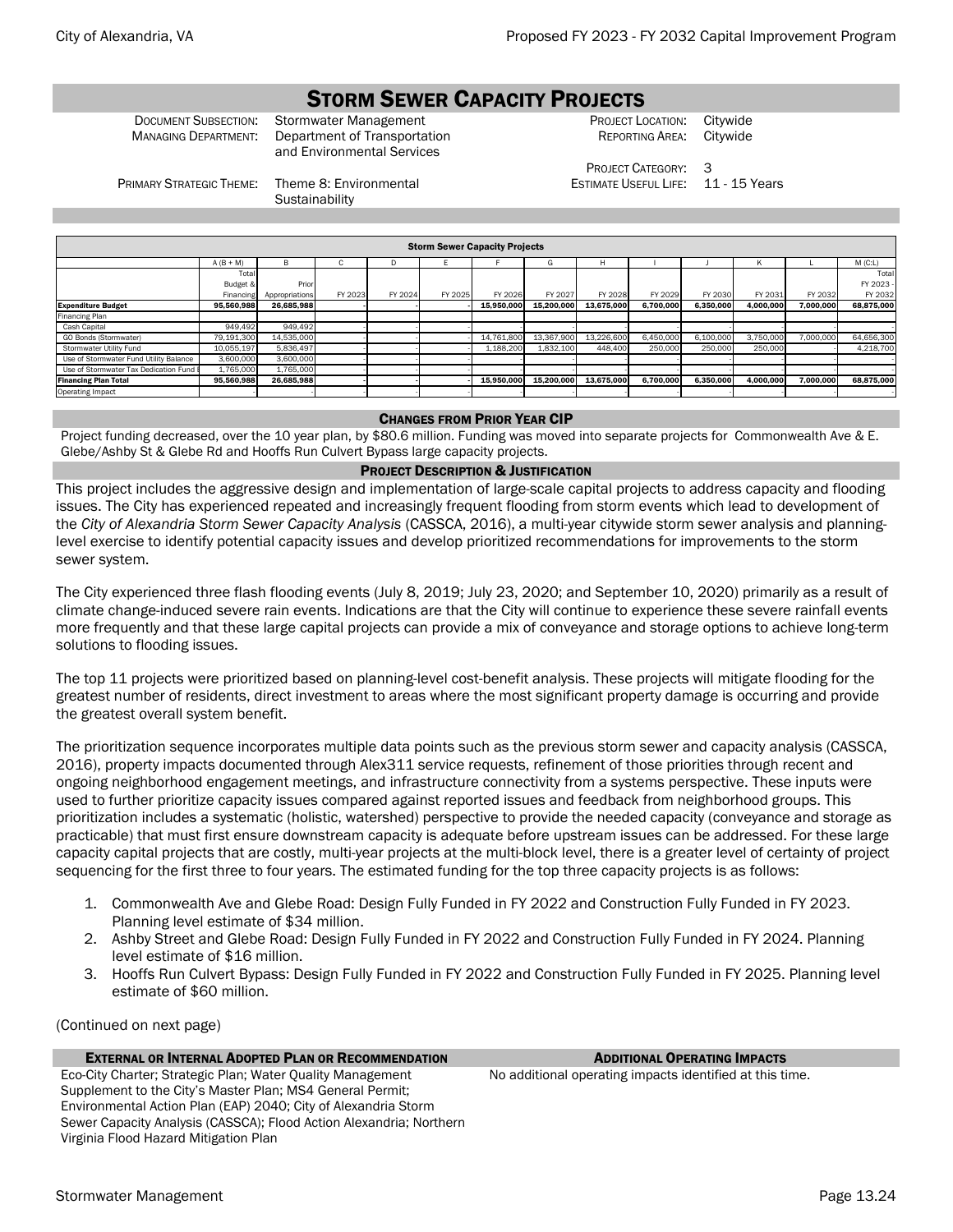Storm Sewer Capacity Projects (continued)

All planning and modeling to date is based on conceptual cost estimates and preliminary assessments, so there is considerable risk that costs could be higher than anticipated. During the feasibility and design of the first three projects, staff will conduct further cost-benefit analysis of including additional flood mitigation and resiliency in the design of these and future capacity projects to determine the potential positive impact of designing these projects beyond the City's 10-year storm design standard. It should be noted that even if the City designs capacity projects for larger, more intense storm events, there is always the risk that an even more significant rain event will occur. In those situations, greater capacity will help, but it cannot eliminate the risk of flooding entirely. If a higher design standard than the 10-year storm is used, and therefore individual projects likely cost far more than projected and afforded in this model, fewer projects will be delivered overall unless additional funding can be provided.

# FY 2026 to FY 2032 Projects

Project sequencing from FY 2026 to FY 2032 was based on the same considerations as the earlier projects; however, these may require reprioritization as further cost-benefit analysis, feasibility, and other design considerations become more available. These projects also include funding for potential property acquisition and/or public-private partnerships. The projects for the remaining six years of the capacity project element of the 10-Year Plan will address the following areas:

- 1. Edison and Dale Streets
- 2. Dewitt Avenue
- 3. East Mason Avenue
- 4. Notabene Drive and Old Dominion Boulevard
- 5. Mt. Vernon Avenue, East Glendale Avenue, East Luray Avenue, and East Alexandria Avenue
- 6. East Monroe Avenue and Wayne Street
- 7. Russell Rd & W. Rosemont Ave
- 8. Russell Rd & W. Rosemont Ave (south)

The schedule is aggressive, based on generic stormwater construction projects, and intended for financial planning and budgetary purposes only. Until substantial feasibility and design work is completed for each specific project, the schedule and budget will only be estimates that will include significant contingencies. As additional information is collected and the design of each project is further defined, more precise construction schedules and cost estimates can be developed.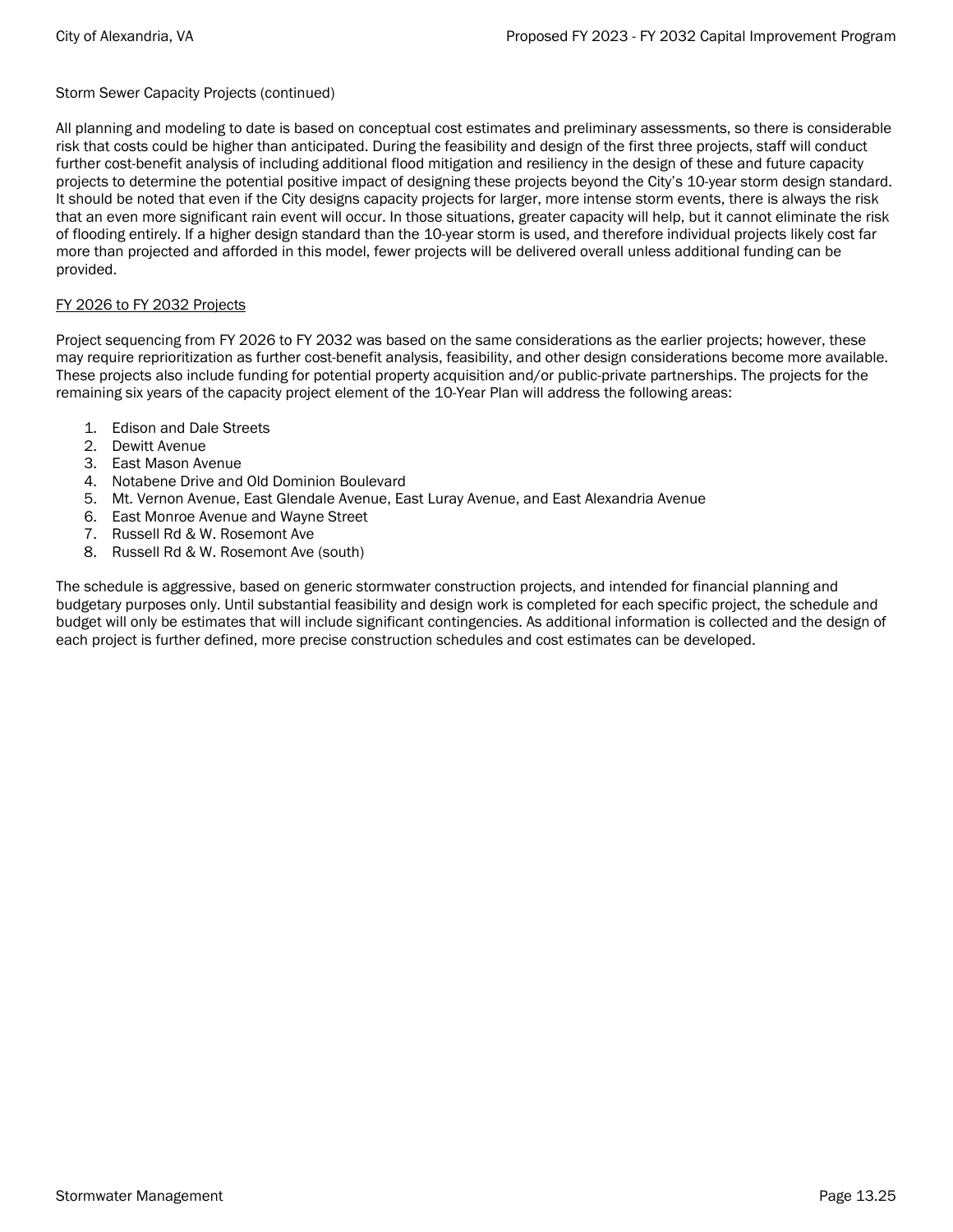# STORM SEWER SYSTEM SPOT IMPROVEMENTS

**DOCUMENT SUBSECTION: Stormwater Management PROJECT LOCATION: Citywide MANAGING DEPARTMENT: Department of Transportation REPORTING AREA: Citywide** Department of Transportation and Environmental Services

REPORTING AREA:

PROJECT CATEGORY: 1 ESTIMATE USEFUL LIFE: Varies

PRIMARY STRATEGIC THEME: Theme 8: Environmental

**Sustainability** 

| <b>Storm Sewer System Spot Improvements</b> |             |                |           |           |           |           |           |           |           |           |           |           |            |
|---------------------------------------------|-------------|----------------|-----------|-----------|-----------|-----------|-----------|-----------|-----------|-----------|-----------|-----------|------------|
|                                             | $A (B + M)$ | B              | u         | ш         |           |           | G         | H         |           |           |           |           | $M$ (C:L)  |
|                                             | Total       |                |           |           |           |           |           |           |           |           |           |           | Total      |
|                                             | Budget &    | Prior          |           |           |           |           |           |           |           |           |           |           | FY 2023 -  |
|                                             | Financing   | Appropriations | FY 2023   | FY 2024   | FY 2025   | FY 2026   | FY 2027   | FY 2028   | FY 2029   | FY 2030   | FY 2031   | FY 2032   | FY 2032    |
| <b>Expenditure Budget</b>                   | 57.353.902  | 11.165.902     | 5.907.000 | 4,011,000 | 4.122.000 | 4.228.000 | 4.337.000 | 4.540.000 | 4.606.000 | 4.688.000 | 4,812,000 | 4.937.000 | 46.188.000 |
| Financing Plan                              |             |                |           |           |           |           |           |           |           |           |           |           |            |
| Cash Capital                                | 3.076.648   | 3.076.648      |           |           |           |           |           |           |           |           |           |           |            |
| GO Bonds (Stormwater)                       | 43.806.927  | 5,328,827      | 1.717.900 | 2,908,000 | 2.905.200 | 4.071.000 | 4.173.000 | 4.278.000 | 4.385.000 | 4.495.000 | 4.608.000 | 4.937.000 | 38.478.100 |
| <b>Private Capital Contributions</b>        | 9.927       | 9.927          |           |           |           |           |           |           |           |           |           |           |            |
| Stormwater Utility Fund                     | 8,321,218   | 2.750.500      | 2.049.918 | 1.103.000 | 1.216.800 | 157.000   | 164.000   | 262,000   | 221,000   | 193,000   | 204,000   |           | 5,570,718  |
| Use of Stormwater Fund Utility Balance      | 2,139,182   |                | 2,139,182 |           |           |           |           |           |           |           |           |           | 2,139,182  |
| <b>Financing Plan Total</b>                 | 57.353.902  | 11,165,902     | 5.907.000 | 4.011.000 | 4.122.000 | 4,228,000 | 4.337.000 | 4.540.000 | 4.606.000 | 4,688,000 | 4.812.000 | 4,937,000 | 46.188.000 |
| <b>Operating Impact</b>                     |             |                |           |           |           |           |           |           |           |           |           |           |            |

# CHANGES FROM PRIOR YEAR CIP

Project funding increased, over the 10-year plan, by \$20.2 million.

# PROJECT DESCRIPTION & JUSTIFICATION

This project provides funding for essential capital infrastructure that provide localized flood mitigation to specific neighborhoods on the lot and block level. These "Spot Improvements" of the City's storm sewer system are typically small to mid-sized capital projects that alleviate localized drainage and flooding concerns and can be implemented in 8 to 20 months from the beginning of design. These projects are typically identified through Alex311 inquiries, field observations, neighborhood engagement meetings, and onsite investigations.

A list of projects planned for FY 2023 – FY 2024 is included below. Due to the possibility of unexpected or emergency repairs, or if efficiencies can be achieved by staging projects together, the list is subject to change:

# FY 2023

Alley

• Lloyd's Lane

• N. Columbus Street Alley • E. Alexandria and Dewitt • E. Linden near Commonwealth • Pitt and Gibbon Streets

• Clifford/Manning/Fulton Street Green

# FY 2024

- Ancell Street and Commonwealth
- Park Fairfax Valley and Gunston Rd
- West Taylor Run Pkwy and Janneys Lane
- Commonwealth East Rosemont & East

# Maple

- E. Del Ray & Commonwealth
- E. Abingdon
- Taney Rd & Paxton Street
- Commonwealth & Glebe
- North Morgan Street
- Sanford Street

City staff continues to identify spot projects to provide improvements in the short to mid-term timeframe while concurrently advancing system capacity upgrades to reduce flooding. Completion of these Spot projects will improve the City's storm sewer capital infrastructure while mitigating the impacts of localized flooding and drainage issues. Planning efforts related to the more recent flooding events include a wider identification and prioritization of Spot projects for consideration of scheduling and funding based on neighborhood engagement in response to flooding and further investigation of those issues. This includes maintaining and updating the ranking and prioritization for those identified projects.

# EXTERNAL OR INTERNAL ADOPTED PLAN OR RECOMMENDATION ADDITIONAL OPERATING IMPACTS

Eco-City Charter; Strategic Plan; Water Quality Management Supplement to the City's Master Plan; MS4 General Permit; Environmental Action Plan (EAP) 2040; City of Alexandria Storm Sewer Capacity Analysis (CASSCA); Flood Action Alexandria; Northern Virginia Hazard Mitigation Plan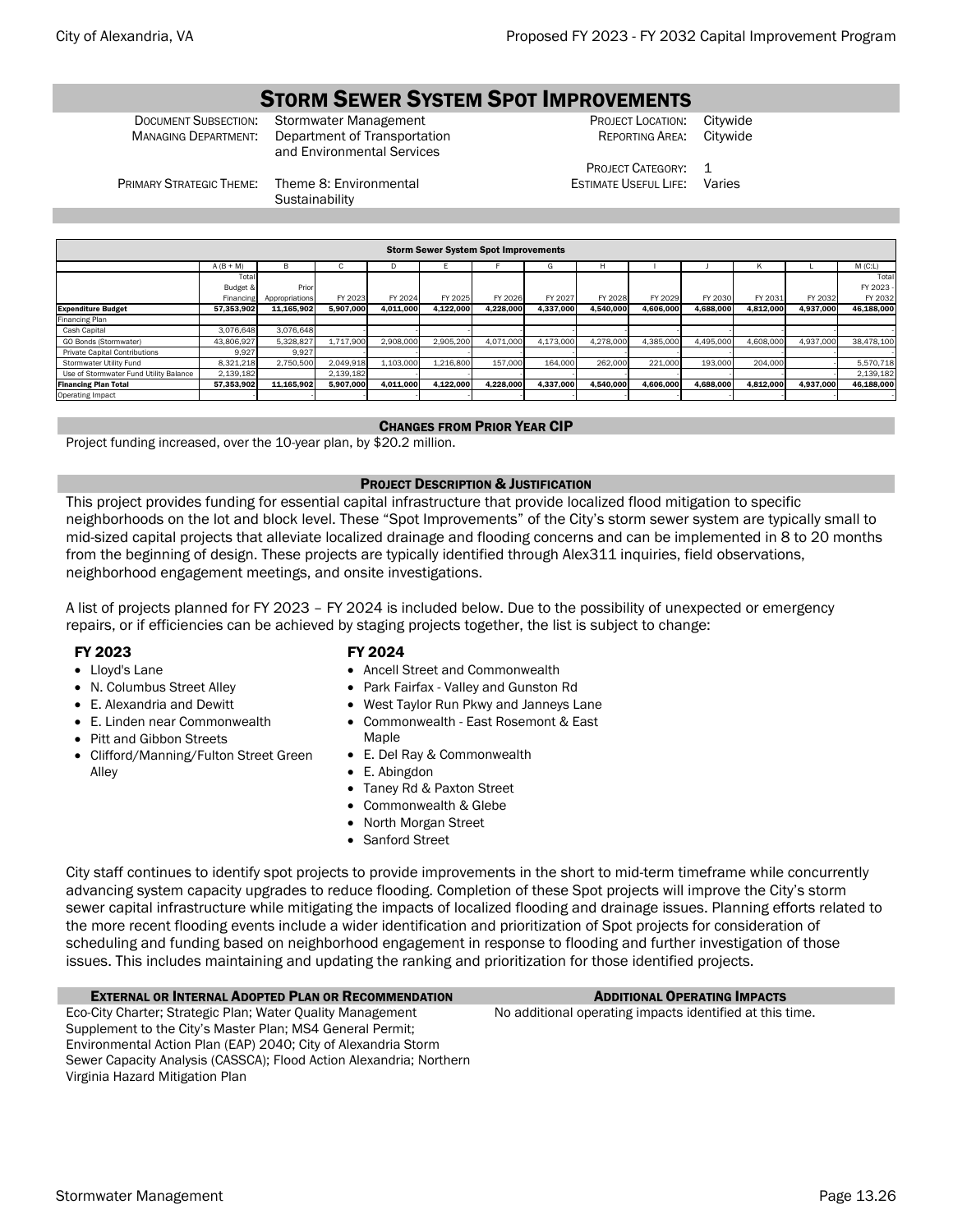# STORMWATER BMP MAINTENANCE CFMP

**MANAGING DEPARTMENT:** 

Environmental Services

**DOCUMENT SUBSECTION:** Stormwater Management **CHANAGE CONSTRET CONSTRET LOCATION: Citywide** Computer Construction<br>Managing Department: Transportation and REPORTING AREA:

> PROJECT CATEGORY: 1 ESTIMATE USEFUL LIFE: 30+ Years

PRIMARY STRATEGIC THEME: Theme 8: Environmental **Sustainability** 

| <b>Stormwater BMP Maintenance CFMP</b> |             |                |         |         |           |           |         |         |         |         |         |           |           |
|----------------------------------------|-------------|----------------|---------|---------|-----------|-----------|---------|---------|---------|---------|---------|-----------|-----------|
|                                        | $A (B + M)$ |                |         |         |           |           | G       |         |         |         |         |           | M(C:L)    |
|                                        | Total       |                |         |         |           |           |         |         |         |         |         |           | Total     |
|                                        | Budget &    | Prior          |         |         |           |           |         |         |         |         |         |           | FY 2023 - |
|                                        | Financing   | Appropriations | FY 2023 | FY 2024 | FY 2025   | FY 2026   | FY 2027 | FY 2028 | FY 2029 | FY 2030 | FY 2031 | FY 2032   | FY 2032   |
| <b>Expenditure Budget</b>              | 7.783.000   | 520.000        | 286.000 | 303.500 | 1.575.300 | 1.622.500 | 317.100 | 326.600 | 336.400 | 346.500 | 356.900 | 1.792.200 | 7.263.000 |
| Financing Plan                         |             |                |         |         |           |           |         |         |         |         |         |           |           |
| GO Bonds (Stormwater)                  | 2.495.600   |                |         |         |           |           |         |         |         | 346,500 | 356,900 | 1.792.200 | 2,495,600 |
| Stormwater Utility Fund                | 5.287.400   | 520,000        | 286,000 | 303,500 | 1.575.300 | 1,622,500 | 317.100 | 326,600 | 336,400 |         |         |           | 4.767.400 |
| <b>Financing Plan Total</b>            | 7.783.000   | 520.000        | 286.000 | 303.500 | 1.575.300 | 1.622.500 | 317.100 | 326.600 | 336.400 | 346.500 | 356.900 | 1.792.200 | 7.263.000 |
| Operating Impact                       |             |                |         |         |           |           |         |         |         |         |         |           |           |

# CHANGES FROM PRIOR YEAR CIP

Project funding increased, over the 10-year plan, by \$3.5 million.

# PROJECT DESCRIPTION & JUSTIFICATION

The City is required to inspect and maintain stormwater facility best management practices (BMPs) installed to meet the City's Chesapeake Bay cleanup mandates. The Virginia Department of Environmental Quality (DEQ) issued the City's current Municipal Separate Storm Sewer System (MS4) Permit on November 1, 2018 that mandates City-specific stormwater nutrient and sediment reduction targets for the Chesapeake Bay Total Maximum Daily Load (TMDL) enforced through three 5-year MS4 permit cycles. Accordingly, the previous 2013-2018 MS4 permit required the City to implement stormwater treatment best management practices (BMPs) sufficient to achieve 5% of the reduction targets. The current MS4 permit requires implementation of practices to achieve an additional 35% or 40% of total reduction targets during the second 5-year permit (2018-2023) by 2023. The remaining 60% or 100% of the reductions are to be achieved on or before the end of the third permit cycle (2023-2028), and no later than 2028. Identification of strategies to meet these reductions, which includes the retrofit of large regional ponds, urban stream restoration, and installation of green infrastructure, are included in the City's Chesapeake Bay TMDL Action Plan.

Long-term maintenance of this new infrastructure must be performed to ensure proper functioning and reduce pollution in stormwater runoff to meet the state and federal mandates. This project funds maintenance of Stormwater Best Management Practices (BMPs) implemented throughout the City, with a focus on the maintenance of larger stormwater management capital projects implemented under the Bay TMDL Action Plan:

- Cameron Station Pond Retrofit
- City Facilities Stormwater BMPs
- Green Infrastructure
- Lake Cook Stormwater Management
- Lucky Run Stream Restoration
- MS4-TMDL Water Quality Compliance projects
- Strawberry Run Stream Restoration
- **Taylor Run Stream Restoration**

# **EXTERNAL OR INTERNAL ADOPTED PLAN OR RECOMMENDATION** ADDITIONAL **OPERATING IMPACTS**

Bay TMDL Action Plan, MS4 General Permit, Strategic Plan, Environmental Action Plan, Water Quality Management Supplement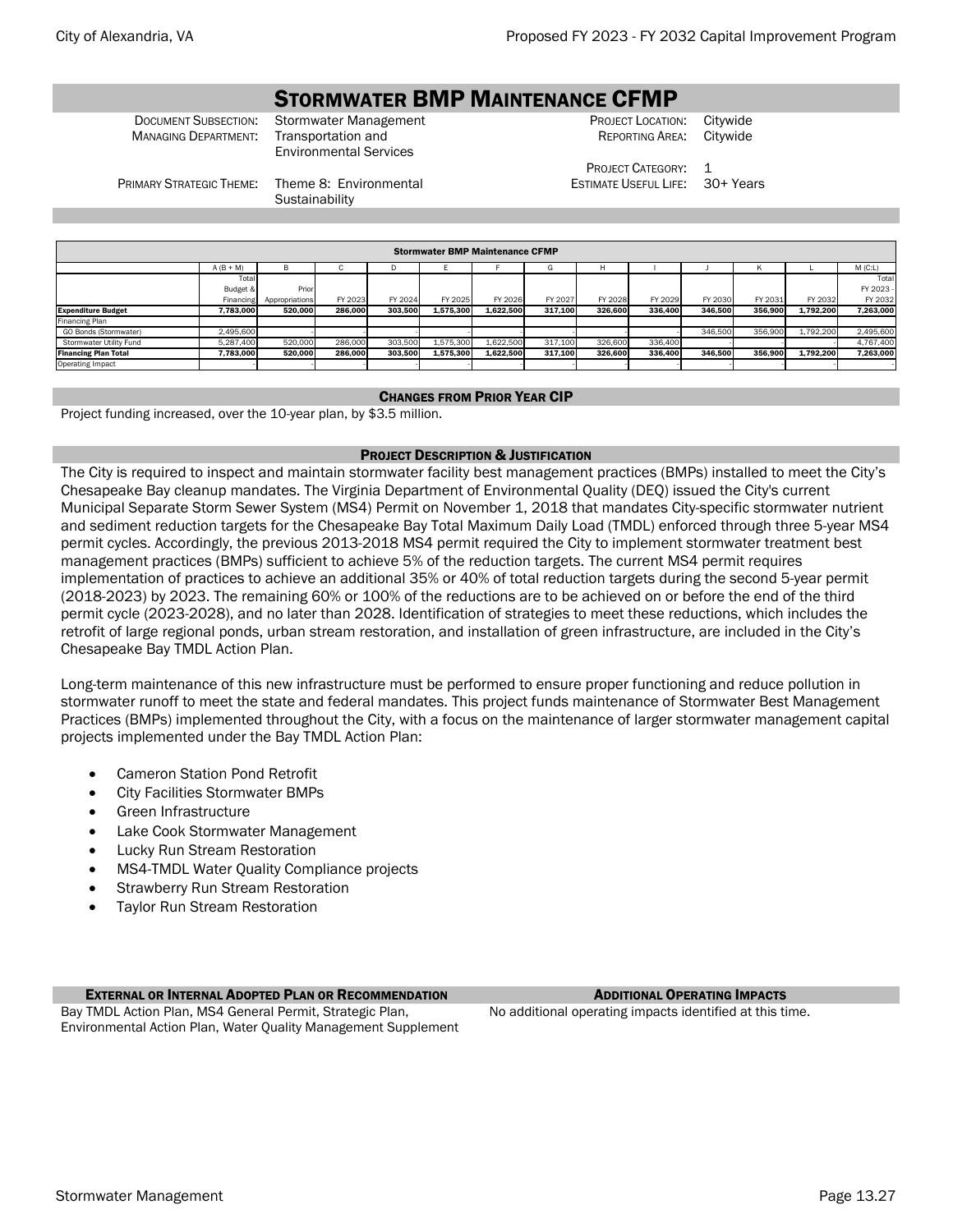# STORMWATER UTILITY IMPLEMENTATION

Document Subsection: Stormwater Management and the Subsect Location: Citywide Communisty Construction of Transportation and the Project Location Reporting Area: Citywide MANAGING DEPARTMENT: Department of Transportation and Environmental Services

REPORTING AREA:

PROJECT CATEGORY: 1 ESTIMATE USEFUL LIFE: N/A

PRIMARY STRATEGIC THEME: Theme 8: Environmental

**Sustainability** 

| <b>Stormwater Utility Implementation</b> |             |                |         |         |         |         |         |         |         |         |         |         |         |
|------------------------------------------|-------------|----------------|---------|---------|---------|---------|---------|---------|---------|---------|---------|---------|---------|
|                                          | $A (B + M)$ | B              | ٠.      | IJ      |         |         | G       | H       |         |         | K       |         | M(C:L)  |
|                                          | Total       |                |         |         |         |         |         |         |         |         |         |         | Total   |
|                                          | Budget &    | Prior          |         |         |         |         |         |         |         |         |         |         | FY 2023 |
|                                          | Financing   | Appropriations | FY 2023 | FY 2024 | FY 2025 | FY 2026 | FY 2027 | FY 2028 | FY 2029 | FY 2030 | FY 2031 | FY 2032 | FY 2032 |
| <b>Expenditure Budget</b>                | 1,673,200   | 1,673,200      |         |         |         |         |         |         |         |         |         |         |         |
| Financing Plan                           |             |                |         |         |         |         |         |         |         |         |         |         |         |
| Cash Capital                             | 1,518,200   | 1,518,200      |         |         |         |         |         |         |         |         |         |         |         |
| Stormwater Utility Fund                  | 155,000     | 155,000        |         |         |         |         |         |         |         |         |         |         |         |
| <b>Financing Plan Total</b>              | 1,673,200   | 1,673,200      |         |         |         |         |         |         |         |         |         |         |         |
| Operating Impact                         |             |                |         |         |         |         |         |         |         |         |         |         |         |

### CHANGES FROM PRIOR YEAR CIP

No changes from previous CIP.

### PROJECT DESCRIPTION & JUSTIFICATION

The City Council directed staff in February 2016 to develop the framework of a Stormwater Utility (SWU) to provide a dedicated funding source to more equitably distribute the increasing costs of recent state and federal Chesapeake Bay water pollution reduction mandates that require the implementation of costly infrastructure associated with stormwater management, as enforced through the City's Municipal Separate Storm Sewer System (MS4) general permit. Also, to fund flooding mitigation capital projects. Increasing operating and capital costs associated with the mandates exceeded the  $\frac{1}{2}$  cent dedication, demanding increasing contributions from the General Fund. Creation of the SWU more equitably apportions the cost obligation and provides a dedicated funding source for the City's Stormwater Management Program by shifting the burden to those properties that contribute more to stormwater runoff, thus alleviating pressure on the General Fund to support these funding responsibilities.

Following extensive public outreach, the City Council adopted the Stormwater Utility framework at its May 4, 2017 special meeting as part of the FY 2018 Budget. The City began implementing the Stormwater Utility Fee, effective January 1, 2018. First billing was sent May 2018 and second billing in October 2018, with the Real Estate bill. Every May and October thereafter, the Stormwater Utility bill was sent with each Real Estate bill, to fund these mandated stormwater improvements and the stormwater management program in an adequate, sustainable and equitable manner.

Database management, additional systems development (database modeling, integration and user interfaces), ongoing GIS data management, and other identified needs will continue, to successfully implement the utility. Extensive and ongoing robust public engagement is also key to implementation of the utility. Finally, an update to the Credit Program is currently under review to consider expanding the Credit Program to include flood mitigation practices for partial waivers to property owners for eligible practices.

**EXTERNAL OR INTERNAL ADOPTED PLAN OR RECOMMENDATION** ADDITIONAL **OPERATING IMPACTS** City of Alexandria Municipal Separate Storm Sewer System (MS4) Permit; MS4 Program Plan; MS4 Year 5 Annual Report; City's Chesapeake Bay TMDL Action Plan; T&ES Strategic Plan; Eco-City Charter; Eco-City Action Plan 2040; Flood Action Alexandria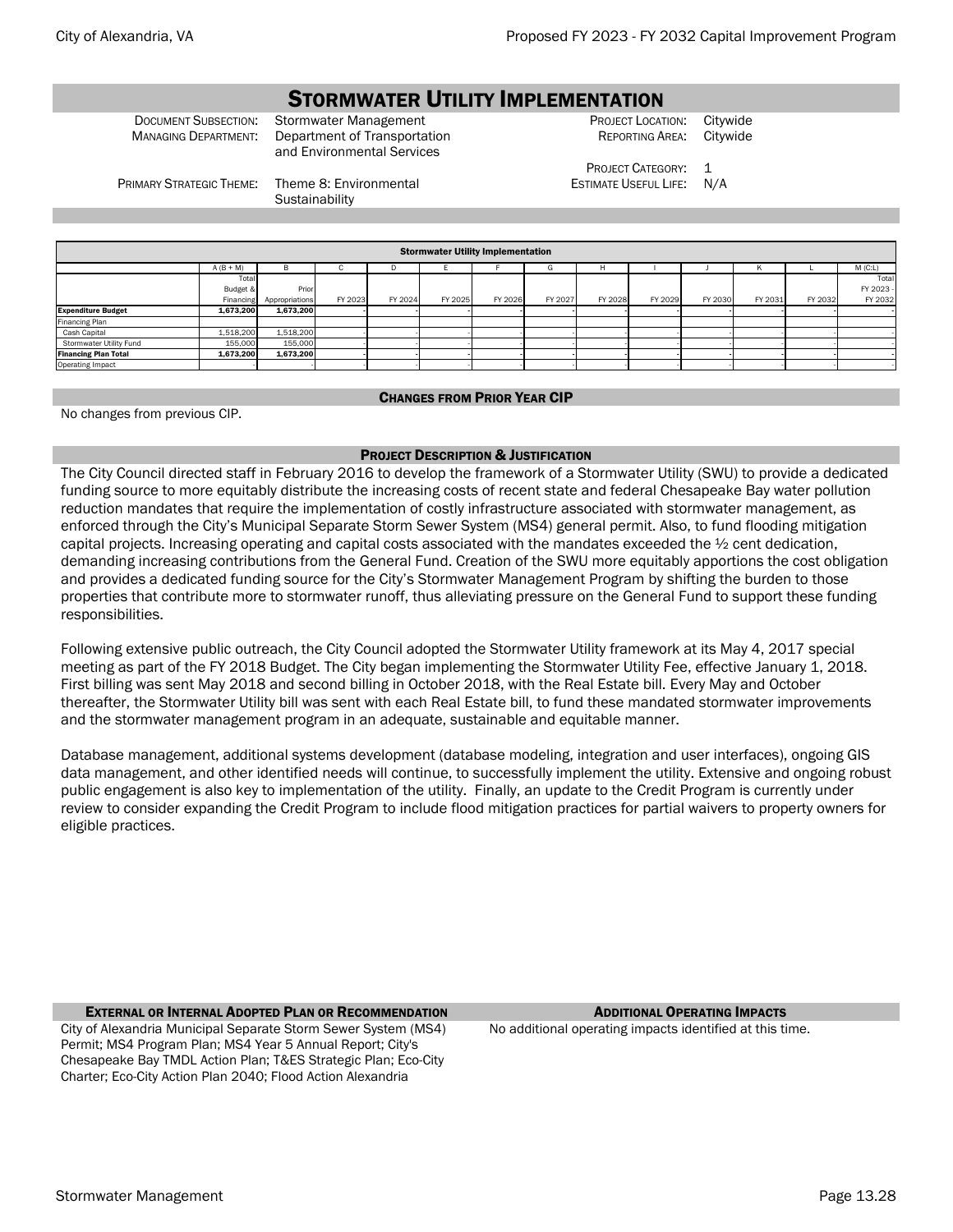# STRAWBERRY RUN STREAM RESTORATION

Document Subsection: Stormwater Management <br>
Managing Department: Department of Transportation & Reporting Area: Seminary Hill MANAGING DEPARTMENT: Department of Transportation & Environmental Services

Seminary Hill

PRIMARY STRATEGIC THEME: Theme 8: Environmental Sustain. **ESTIMATE USEFUL LIFE:** 21-25 years

PROJECT CATEGORY:

|                             | <b>Strawberry Run Stream Restoration</b> |                |          |         |         |         |         |         |         |         |         |         |           |
|-----------------------------|------------------------------------------|----------------|----------|---------|---------|---------|---------|---------|---------|---------|---------|---------|-----------|
|                             | $A (B + M)$                              | в              | <b>U</b> | D       |         |         | G       | н       |         |         | K       |         | M(C:L)    |
|                             | Tota                                     |                |          |         |         |         |         |         |         |         |         |         | Total     |
|                             | Budget &                                 | Prior          |          |         |         |         |         |         |         |         |         |         | FY 2023 - |
|                             | Financing                                | Appropriations | FY 2023  | FY 2024 | FY 2025 | FY 2026 | FY 2027 | FY 2028 | FY 2029 | FY 2030 | FY 2031 | FY 2032 | FY 2032   |
| <b>Expenditure Budget</b>   | 1,645,138                                | 1,645,138      |          |         |         |         |         |         |         |         |         |         |           |
| Financing Plan              |                                          |                |          |         |         |         |         |         |         |         |         |         |           |
| Cash Capital                | 50,000                                   | 50,000         |          |         |         |         |         |         |         |         |         |         |           |
| GO Bonds (Stormwater)       | 625,000                                  | 625,000        |          |         |         |         |         |         |         |         |         |         |           |
| State/Federal Grants        | 800,000                                  | 800,000        |          |         |         |         |         |         |         |         |         |         |           |
| Stormwater Utility Fund     | 170,138                                  | 170,138        |          |         |         |         |         |         |         |         |         |         |           |
| <b>Financing Plan Total</b> | 1,645,138                                | 1,645,138      |          |         |         |         |         |         |         |         |         |         |           |
| Operating Impact            |                                          |                |          |         |         |         |         |         |         |         |         |         |           |

### CHANGES FROM PRIOR YEAR CIP

No changes from prior CIP.

#### PROJECT DESCRIPTION & JUSTIFICATION

This project includes restoring approximately 900 linear feet of the Strawberry Run stream north of Duke Street and continuing north to the culvert under Fort Williams Parkway. It is bounded by residential development along Taft Avenue, Featherstone Place, and Fort Williams Parkway. When the Taft Avenue development was constructed, stream restoration was completed for a 500-foot section of Strawberry Run just to the north of Duke Street, before the current requirements.

The restoration project is proposed to stabilize the stream banks to mitigate erosion and protect nearby private property, repair a stormwater outfall, and provide overall improvement to stream health, while protecting local water quality and mitigating the transport of pollutants to the Chesapeake Bay.

This project was initially identified in the FY 2019 Phase III Stream Restoration and Outfall Rehabilitation Feasibility Study. The Study considered prioritization and identified strategies for five stream segments for potential restoration projects and five outfalls for potential rehabilitation. The Study prioritized two potential stream restoration projects, with the top two potential projects identified along Strawberry Run and Taylor Run. Partial funding for the Strawberry Run project included funding from this project and from the MS4 TMDL Water Quality Improvement CIP project.

City Council has acted on the project as part of the Chesapeake Bay TMDL Action Plan, the Stormwater Local Assistance Fund (SLAF) grant application, and through the budget process. The Virginia Department of Environmental Quality (VDEQ) reviewed the concept plan and performed a site walk as part of the SLAF award and has more recently reviewed the current plans. The project team consists of City staff from T&ES, RPCA, DPI and a consultant. A schedule delay was due to challenges with public engagement during the COVID-19 public health emergency and the need for more engagement. Staff has conducted public outreach and engagement via the following: general in-person and virtual public meetings; Parks and Recreation Commission; Environmental Policy Commission (EPC); targeted civic associations; social media posts; providing a 21-day public comment period; written responses; interviews with local news organizations; and, a comprehensive, dedicated project webpage.

Staff held a work session with City Council at the April 27, 2021 legislative meeting. At the work session, City Council instructed staff to perform soil analysis tests on the stream using the updated Expert Panel protocol, to pause the planned stream restoration project for further evaluation, and evaluate alternatives to natural channel design in coordination with the EPC. Council instructed staff to return as soon as possible with a planned schedule and summary of impacts. Therefore, the anticipated completion date is to be determined at this time.

The SLAF grant deadline was previously extended by the VDEQ for one year due to COVID impacts. While the VDEQ SLAF award requires the City to have a signed grant agreement by the extended deadline of June 30, 2022, VDEQ has recently stated that the intent of the SLAF grant deadline is to ensure that applicants are making a good faith effort to move projects forward. It is possible VDEQ will be willing to adjust the sunset date if requested by the City. As the analysis of alternatives to natural channel design proceeds, staff will consider requesting an extension to the SLAF grant deadlines if appropriate.

### **EXTERNAL OR INTERNAL ADOPTED PLAN OR RECOMMENDATION ADDITIONAL OPERATING IMPACTS**

MS4 General Permit, Chesapeake Bay TMDL Action Plan, Strategic Plan, Environmental Action Plan 2040, Open Space Plan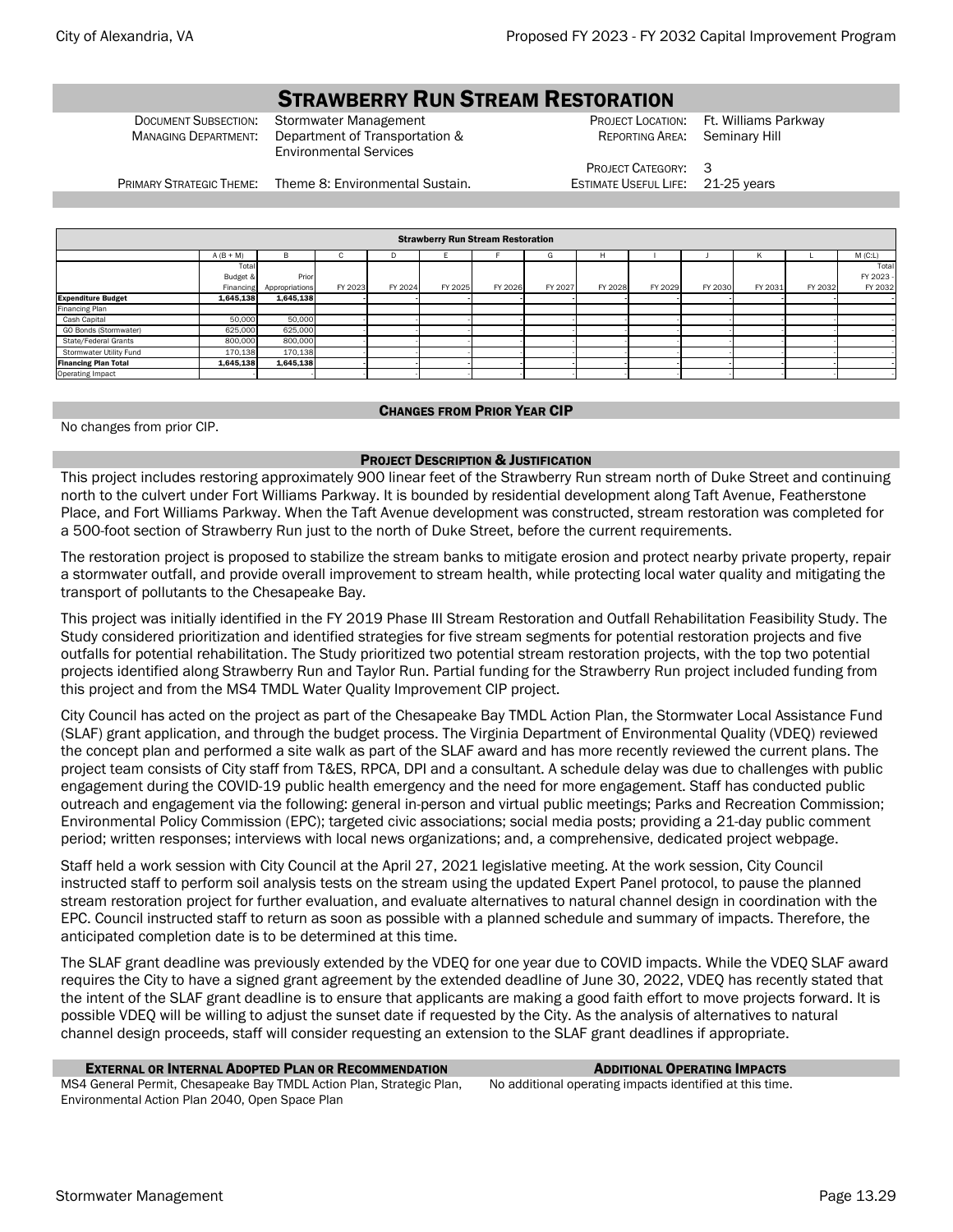# STREAM & CHANNEL MAINTENANCE

Document Subsection: Stormwater Management **FROJECT LOCATION: Citywide** Construction PROJECT LOCATION: Citywide<br>Managing Department: Department of Transportation **FROM PRESECT REPORTING AREA:** Citywide MANAGING DEPARTMENT: Department of Transportation and Environmental Services

REPORTING AREA:

PROJECT CATEGORY: 1 ESTIMATE USEFUL LIFE: Varies

PRIMARY STRATEGIC THEME: Theme 8: Environmental

**Sustainability** 

| <b>Stream &amp; Channel Maintenance</b> |             |                |         |         |         |         |         |           |           |           |           |           |            |
|-----------------------------------------|-------------|----------------|---------|---------|---------|---------|---------|-----------|-----------|-----------|-----------|-----------|------------|
|                                         | $A (B + M)$ | B.             | ι.      |         |         |         | G       | н         |           |           | K         |           | $M$ (C:L)  |
|                                         | Total       |                |         |         |         |         |         |           |           |           |           |           | Total      |
|                                         | Budget &    | Prior          |         |         |         |         |         |           |           |           |           |           | FY 2023 -  |
|                                         | Financing   | Appropriations | FY 2023 | FY 2024 | FY 2025 | FY 2026 | FY 2027 | FY 2028   | FY 2029   | FY 2030   | FY 2031   | FY 2032   | FY 2032    |
| <b>Expenditure Budget</b>               | 17.529.654  | 7.429.454      | 881.000 | 907.500 | 934.700 | 962.700 | 991,600 | 1.021.400 | 1.052.000 | 1.083.600 | 1,116,100 | 1.149.600 | 10.100.200 |
| <b>Financing Plan</b>                   |             |                |         |         |         |         |         |           |           |           |           |           |            |
| Cash Capital                            | 3,802,125   | 3,802,125      |         |         |         |         |         |           |           |           |           |           |            |
| GO Bonds                                | 1,487,602   | 1.487.602      |         |         |         |         |         |           |           |           |           |           |            |
| GO Bonds (Stormwater)                   | 8,710,700   |                | 530,000 | 603,500 | 842,700 | 914,700 | 799,100 | 971,400   | 862,000   | 1,030,600 | 1,062,100 | 1,094,600 | 8,710,700  |
| <b>Private Capital Contributions</b>    | 230,000     | 230,000        |         |         |         |         |         |           |           |           |           |           |            |
| Stormwater Utility Fund                 | 3,299,227   | 1,909,727      | 351,000 | 304,000 | 92,000  | 48,000  | 192,500 | 50,000    | 190,000   | 53,000    | 54,000    | 55,000    | 1,389,500  |
| <b>Financing Plan Total</b>             | 17.529.654  | 7.429.454      | 881,000 | 907,500 | 934.700 | 962.700 | 991,600 | 1,021,400 | 1,052,000 | 1,083,600 | 1,116,100 | 1,149,600 | 10,100,200 |
| <b>Operating Impact</b>                 |             |                |         |         |         |         |         |           |           |           |           |           |            |

# CHANGES FROM PRIOR YEAR CIP

Funding added for FY 2032.

# PROJECT DESCRIPTION & JUSTIFICATION

This capital maintenance project preserves the capacity for City streams and channels to carry a 100-year floodwater, performs repairs to erosion damage, stream corridor degradation, grade control structures, storm sewer discharge points, and provides for stream stabilization/restoration. Projects may minimize blockages at bridges by removing and thinning excess vegetation and restoring conveyance capacity by removing sediment that accumulates more quickly due to more frequent, intense storm events. Efforts typically include sediment removal, vegetation maintenance, and in Holmes Run and Cameron Run watersheds, often include efforts in smaller tributaries to these streams.

The increasing frequency of climate-change induced intense storm events is requiring increased funding to ensure the conveyance capacity of these waterways as climate resiliency and adaption measures consistent with the City's Climate Emergency Declaration. In response to recommendations through the Flood Action Alexandria initiative, this project included a funding increase of over \$0.4 million annually for a total of \$10.1M over the 10-year period to perform more aggressive inspection and maintenance of the City's larger flood channels due to the impact from more frequent, intense storm events.

Sediment removal and vegetation maintenance was conducted on Cameron Run in FY 2018. Vegetation maintenance for Holmes Run is scheduled to occur in FY 2023 and likely Cameron Run. Staff will also be prioritizing projects on our smaller streams, including Hooffs Run, Taylor Run, Timber Branch, Backlick, and tributaries to larger streams to ensure there are no blockages at road and railroad crossings and that conveyance capacity is maintained. A condition inspection of the Lake Cook Eisenhower Culverts – the discharge culverts from Lake Cook under Eisenhower Avenue to Cameron Run – will take place in FY 2023, along with a schedule for design and maintenance depending on the condition inspection.

**EXTERNAL OR INTERNAL ADOPTED PLAN OR RECOMMENDATION** ADDITIONAL **OPERATING IMPACTS** Eco-City Charter; Water Quality Management Supplement to City Master Plan; MS4 General Permit and Program Plan; Chesapeake Bay TMDL Action Plan; Strategic Plan; Flood Action Alexandria